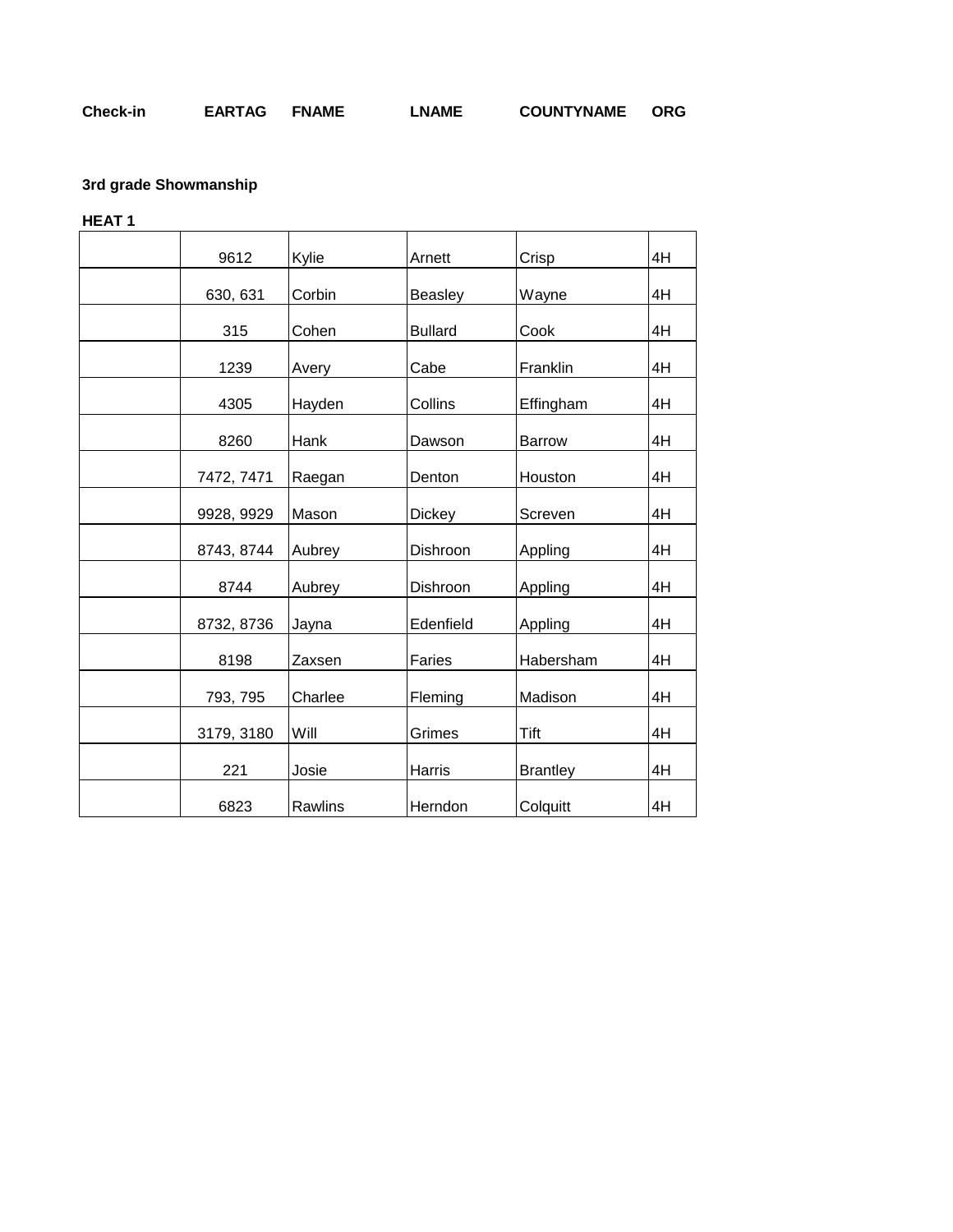| 9520        | Lainee          | Kelley        | Crawford   | 4H |
|-------------|-----------------|---------------|------------|----|
| 5155, 5154  | Beau            | Knight        | Madison    | 4H |
| 261         | Hayden          | Malcom        | Monroe     | 4H |
| 6782        | Wade            | Massaro       | Colquitt   | 4H |
| 400         | McKenna         | May           | Washington | 4H |
| 533         | Luke            | McBryant      | Wilcox     | 4H |
| 1212, 1155W | Dean            | Palmer        | Franklin   | 4H |
| 1228        | <b>Brantley</b> | Smith         | Franklin   | 4H |
| 504Y        | Easton          | Smith         | Atkinson   | 4H |
| 748         | Marlee          | Smith         | Oconee     | 4H |
| 7164        | Lagan           | Spencer       | Bacon      | 4H |
| 8811, 8812  | Josie           | Thien         | Appling    | 4H |
| 62, 64      | Weston          | <b>Tucker</b> | Irwin      | 4H |
| 7274, 7278  | Piper           | Woodcock      | Jeff Davis | 4H |
| 173Y, 4393  | J.C.            | Young         | Thomas     | 4H |
| 174Y, 4394  | John            | Young         | Thomas     | 4H |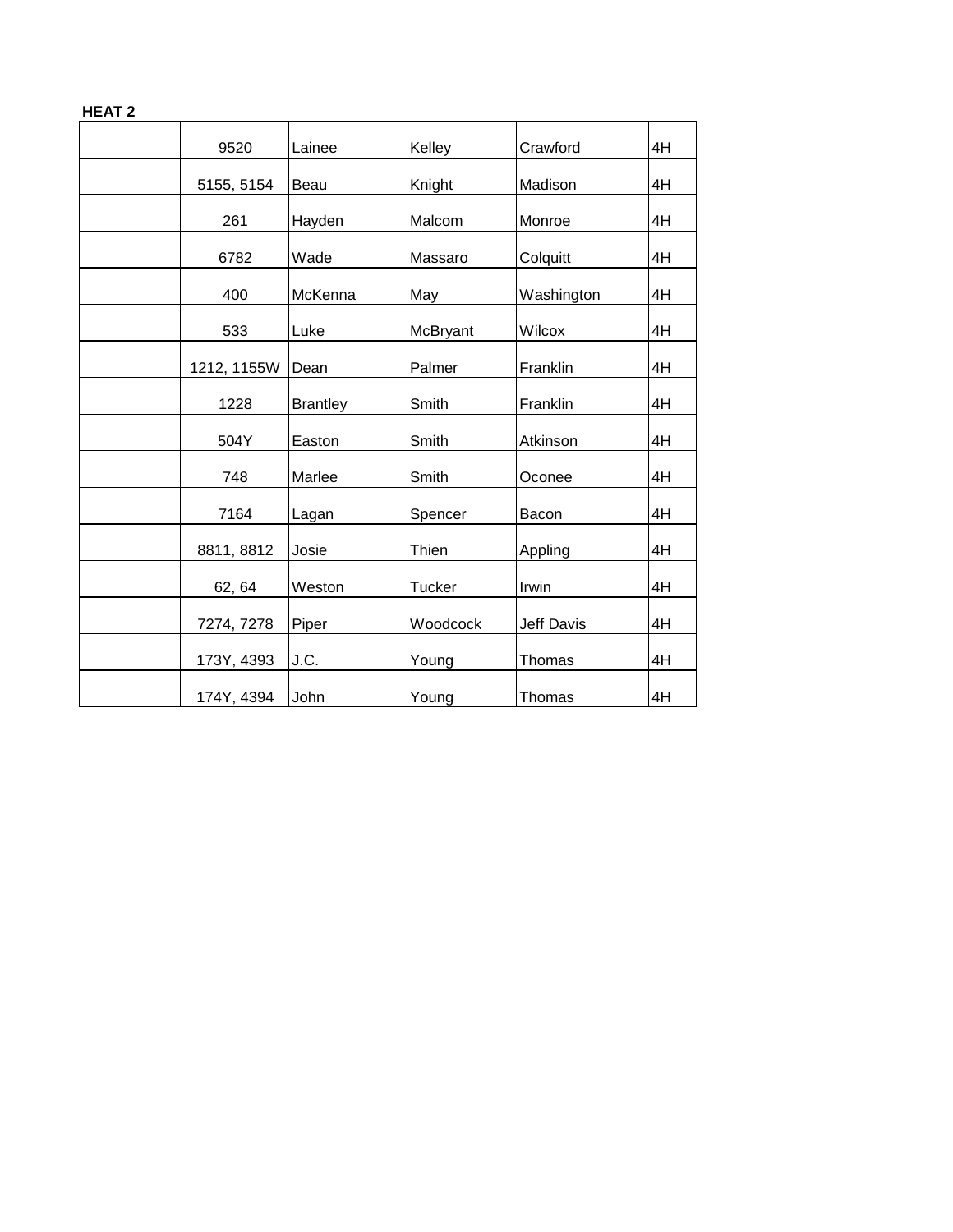| 1251, 1280               | <b>Brantley</b> | <b>Boles</b>   | Franklin          | 4H |
|--------------------------|-----------------|----------------|-------------------|----|
| 8576                     | Case            | Boone          | Jackson           | 4H |
| 9853, 9854               | Alice           | <b>Braddy</b>  | Montgomery        | 4H |
| 7286, 7284               | Carleigh        | <b>Brewer</b>  | <b>Jeff Davis</b> | 4H |
| 6725                     | Ella            | <b>Brooks</b>  | Colquitt          | 4H |
| 314                      | Andi            | <b>Bullard</b> | Cook              | 4H |
| 9916, 9918               | DC              | <b>Burke</b>   | Screven           | 4H |
| 8069, 8068               | Laken           | Cesario        | Laurens           | 4H |
| 5556                     | Ava             | Coody          | Houston           | 4H |
| 9538, 9544               | Lane            | Cooley         | Crawford          | 4H |
| 8541, 8543               | Harper          | Copeland       | Echols            | 4H |
| 8887, 8880               | Ava             | Crosby         | <b>Tattnall</b>   | 4H |
|                          | Charlie         | Deal           | Coffee            | 4H |
| 90,819,082<br>6853, 6716 | Libba           | <b>Dykes</b>   | Colquitt          | 4H |
|                          |                 |                |                   |    |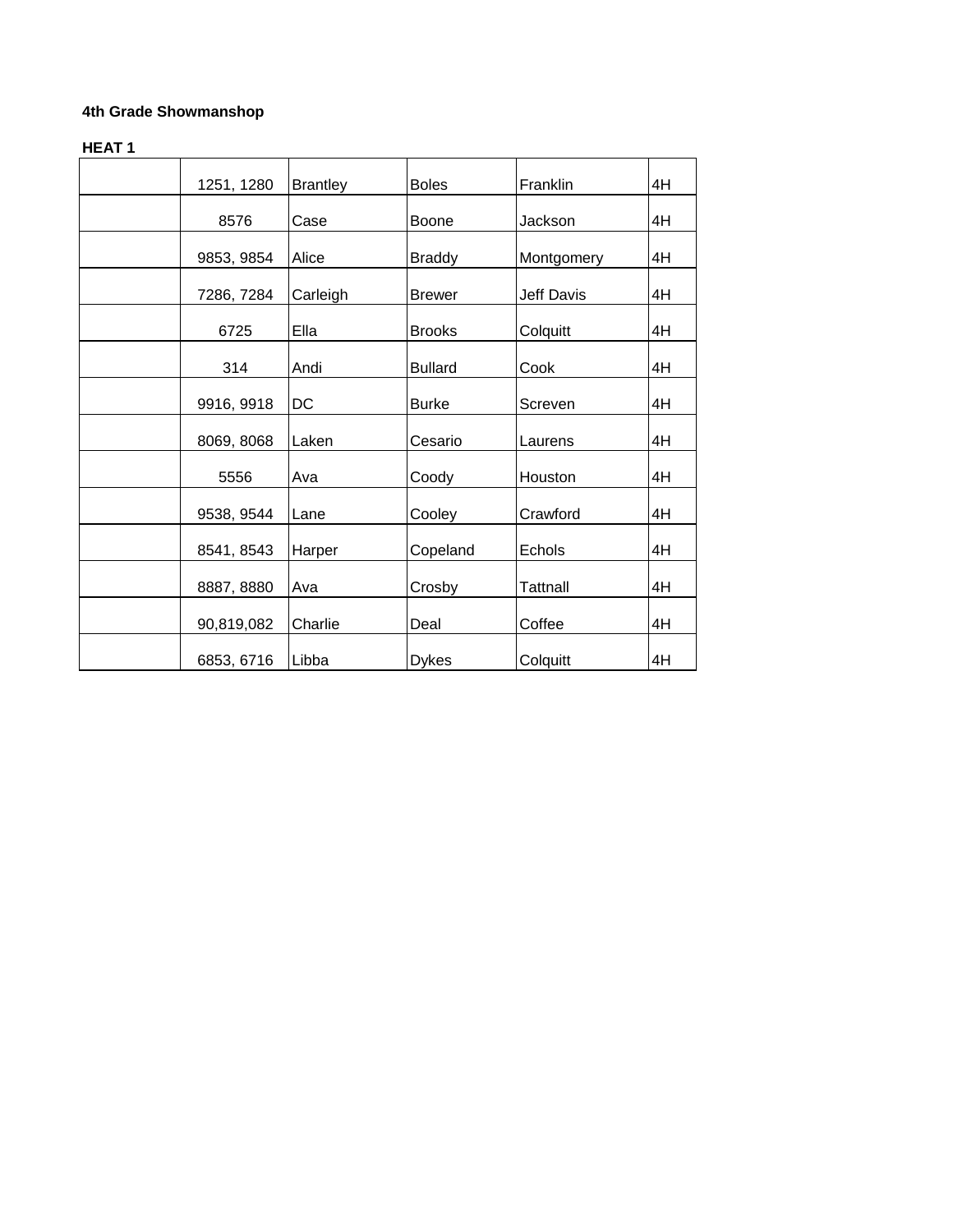|--|--|--|--|--|--|

| 1006, 994  | <b>Natalie</b> | Edenfield | Candler         | 4H |
|------------|----------------|-----------|-----------------|----|
| 9911, 9910 | Kinslee        | Forehand  | Screven         | 4H |
| 7469       | Savannah       | Gladden   | Houston         | 4H |
| 222        | Logan          | Gowen     | <b>Brantley</b> | 4H |
| 7857, 7853 | Kenslie        | Griffin   | Ben Hill        | 4H |
| 3186, 3189 | Drew           | Grimes    | Tift            | 4H |
| 8223       | Ryker          | Hardwick  | Walker          | 4H |
| 1011, 1012 | Jacob          | Jones     | Candler         | 4H |
| 8221       | <b>Brendan</b> | Matteson  | Walker          | 4H |
| 9555, 9482 | Shanley        | Meeks     | Atkinson        | 4H |
| 7751, 7752 | Gracee         | Mitchell  | Ben Hill        | 4H |
| 979, 980   | <b>Bryce</b>   | Moseley   | Early           | 4H |
| 966, 968   | Ryleigh        | Moseley   | Early           | 4H |
| 1025, 1017 | Carson         | Page      | Jackson         | 4H |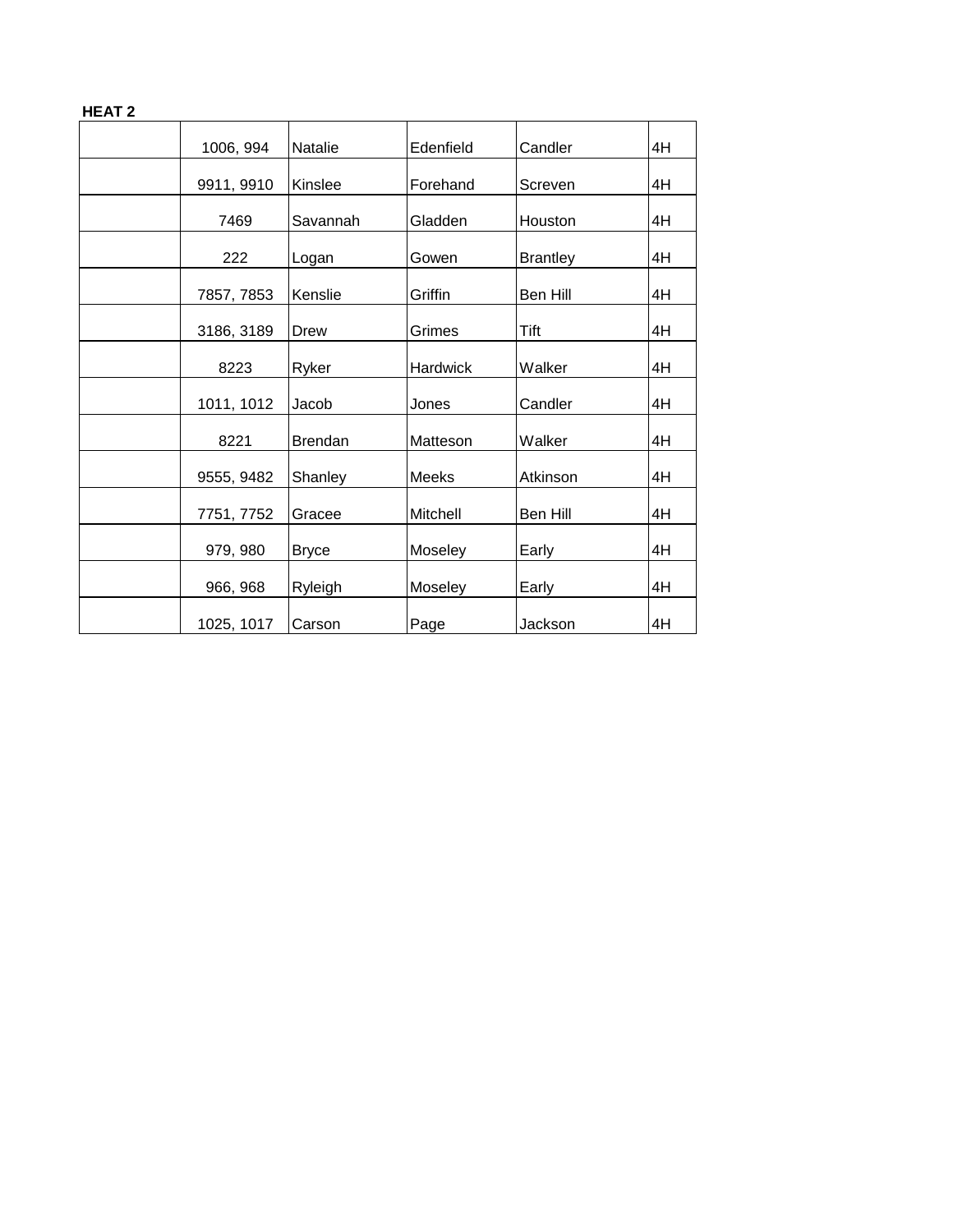| 9906, 9907 | lan              | Scott     | Screven         | 4H |
|------------|------------------|-----------|-----------------|----|
| 6771       | Parks            | Sewell    | Colquitt        | 4H |
| 1036       | Angie            | Slaughter | Upson           | 4H |
| 9089, 9095 | Anna Leigh       | Smith     | Coffee          | 4H |
| 7408, 7415 | Clay             | Smith     | Emanuel         | 4H |
| 223        | Kibrey           | Smith     | <b>Brantley</b> | 4H |
| 3331, 3332 | Anslee           | Taylor    | Mitchell        | 4H |
| 164, 9986  | Rucker           | Tedder    | Randolph        | 4H |
| 6460       | Konleigh         | Thompson  | Charlton        | 4H |
| 1108       | Olivia           | Walker    | Oconee          | 4H |
| 8094       | Mattingly (Mati) | Watkins   | Houston         | 4H |
| 114        | Karmen           | Webb      | Charlton        | 4H |
| 8986, 8987 | Gage             | White     | Coffee          | 4H |
| 9786, 9787 | McKinley         | White     | Randolph        | 4H |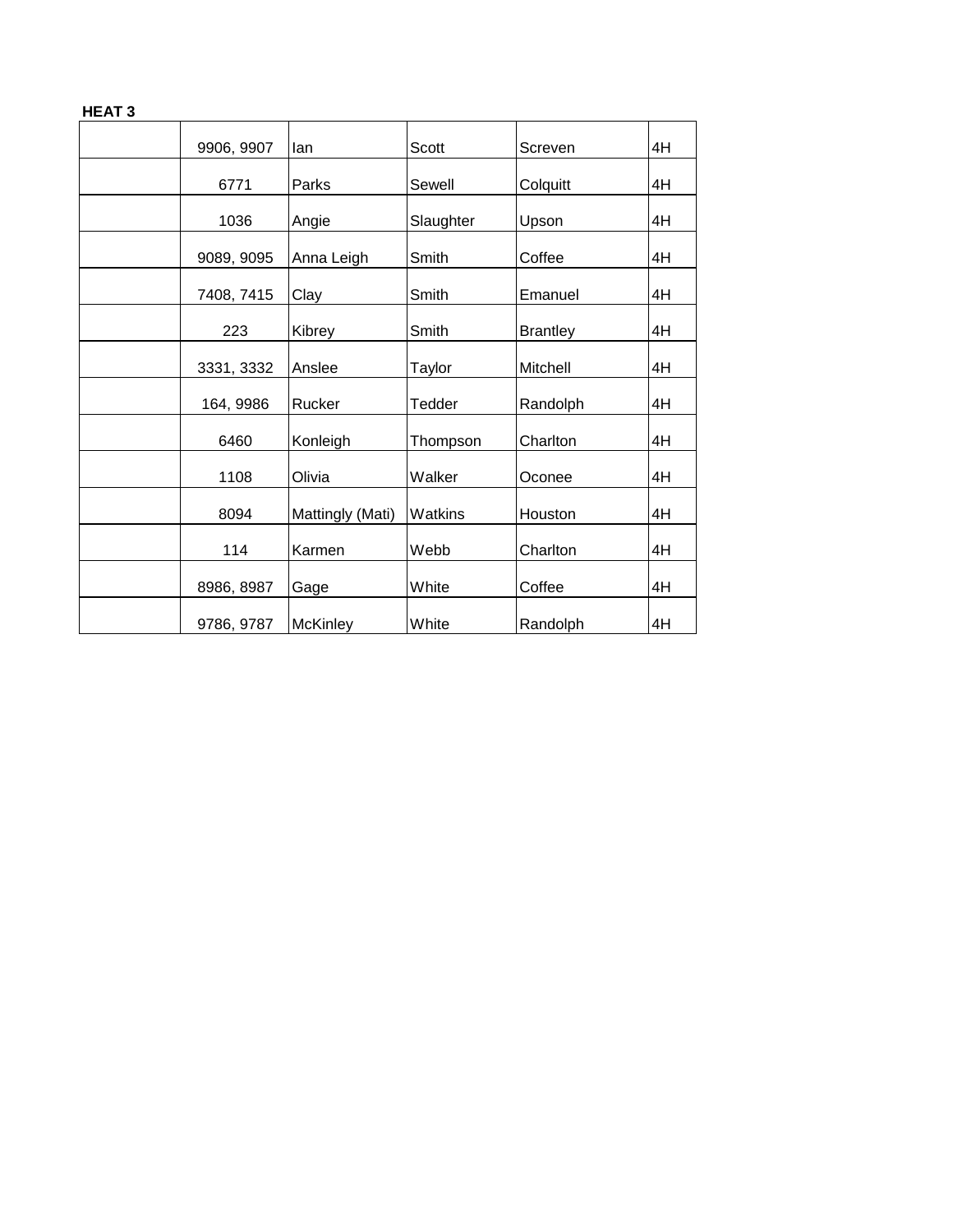| 8099       |                   | Adriance       | Houston  | 4H |
|------------|-------------------|----------------|----------|----|
|            | Coryn             |                |          |    |
| 101        | Кy                | Alford         | Elbert   | 4H |
| 1114       | Lena              | Archuleta      | Oconee   | 4H |
| 182        | Kaylee            | <b>Barrett</b> | Grady    | 4H |
| 1286       | <b>Bryson</b>     | <b>Bray</b>    | Franklin | 4H |
| 7837, 6660 | Hayleigh          | <b>Brown</b>   | Ben Hill | 4H |
| 4390       | <b>Blake</b>      | <b>Bruce</b>   | Thomas   | 4H |
| 1336       | Collin            | Carter         | Thomas   | 4H |
| 4391, 4392 | Devin             | Claiborne      | Thomas   | 4H |
| 495, 8222  | Mika              | Gardner        | Walker   | 4H |
| 301        | Hadley            | Halbig         | Cook     | 4H |
| 3574       | <b>Scott Ross</b> | Hayes          | Decatur  | 4H |
| 8054       | Joshua "Austin"   | Hinson         | Laurens  | 4H |
| 161, 162W  | Lily              | Howard         | Randolph | 4H |
| 3577       | Elizabeth         | Hughes         | Decatur  | 4H |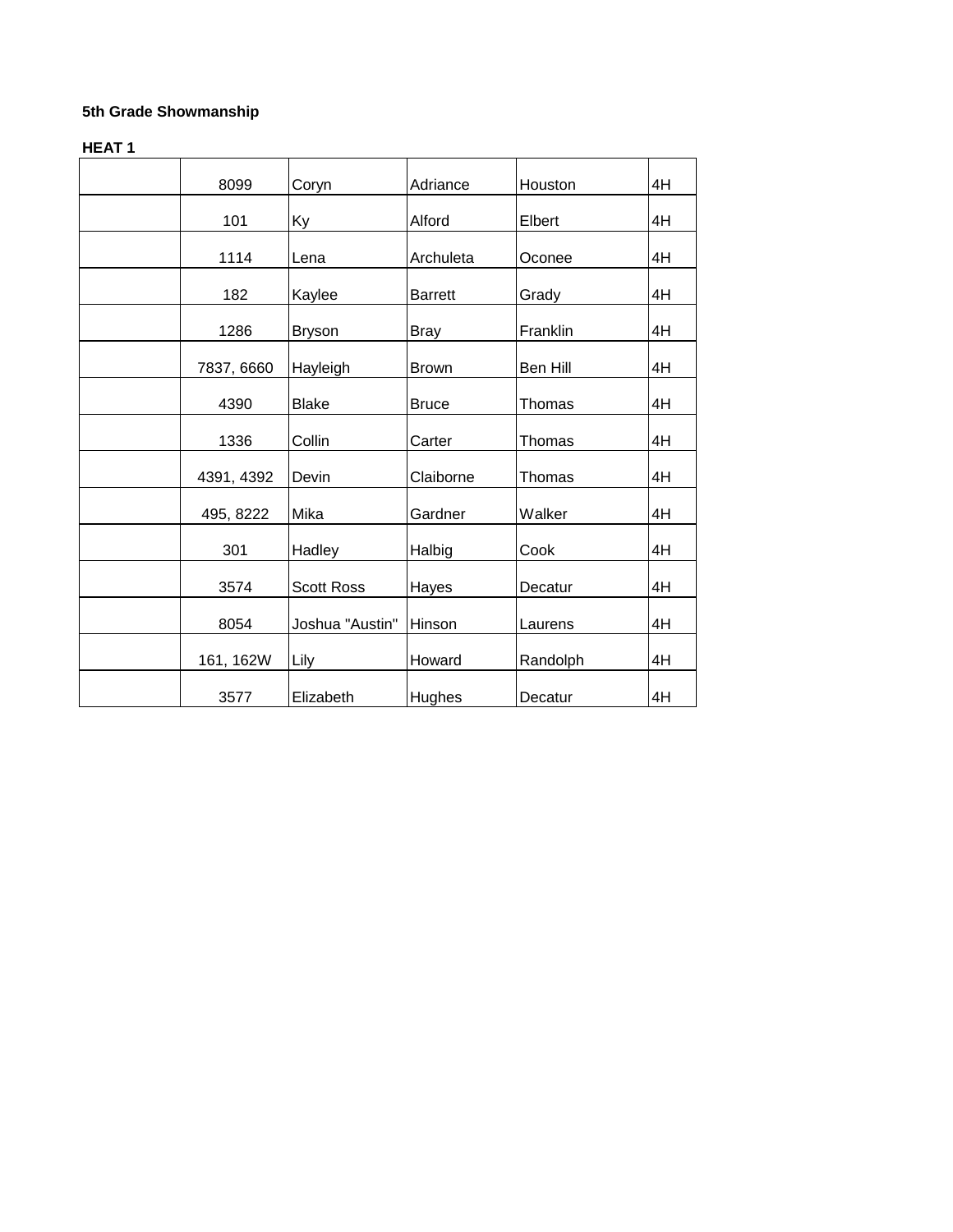|--|--|--|--|--|--|

| 8557        | Lilly          | Hunter         | White          | 4H |
|-------------|----------------|----------------|----------------|----|
| 6412, 6413  | Ada Kate       | Johnson        | Irwin          | 4H |
| 673, 671    | Ansleigh       | Johnson        | Pickens        | 4H |
| 153, 151    | <b>Brystle</b> | Johnson        | Charlton       | 4H |
| 808, 807    | Sarah          | Lane           | <b>Barrow</b>  | 4H |
| 8544, 8545  | Sven           | Lofbloom       | Echols         | 4H |
| 619, 620    | Graye          | Long           | Wayne          | 4H |
| 7831, 7833  | <b>MARY</b>    | <b>LUKE</b>    | Ben Hill       | 4H |
| 8924, 8921  | Matthew        | Manning        | Gordon         | 4H |
| 9549        | <b>Dixie</b>   | Martin         | Crawford       | 4H |
| 700, 699    | Levi           | <b>Mathews</b> | Pickens        | 4H |
| 4388W, 4389 | Pressley       | McDougald      | Thomas         | 4H |
| 9412        | <b>Rollins</b> | Neal           | Houston        | 4H |
| 8800        | Emmett         | Neeley         | Whitfield      | 4H |
| 7616, 7615  | Nathan         | Newman         | <b>Bulloch</b> | 4H |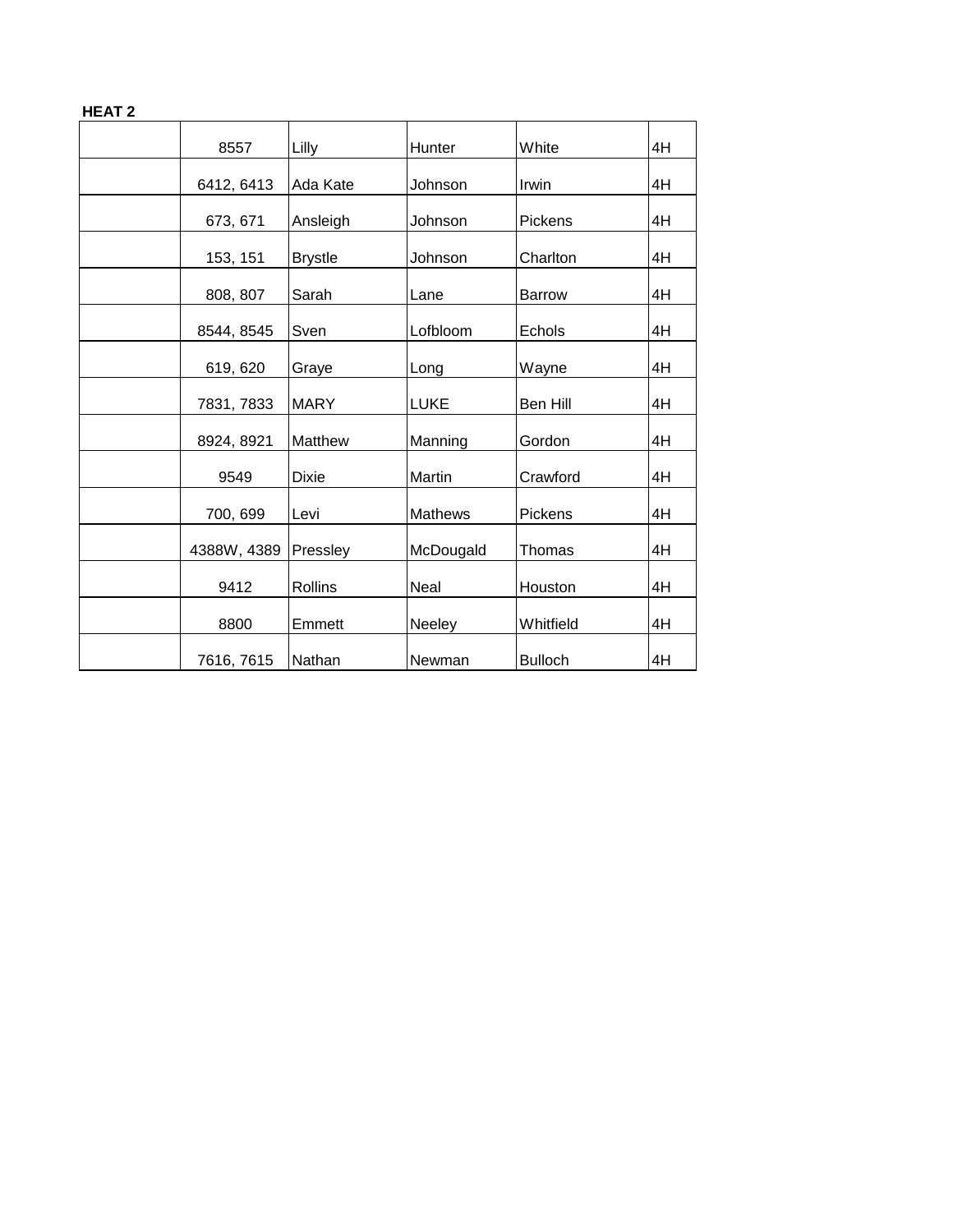|--|--|

| 9925, 9927 | <b>Brody</b>   | Ondriezek  | Screven    | 4H |
|------------|----------------|------------|------------|----|
| 1454, 1461 | <b>Braylin</b> | Pittman    | Toombs     | 4H |
| 6815, 6816 | Iverson        | Powell     | Colquitt   | 4H |
| 8558       | Hope           | Prosen     | White      | 4H |
| 880        | Everleigh      | Rogers     | Lowndes    | 4H |
| 4379       | Presleigh      | Scott      | Lumpkin    | 4H |
| 1167, 1166 | McConnell      | Teate      | Franklin   | 4H |
| 8025       | <b>Brody</b>   | Tyre       | Ware       | 4H |
| 1082       | Layna          | Underwood  | Houston    | 4H |
| 1074, 1081 | Leslie         | Underwood  | Houston    | 4H |
| 1081       | Leslie         | Underwood  | Houston    | 4H |
| 662, 664   | Lauren         | Waters     | Pickens    | 4H |
| 1918       | Nora           | White      | Cook       | 4H |
| 1485       | Tatum          | Williams   | Montgomery | 4H |
| 7659       | Camden         | Williamson | Tift       | 4H |
| 8695, 8696 | Caden          | Wynn       | Tift       | 4H |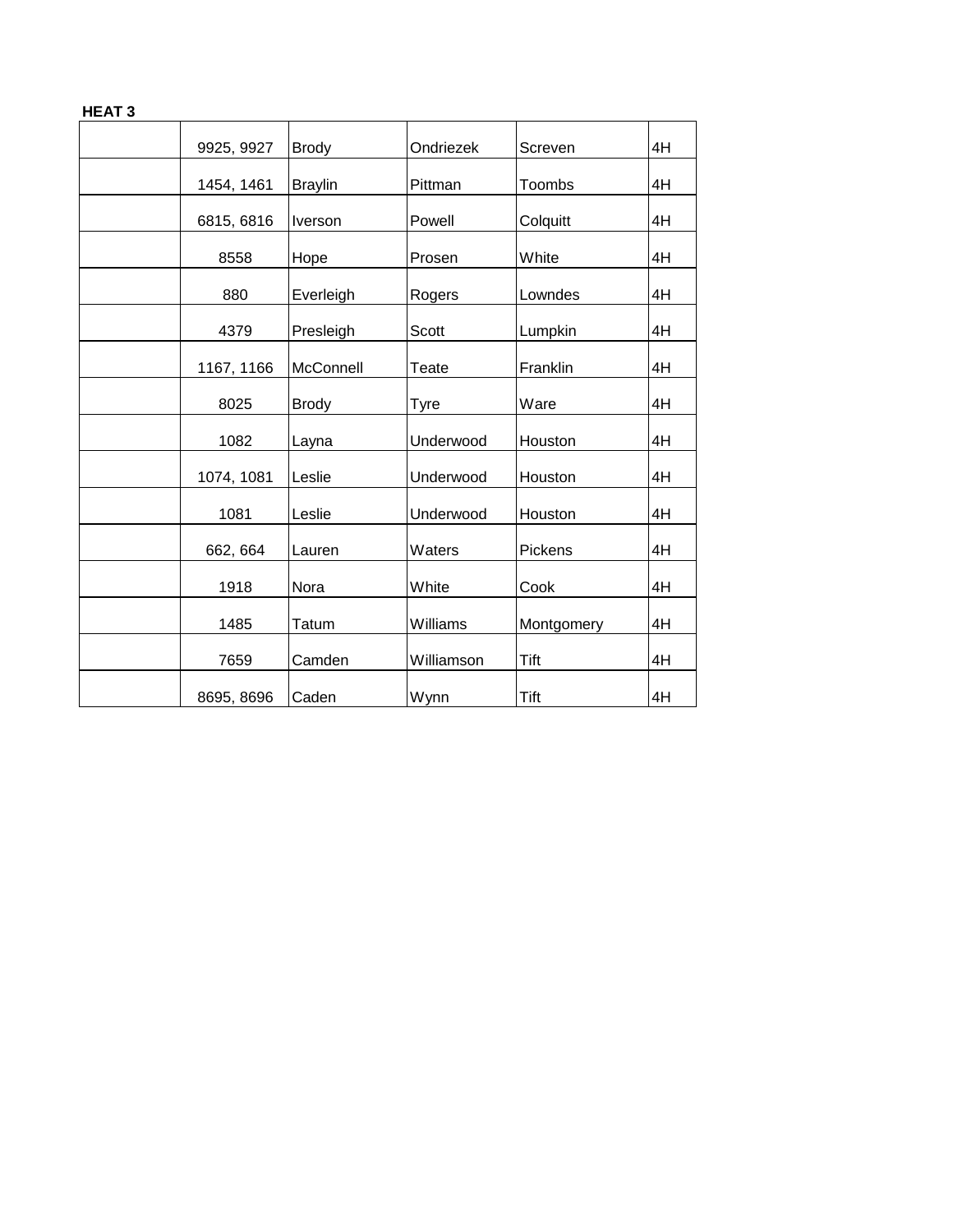| 7841, 7842 | Elli          | Ash            | Ben Hill Middle                | <b>FFA</b> |
|------------|---------------|----------------|--------------------------------|------------|
| 6834, 6837 | Lily          | Bass           | Colquitt Co.                   | <b>FFA</b> |
| 6525       | Patrick       | Batchelor      | Upson-Lee Middle               | <b>FFA</b> |
| 8098       | Brookelynn    | <b>Beers</b>   | <b>Huntington Middle</b>       | <b>FFA</b> |
| 570        | Leianah       | Bell           | <b>Thomson Middle</b>          | <b>FFA</b> |
| 1176, 1210 | Emma          | <b>Bennett</b> | Franklin Co. Middle FFA        |            |
| 420, 421   | Kelly         | <b>Bennett</b> | Mossy Creek Middl FFA          |            |
| 5552, 5551 | Owen          | <b>Bridges</b> | Perry Middle                   | <b>FFA</b> |
| 224        | Peyton        | <b>Brooks</b>  | <b>Brantley</b>                | 4H         |
| 7836       | Allison       | <b>Brown</b>   | Ben Hill                       | 4H         |
| 6719       | Ann Catherine | <b>Brown</b>   | <b>Colquitt Christian AFFA</b> |            |
| 8633       | Jackson       | <b>Brown</b>   | Feagin Middle                  | <b>FFA</b> |
| 6477       | Jayden        | <b>Brown</b>   | Northside Middle               | <b>FFA</b> |
| 1217, 1218 | Makinley      | <b>Bruce</b>   | Franklin Co. Middle FFA        |            |
| 5533       | Lilly         | <b>Burdine</b> | Perry Middle                   | <b>FFA</b> |
| 453        | Colter        | Cannon         | Rabun Co.                      | <b>FFA</b> |
| 419        | Maggie        | Carnley        | Mossy Creek Middl FFA          |            |
| 8952, 8956 | Dani          | Carter         | Coffee Middle                  | <b>FFA</b> |
| 8956       | Dani          | Carter         | Coffee Middle                  | <b>FFA</b> |
| 719        | Judson        | Cartrette      | Carver Middle                  | <b>FFA</b> |
|            |               |                |                                |            |
| 6911       | Ava           | Castleberry    | Perry Middle                   | <b>FFA</b> |
| 1211       | Jayley        | Clark          | <b>Carver Middle</b>           | <b>FFA</b> |
| 4647       | Wade          | Collins        | <b>Shiver Middle</b>           | <b>FFA</b> |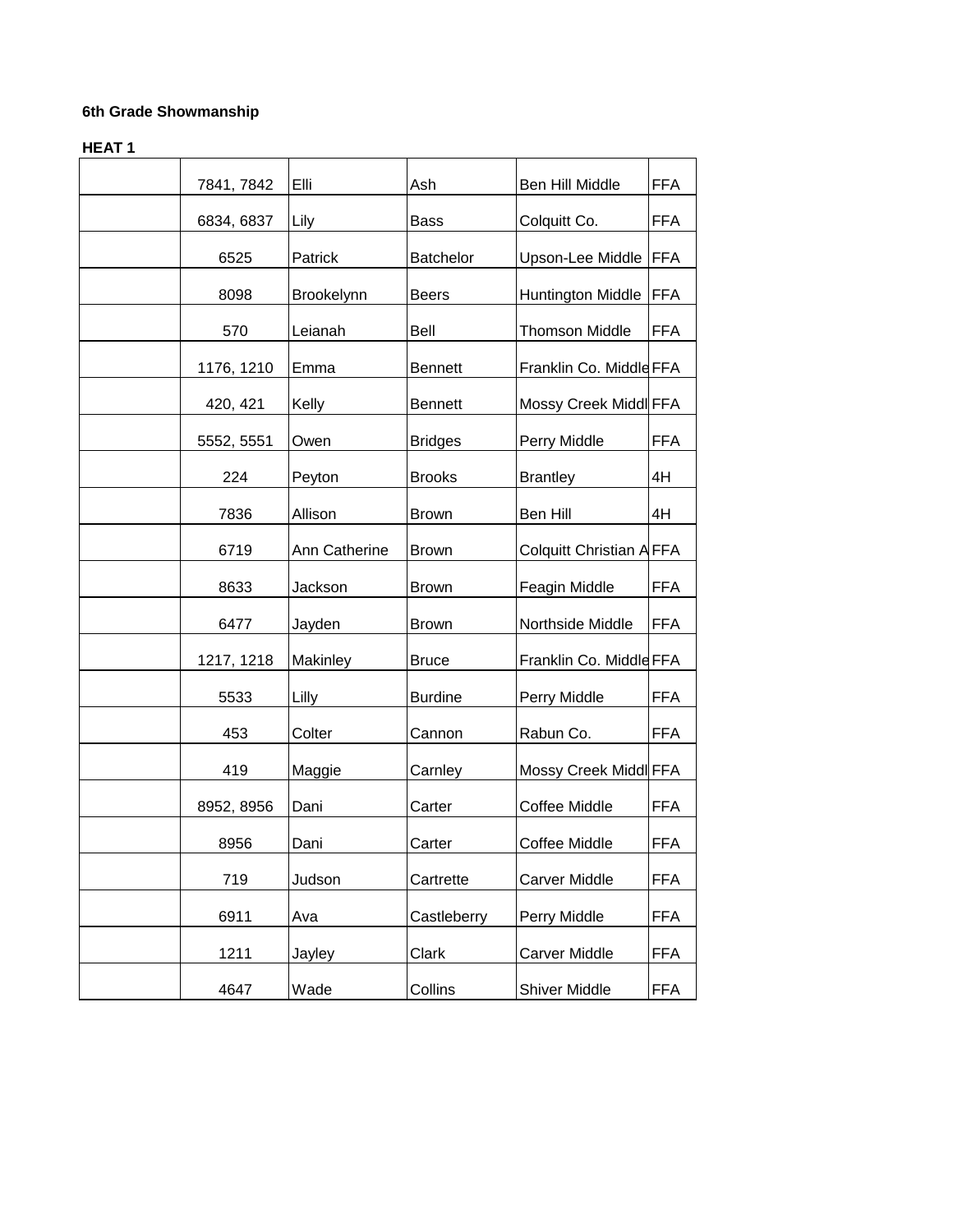| 307, 306   | Lucie    | Cone      | Cook Middle             | <b>FFA</b> |
|------------|----------|-----------|-------------------------|------------|
| 8738, 8740 | Aiden    | Connell   | Appling                 | 4H         |
| 9539, 9536 | Lawson   | Cooley    | Crawford Co.            | <b>FFA</b> |
| 698        | Annabell | Cooper    | Pickens Junior HighFFA  |            |
| 416        | Olivia   | Copa      | Mossy Creek Middl FFA   |            |
| 8889, 8870 | Avery    | Crosby    | <b>Tattnall</b>         | 4H         |
| 9083, 9084 | Halleigh | Deal      | Coffee                  | 4H         |
| 6506       | Jonah    | Defoor    | Stephens Co. Midd FFA   |            |
| 999, 1000  | Jaxson   | Douglas   | Candler                 | 4H         |
| 7571       | Addy     | Eakin     | Seminole                | 4H         |
| 744, 743   | Juliet   | Ellis     | Malcom Bridge Mid FFA   |            |
| 743        | Juliet   | Ellis     | Malcom Bridge Mid FFA   |            |
| 678        | Ava      | Fernandez | Pickens Junior Higl FFA |            |
| 7362       | Trenten  | Flowers   | Fannin Middle           | <b>FFA</b> |
| 9525       | Sarah    | Gibson    | Crawford Co.            | <b>FFA</b> |
| 8617       | Marshall | Grant     | Monroe Middle           | FFA        |
| 6916       | Chase    | Green     | Perry Middle            | <b>FFA</b> |
| 9063, 9061 | Evan     | Hall      | Coffee                  | 4H         |
| 413        | Hunter   | Hall      | Mossy Creek Middl FFA   |            |
| 1294, 722  | Madee    | Hardy     | Franklin Co. Middle FFA |            |
| 722        | Piper    | Hardy     | Carver Middle           | FFA        |
| 8614       | Nate     | Harmsen   | Monroe Middle           | <b>FFA</b> |
|            |          |           |                         |            |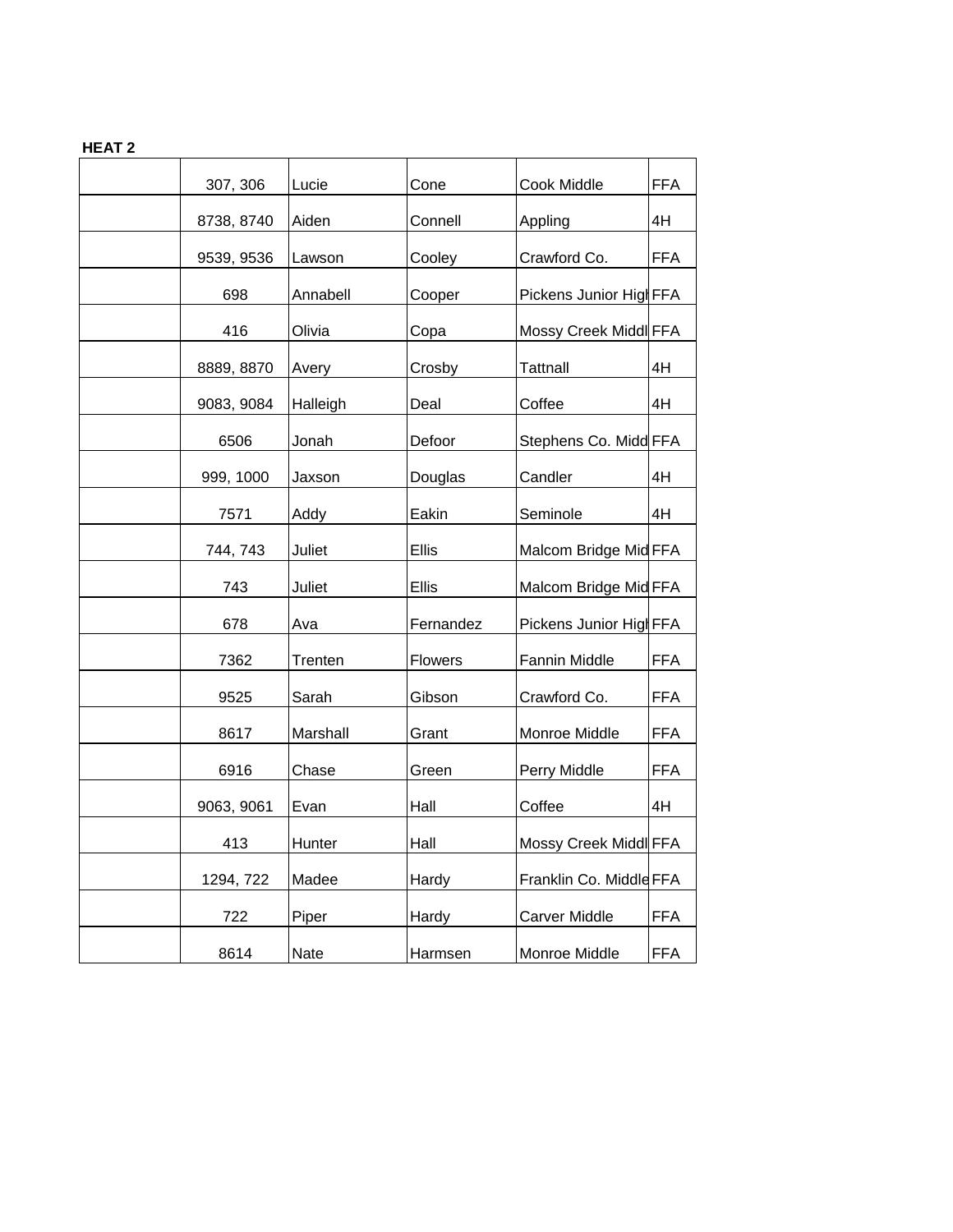| 6420, 6421 | Caroline        | Harper    | Irwin Middle           | <b>FFA</b> |
|------------|-----------------|-----------|------------------------|------------|
| 6418, 6419 | Clayton         | Harper    | Irwin Middle           | <b>FFA</b> |
| 7665       | Aayden          | Harten    | Tift                   | 4H         |
| 183        | Jada            | Hatcher   | <b>Shiver Middle</b>   | <b>FFA</b> |
| 7544       | Abbie           | Helms     | Seminole               | 4H         |
| 1044, 1045 | Sarah Beth      | Holt      | Rabun Co.              | <b>FFA</b> |
| 9985, 9983 | Scarlett        | Howard    | Randolph               | 4H         |
| 3578       | Gavin           | Hughes    | Decatur                | 4H         |
| 720        | Kalie           | Jackson   | Carver Middle          | <b>FFA</b> |
| 2408       | Lindsey         | Johnson   | East Laurens Midd FFA  |            |
| 697        | Zachariah       | Keith     | Pickens Junior HighFFA |            |
| 8636       | Elizabeth       | Kirk      | Feagin Middle          | <b>FFA</b> |
| 6720, 6721 | Cooper          | Lewis     | Colquitt Co.           | <b>FFA</b> |
| 6721       | Cooper          | Lewis     | Colquitt Co.           | <b>FFA</b> |
| 5534, 1234 | Luci            | Loafman   | Perry Middle           | <b>FFA</b> |
| 225        | Edie            | Lowther   | <b>Brantley</b>        | 4H         |
| 8294, 7365 | Aubrey          | Mcclure   | <b>Banks High</b>      | <b>FFA</b> |
| 7365       | Aubrey          | Mcclure   | Banks High             | <b>FFA</b> |
| 7162, 7163 | <b>Brennlee</b> | Mcelroy   | Bacon Co.              | <b>FFA</b> |
| 6820, 6819 | Dru             | Mcleod    | Colquitt Co.           | <b>FFA</b> |
| 527        | Kate            | Medders   | Atkinson Co.           | <b>FFA</b> |
| 8469, 8470 | Tara            | Millirons | Lowndes                | 4H         |
| 432        | Kara            | Mitchell  | Pike Co. High          | <b>FFA</b> |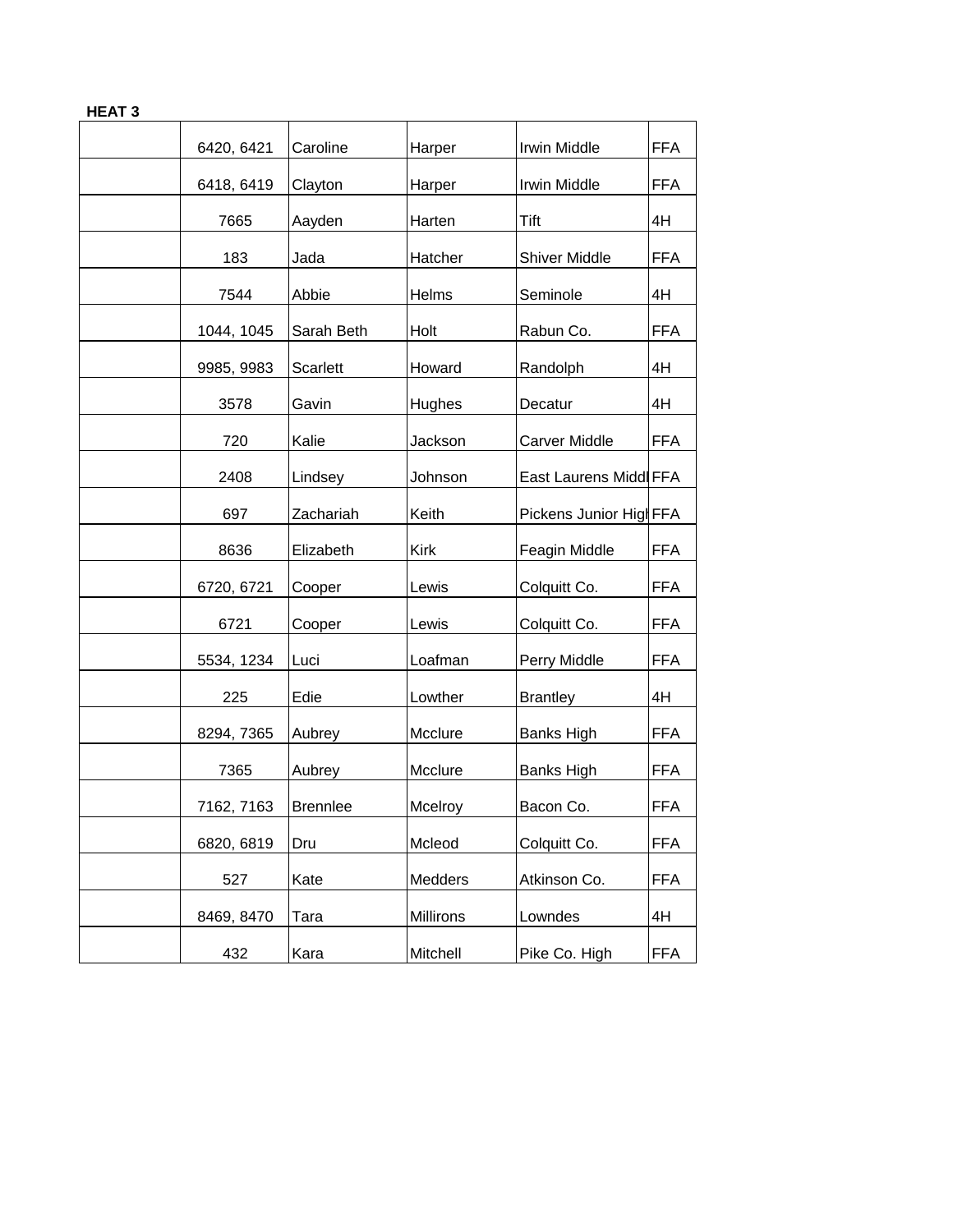| 9921       | Cayden         | Monte                      | Screven Co.           | <b>FFA</b> |
|------------|----------------|----------------------------|-----------------------|------------|
| 1460, 1459 | Kayleigh       | Montford                   | <b>Toombs Middle</b>  | <b>FFA</b> |
| 985        | Kenlea         | Morrell                    | Newton                | 4H         |
| 423        | Mia            | Morton                     | Mossy Creek Middl FFA |            |
| 445        | Gracelyn       | Moseley                    | Pike Co. High         | <b>FFA</b> |
| 8629       | Kalyn          | <b>Mullins</b>             | Feagin Middle         | <b>FFA</b> |
| 66         | John Lawton    | Murphy                     | <b>Irwin Middle</b>   | <b>FFA</b> |
| 6915       | Zoey           | Orwick                     | Perry Middle          | <b>FFA</b> |
| 6213       | Mikah          | Pafford                    | Pelham                | <b>FFA</b> |
| 717        | <b>Bristol</b> | Peters                     | <b>Carver Middle</b>  | <b>FFA</b> |
| 6923       | Joe            | Pollack                    | Perry Middle          | <b>FFA</b> |
| 4266       | Jackson        | Ray                        | <b>Berrien High</b>   | <b>FFA</b> |
| 8363, 8364 | Reagan         | Reynolds                   | Oconee                | 4H         |
| 4533       | Peyton         | Rhoades                    | Morgan Co.            | <b>FFA</b> |
| 422        | Izzy           | Sailor                     | Mossy Creek Middl FFA |            |
| 3336, 3337 | Lynlee         | Sanders                    | Mitchell              | 4H         |
| 6920       | Matthew        | Sandoval                   | Perry Middle          | <b>FFA</b> |
| 4378       | Tripp          | Scott                      | Lumpkin Middle        | <b>FFA</b> |
| 444        | Savannah       | Selman                     | Pike Co. High         | <b>FFA</b> |
| 6770       | John Wesley    | Sewell                     | Colquitt Co.          | <b>FFA</b> |
| 721        | Macie          | Simmons-Wage Carver Middle |                       | <b>FFA</b> |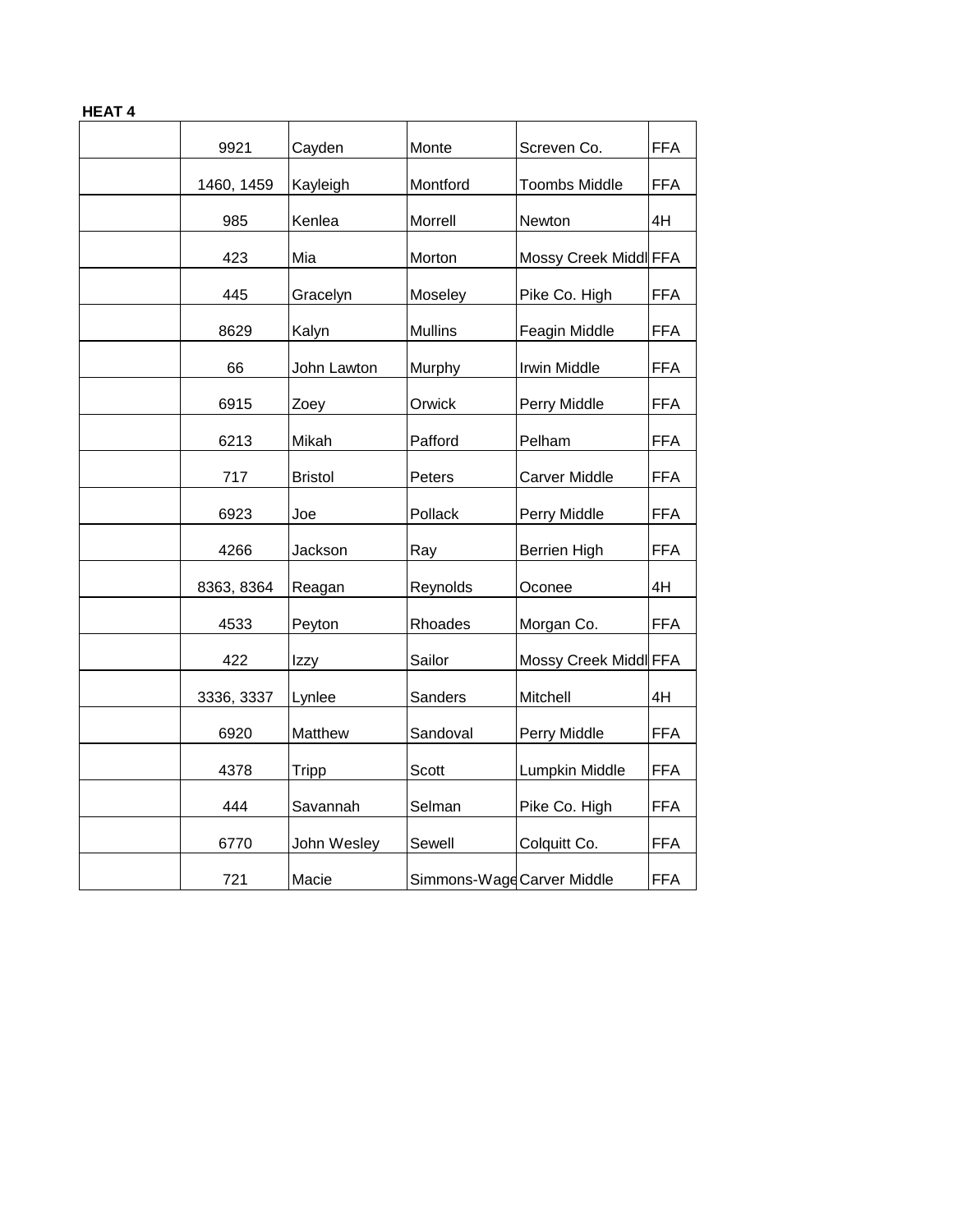| 339        | Emerey          | Slice    | St. Marys Middle        | <b>FFA</b> |
|------------|-----------------|----------|-------------------------|------------|
| 1227       | <b>Brantley</b> | Smith    | Franklin Co. Middle FFA |            |
| 569        | Seth            | Snedeger | <b>Thomson Middle</b>   | <b>FFA</b> |
| 9822, 9824 | Layton          | Spires   | Wheeler Co.             | <b>FFA</b> |
| 9824       | Layton          | Spires   | Wheeler Co.             | <b>FFA</b> |
| 3048       | Luke            | Stevens  | Crisp Middle            | <b>FFA</b> |
| 8585, 8584 | Kinslee         | Still    | Jackson                 | 4H         |
|            |                 |          |                         |            |
| 7360       | Cauy            | Sutton   | Fannin Middle           | <b>FFA</b> |
| 454        | <b>Trevin</b>   | Talley   | Rabun Co.               | <b>FFA</b> |
| 571        | Aislin          | Taylor   | <b>Thomson Middle</b>   | <b>FFA</b> |
| 1163, 1164 | Josey           | Tolbert  | Franklin Co. Middle FFA |            |
| 318        | <b>Brandon</b>  | Tyson    | Cook Middle             | <b>FFA</b> |
| 1106, 1107 | Hannah          | Walker   | Malcom Bridge Mid FFA   |            |
| 411W       | Teagan          | Watt     | Mossy Creek Middl FFA   |            |
| 181        | Thornton        | West     | <b>Shiver Middle</b>    | <b>FFA</b> |
| 9493       | Michael         | Whitley  | Atkinson Co.            | <b>FFA</b> |
| 94         | Jolie           | Williams | Telfair Co.             | <b>FFA</b> |
| 8970, 8969 | Collin          | Wilson   | Coffee Middle           | <b>FFA</b> |
| 7523       | <b>Brinn</b>    | Womack   | Seminole                | 4H         |
| 7522       | Michael Morgan  | Womack   | Seminole                | 4H         |
| 6928       | Weslyn          | Wood     | Perry Middle            | <b>FFA</b> |
| 573        | Annabelle       | Wright   | <b>Thomson Middle</b>   | <b>FFA</b> |
|            |                 |          |                         |            |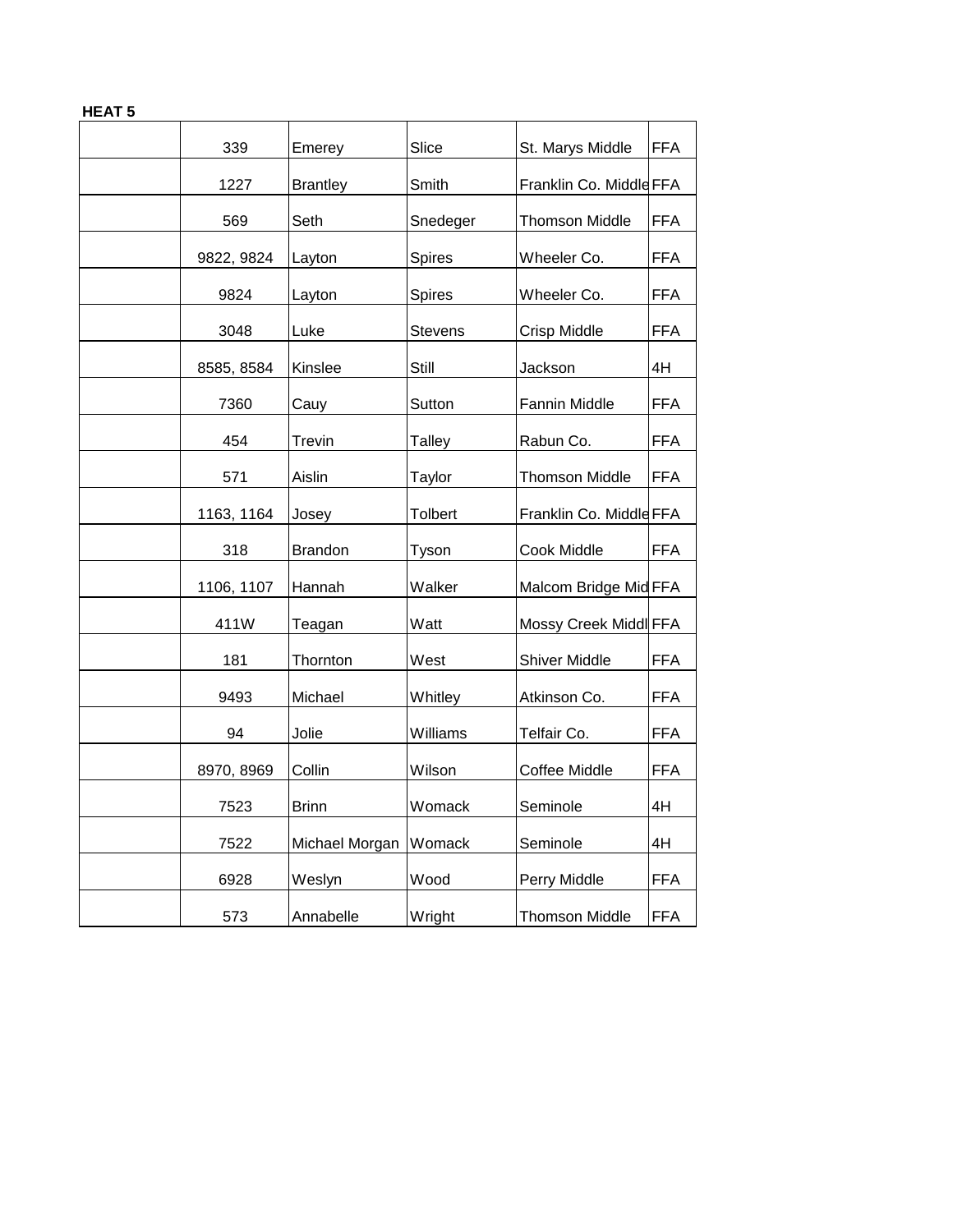| 9077, 9080 | Sam      | Ables            | Citizens Christian AFFA       |            |
|------------|----------|------------------|-------------------------------|------------|
| 730        | Parker   | Anderson         | Malcom Bridge Mid FFA         |            |
| 567        | Sydney   | Askew            | <b>Thomson Middle</b>         | <b>FFA</b> |
| 7342       | Memphis  | Ayers            | Clear Creek Middle FFA        |            |
| 6977       | Jake     | <b>Barber</b>    | Decatur                       | 4H         |
| 9056, 9055 | Milee    | Beasley          | Coffee Middle                 | <b>FFA</b> |
| 8091       | Riley    | <b>Beck</b>      | Warner Robbins MIFFA          |            |
| 572, 559   | Skyler   | Beckman          | <b>Thomson Middle</b>         | <b>FFA</b> |
| 3393, 9617 | John     | Bedore           | Crisp Middle                  | <b>FFA</b> |
| 8437       | Skyla    | <b>Blank</b>     | Lanier Co.                    | <b>FFA</b> |
| 2845       | Fisher   | <b>Bond</b>      | Hart Co. Middle               | <b>FFA</b> |
| 677, 676   | Thatcher | Boyd             | Pickens Junior High FFA       |            |
| 6922       | Gwen     | <b>Bramblett</b> | Perry Middle                  | <b>FFA</b> |
| 410, 409   | Caden    | <b>Brett</b>     | Mossy Creek Middl FFA         |            |
| 7280, 7287 | Levi     | <b>Brewer</b>    | Jeff Davis                    | 4H         |
| 6912       | Lawson   | <b>Brown</b>     | Perry Middle                  | <b>FFA</b> |
| 6500       | Mason    | <b>Buckner</b>   | <b>Huntington Middle</b>      | <b>FFA</b> |
| 312, 313   | Colten   | <b>Bullard</b>   | Cook Middle                   | <b>FFA</b> |
| 1121       | Mac      | <b>Burnette</b>  | <b>Clear Creek Middle FFA</b> |            |
| 7354       | James    | <b>Burrell</b>   | Fannin Middle                 | <b>FFA</b> |
| 6925       | Taylor   | Cannon           | Perry Middle                  | <b>FFA</b> |
| 7538       | Lizzy    | Carpenter        | Seminole                      | 4H         |
|            |          |                  |                               |            |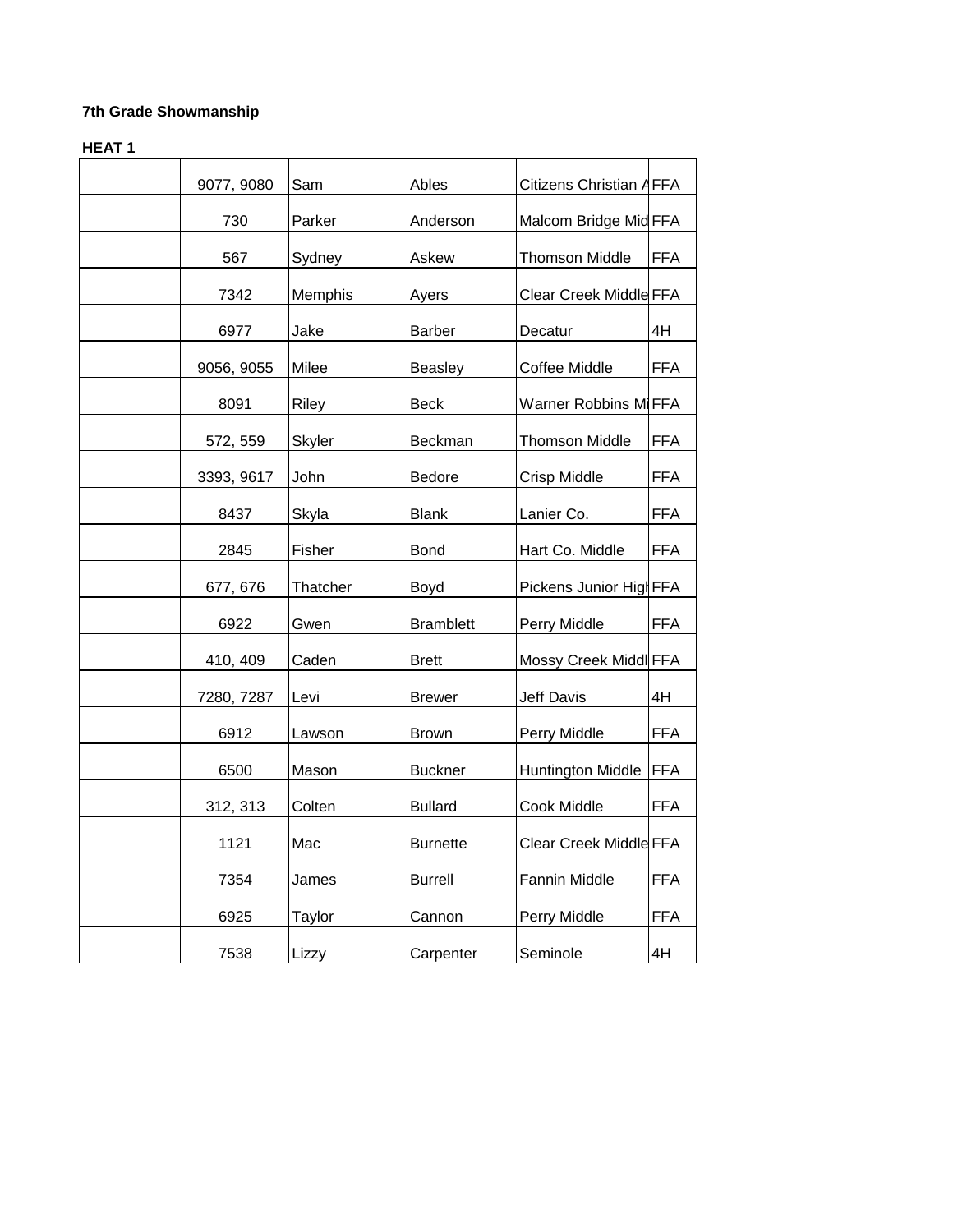| 6801, 6800  | <b>Brayden</b>  | Carter       | Colquitt Co.           | <b>FFA</b> |
|-------------|-----------------|--------------|------------------------|------------|
| 1266W, 1278 | Carlie          | Christian    | Franklin               | 4H         |
| 308         | Tanner          | Connell      | Cook Middle            | <b>FFA</b> |
| 8174        | Jacey           | Crane        | South Habersham        | <b>FFA</b> |
| 9475, 9477  | Ava Lynn        | Cravey       | Dodge Middle           | <b>FFA</b> |
| 6813        | Molly           | Dell         | Colquitt Co.           | <b>FFA</b> |
| 417         | Lily            | Dockery      | Mossy Creek Middl FFA  |            |
| 9665        | Makinley        | Duke         | Calhoun                | 4H         |
| 402         | Sophie          | Farmer       | Mossy Creek Middl FFA  |            |
| 3802        | Levi            | Futral       | Jasper                 | 4H         |
| 568         | Jacob           | Gainey       | <b>Thomson Middle</b>  | <b>FFA</b> |
| 404         | Ellie           | Galeano      | Mossy Creek Middl FFA  |            |
| 6903        | Cara            | Gibbs        | Perry Middle           | <b>FFA</b> |
| 975, 974    | <b>LIBBY</b>    | <b>GLASS</b> | Early                  | 4H         |
| 6796        | Parker          | Goss         | Colquitt Co.           | <b>FFA</b> |
| 8860        | Riley           | Graham       | Dodge Middle           | <b>FFA</b> |
| 311         | River           | Griffin      | Cook Middle            | <b>FFA</b> |
| 403         | Emma            | Griggs       | Mossy Creek Middl FFA  |            |
| 7268, 7271  | <b>Brantley</b> | Hall         | Jeff Davis             | 4H         |
| 227, 228    | Zary            | Harris       | <b>Brantley Middle</b> | <b>FFA</b> |
| 753, 754    | Gavin           | Heath        | Madison Co.            | <b>FFA</b> |
|             |                 |              |                        |            |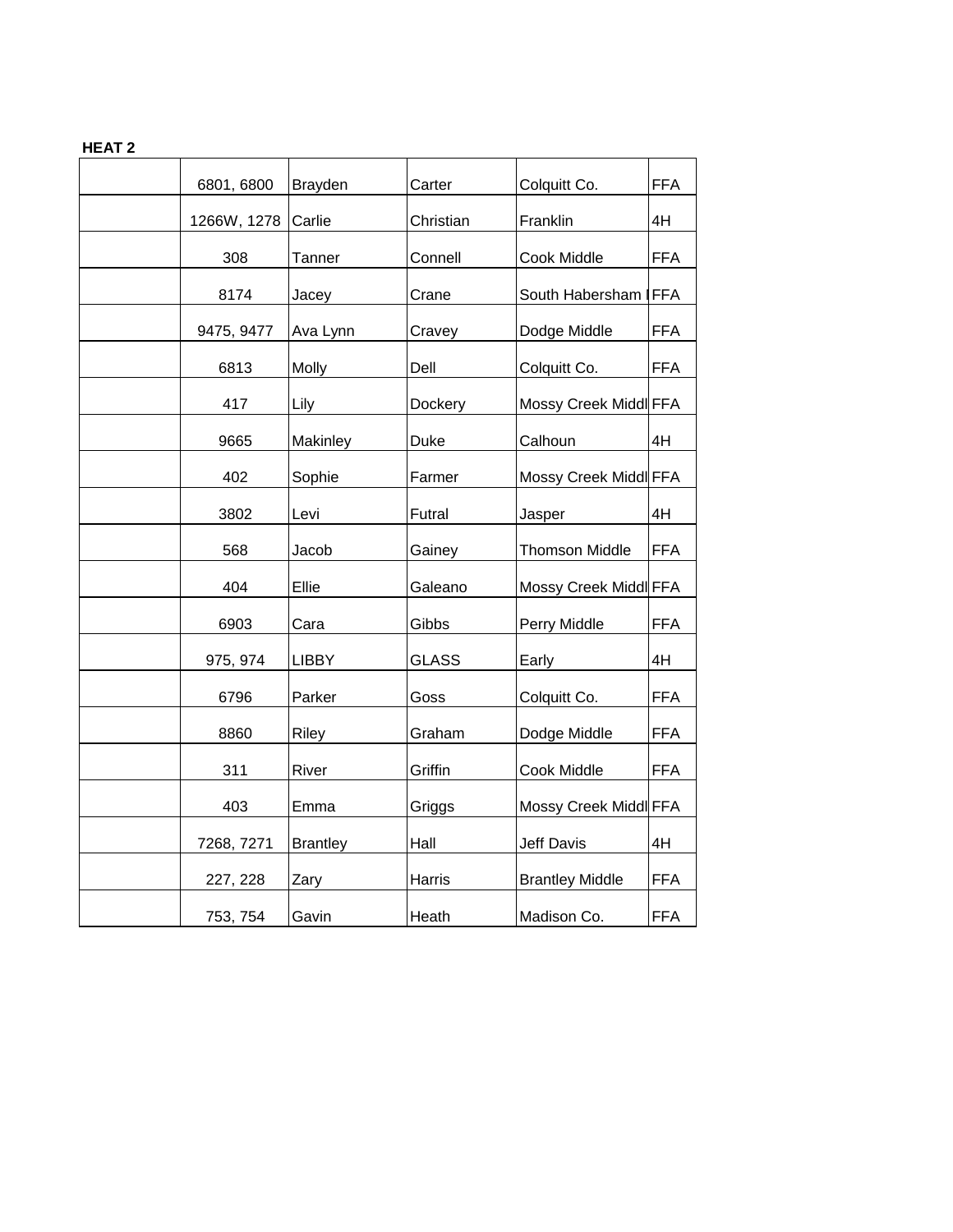| 8153, 8155 | Jake          | Hendley    | Warner Robbins MIFFA     |            |
|------------|---------------|------------|--------------------------|------------|
|            |               |            |                          |            |
| 5870       | Тy            | Herrin     | Cook Middle              | <b>FFA</b> |
| 350        | Riley         | Huse       | St. Marys Middle         | <b>FFA</b> |
| 6917       | <b>Boston</b> | Jefson     | Perry Middle             | <b>FFA</b> |
| 742        | Emmitt        | Jones      | Malcom Bridge Mid FFA    |            |
| 8100       | Olivia        | Jones      | <b>Huntington Middle</b> | <b>FFA</b> |
| 2658, 2666 | Madison       | Joyce      | Jeff Davis Middle        | <b>FFA</b> |
| 574        | Ayden         | Kakalecik  | <b>Thomson Middle</b>    | <b>FFA</b> |
| 1255, 1256 | Makina        | Keese      | Franklin                 | 4H         |
| 1146       | Paden         | Kennedy    | Athens Christian         | <b>FFA</b> |
| 8619, 8620 | Emma          | Kimbell    | Monroe Middle            | <b>FFA</b> |
| 5653       | Angelo        | King-Rallo | Union Co Middle          | <b>FFA</b> |
| 83, 84     | <b>Briana</b> | Knowles    | Charlton                 | 4H         |
| 2311       | Danilynn      | Lampp      | West Laurens Midd FFA    |            |
| 8632       | Waylon        | Lawrence   | Feagin Middle            | <b>FFA</b> |
| 285, 353   | Gracie        | Laws       | St. Marys Middle         | <b>FFA</b> |
| 1102, 1104 | Holton        | Lemons     | Malcom Bridge Mid FFA    |            |
| 565        | Joshlynn      | Lewis      | <b>Thomson Middle</b>    | <b>FFA</b> |
| 6907       | Sam           | Lough      | Perry Middle             | <b>FFA</b> |
| 6984, 6988 | Preston       | Lynn       | Decatur                  | 4H         |
| 8610       | Michael       | Malcom     | Monroe Middle            | <b>FFA</b> |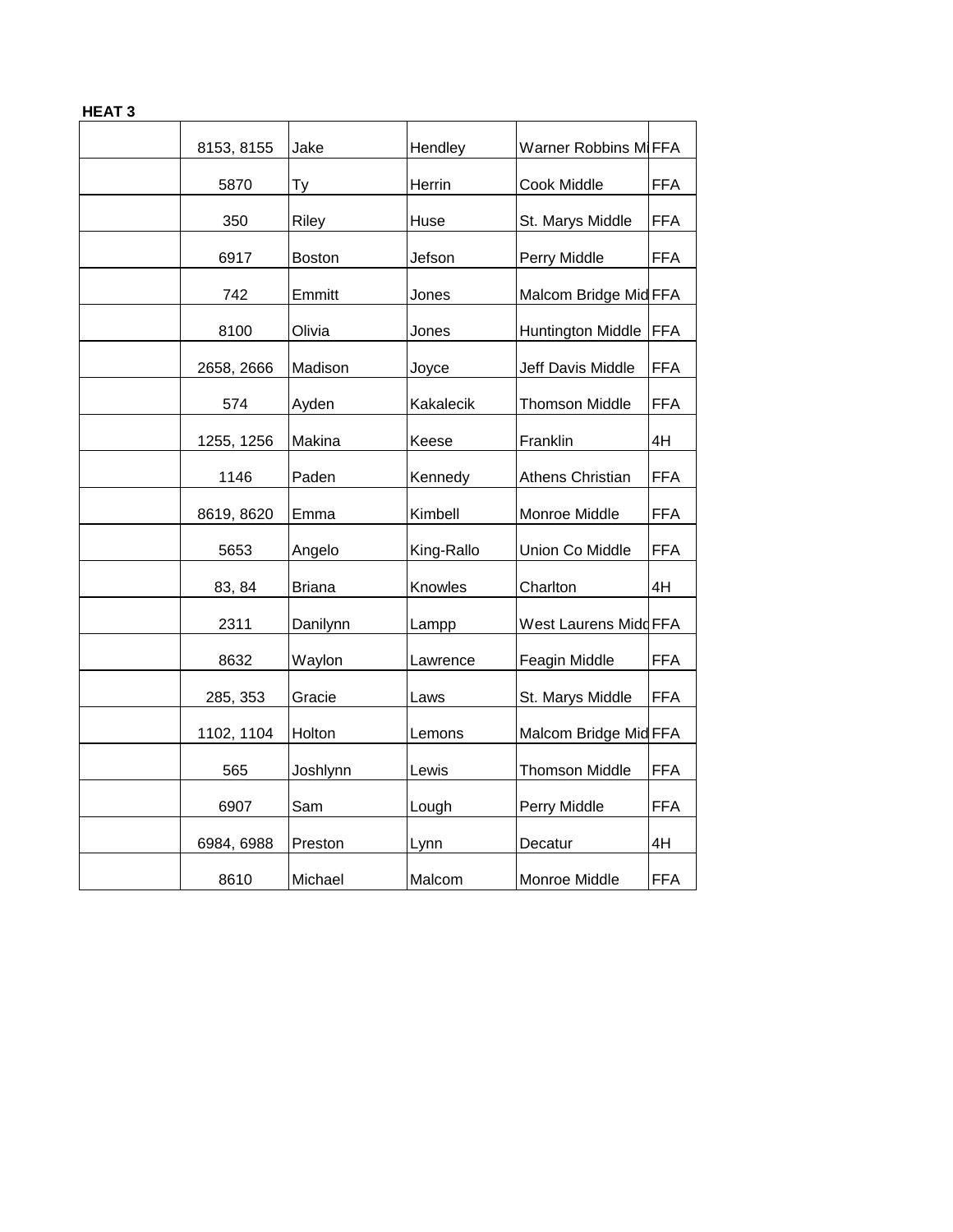| 1100, 726  | <b>Britnee</b> | Mason      | <b>Bonaire Middle</b> | <b>FFA</b> |
|------------|----------------|------------|-----------------------|------------|
| 881        | Kaiden         | Mason      | Lowndes               | 4H         |
| 496        | Grant          | Matteson   | LaFayette Middle      | <b>FFA</b> |
| 1328, 1329 | Jenna          | McBee      | Thomas                | 4H         |
| 6914       | Graham         | Mclaughlin | Perry Middle          | <b>FFA</b> |
| 3052       | Karlee         | Melton     | Crisp Middle          | <b>FFA</b> |
| 431        | Kaden          | Mitchell   | Pike Co. High         | <b>FFA</b> |
| 124        | Kyrra          | Murray     | Charlton              | 4H         |
| 7812, 7819 | Jeffery        | Newell     | Ben Hill Middle       | <b>FFA</b> |
| 5536, 5540 | Karlee         | Paschal    | Perry Middle          | <b>FFA</b> |
| 6918       | Will           | Peacock    | Perry Middle          | <b>FFA</b> |
| 575        | Madelyn        | Porter     | <b>Thomson Middle</b> | <b>FFA</b> |
| 564, 561   | Mallory        | Porter     | <b>Thomson Middle</b> | <b>FFA</b> |
| 8090       | Aa'yana        | Prater     | Warner Robbins MIFFA  |            |
| 414        | Lexi           | Prichett   | Mossy Creek Middl FFA |            |
| 8612       | <b>Baylor</b>  | Prince     | Monroe Middle         | <b>FFA</b> |
| 448W       | Emma           | Prince     | Pike Co. High         | <b>FFA</b> |
| 809        | Ansley         | Pruitt     | <b>Barrow</b>         | 4H         |
| 9542       | Amonte         | Quiney     | Crawford Co.          | <b>FFA</b> |
| 408, 407   | Elijah         | Ransom     | Mossy Creek Middl FFA |            |
| 407        | Elijah         | Ransom     | Mossy Creek Middl FFA |            |
| 624, 625   | <b>Branton</b> | Ray        | Wayne                 | 4H         |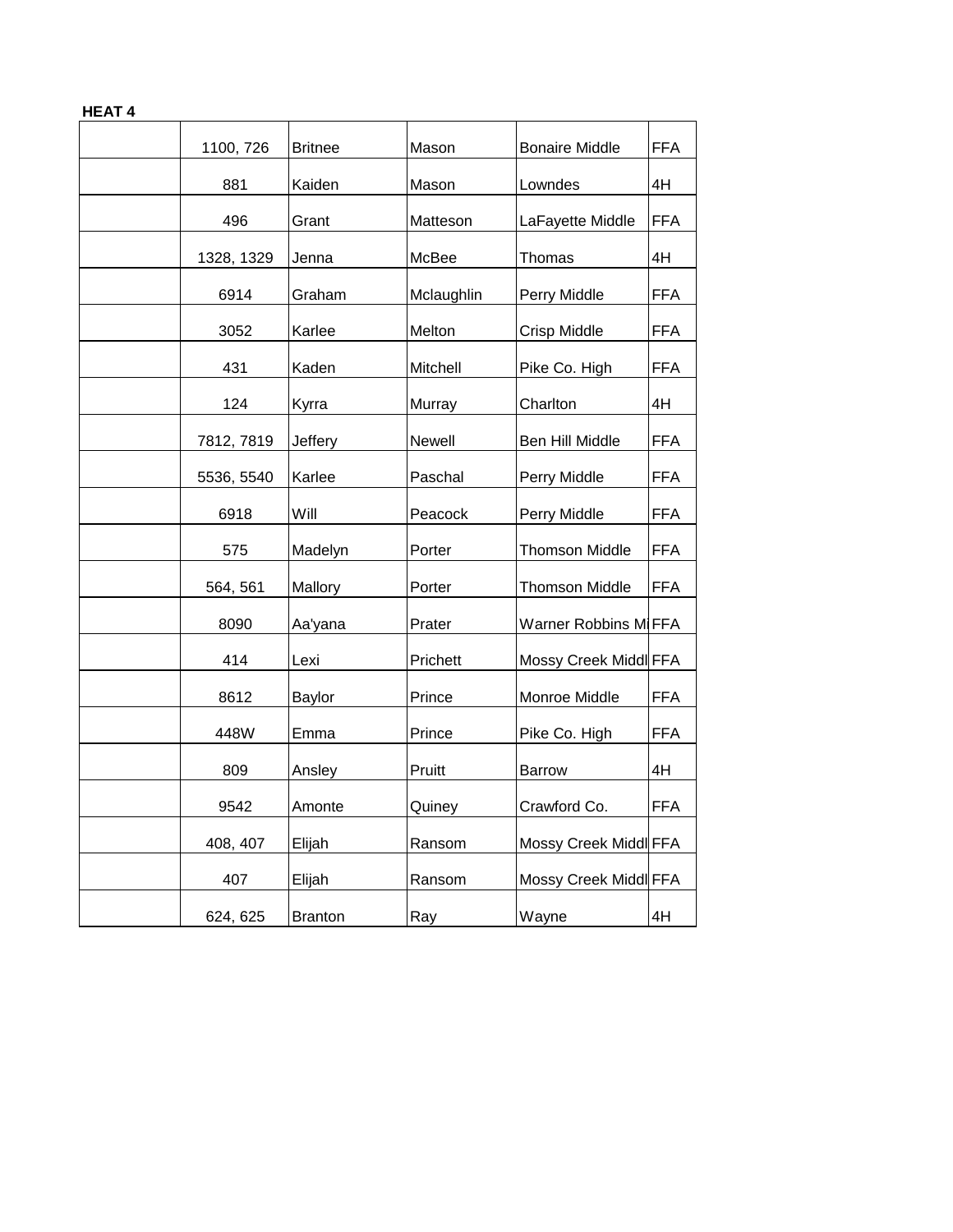| 1123       | <b>Blake</b> | Roberts       | Clear Creek Middle FFA  |            |
|------------|--------------|---------------|-------------------------|------------|
| 128, 130   | Noah         | Rogers        | Echols                  | 4H         |
| 319        | Isaiah       | Rountree      | Cook Middle             | <b>FFA</b> |
| 6904       | Caroline     | Sanders       | Perry Middle            | <b>FFA</b> |
| 442        | Annikah      | Self          | Pike Co. High           | <b>FFA</b> |
| 401        | Chloe        | Shelton       | Mossy Creek Middl FFA   |            |
| 278Y       | Piper        | Shoemake      | Whitfield               | 4H         |
| 6530       | Steven       | Slaughter     | Upson-Lee Middle        | <b>FFA</b> |
| 1124W      | Ava          | Smith         | Clear Creek Middle FFA  |            |
| 7504, 7508 | Drew         | Smith         | Seminole Co.            | <b>FFA</b> |
| 9485       | Gevin        | Smith         | Atkinson Co.            | <b>FFA</b> |
| 749        | Jacob        | Smith         | Malcom Bridge Mid FFA   |            |
| 6405       | Colby        | Spillers      | Upson                   | 4H         |
| 4646       | Tillman      | Stalvey       | <b>Shiver Middle</b>    | <b>FFA</b> |
| 689, 688   | Tug          | Stephens      | Pickens Junior High FFA |            |
| 9709       | Carter       | Stone         | Camden Middle           | <b>FFA</b> |
| 7481, 7482 | Colby        | Taylor        | Houston                 | 4H         |
| 229        | Ethan        | Thomas        | <b>Brantley Middle</b>  | <b>FFA</b> |
| 566, 560   | Elizabeth    | Traugh        | <b>Thomson Middle</b>   | <b>FFA</b> |
| 560        | Elizabeth    | Traugh        | <b>Thomson Middle</b>   | <b>FFA</b> |
| 8628, 8627 | Hayden       | <b>Tucker</b> | Feagin Middle           | <b>FFA</b> |
| 7180       | Whitman      |               | Bacon                   | 4H         |
|            |              | Tyre          |                         |            |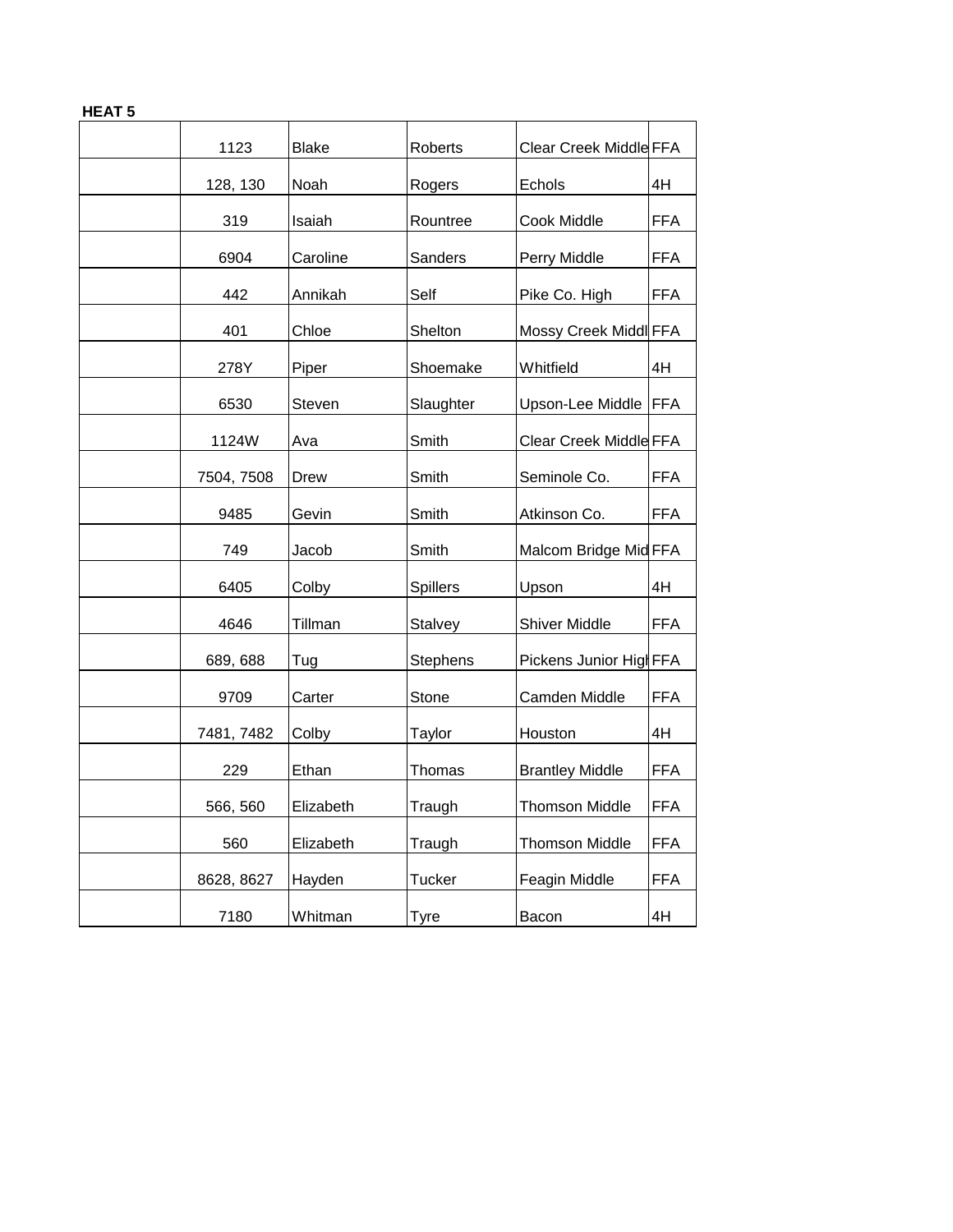| $\sim$<br>۰,<br>× |  |
|-------------------|--|
|-------------------|--|

| 3092       | Claire        | Van Houten | Wheeler Co.                    | <b>FFA</b> |
|------------|---------------|------------|--------------------------------|------------|
| 9073, 9075 | Jamilee       | Vickers    | Coffee                         | 4H         |
| 9113, 9114 | Lola          | Vincent    | Coffee Middle                  | <b>FFA</b> |
| 771, 773   | Emily         | Wall       | Madison                        | 4H         |
| 6913       | James (six)   | Wall       | Perry Middle                   | <b>FFA</b> |
| 3803, 3801 | Tyler         | Walsh      | Jasper                         | 4H         |
| 6818       | Lucy          | Watson     | <b>Colquitt Christian AFFA</b> |            |
| 412W       | Taylor        | Watt       | Mossy Creek Middl FFA          |            |
| 113        | Abbigale      | Webb       | Charlton                       | 4H         |
| 316        | Morgan        | Weeks      | Cook Middle                    | <b>FFA</b> |
| 3050       | Emily         | Whisman    | Crisp Middle                   | <b>FFA</b> |
| 1920, 1919 | Reid          | White      | Cook Middle                    | <b>FFA</b> |
| 5026       | Collin        | Williams   | <b>Shiver Middle</b>           | <b>FFA</b> |
| 8615       | Riley         | Wilson     | Monroe Middle                  | <b>FFA</b> |
| 6905       | Emma Rose     | Wood       | Perry Middle                   | <b>FFA</b> |
| 6919       | Stella        | Wood       | Perry Middle                   | <b>FFA</b> |
| 8362       | <b>Bryson</b> | Woodruff   | Oconee                         | 4H         |
| 8178, 8179 | Lilly         | Worley     | North Habersham NFFA           |            |
| 8184, 8170 | Madison       | Worley     | North Habersham NFFA           |            |
| 5531       | Landon        | Wright     | Perry Middle                   | <b>FFA</b> |
| 5564       | Luke          | Wright     | Perry Middle                   | <b>FFA</b> |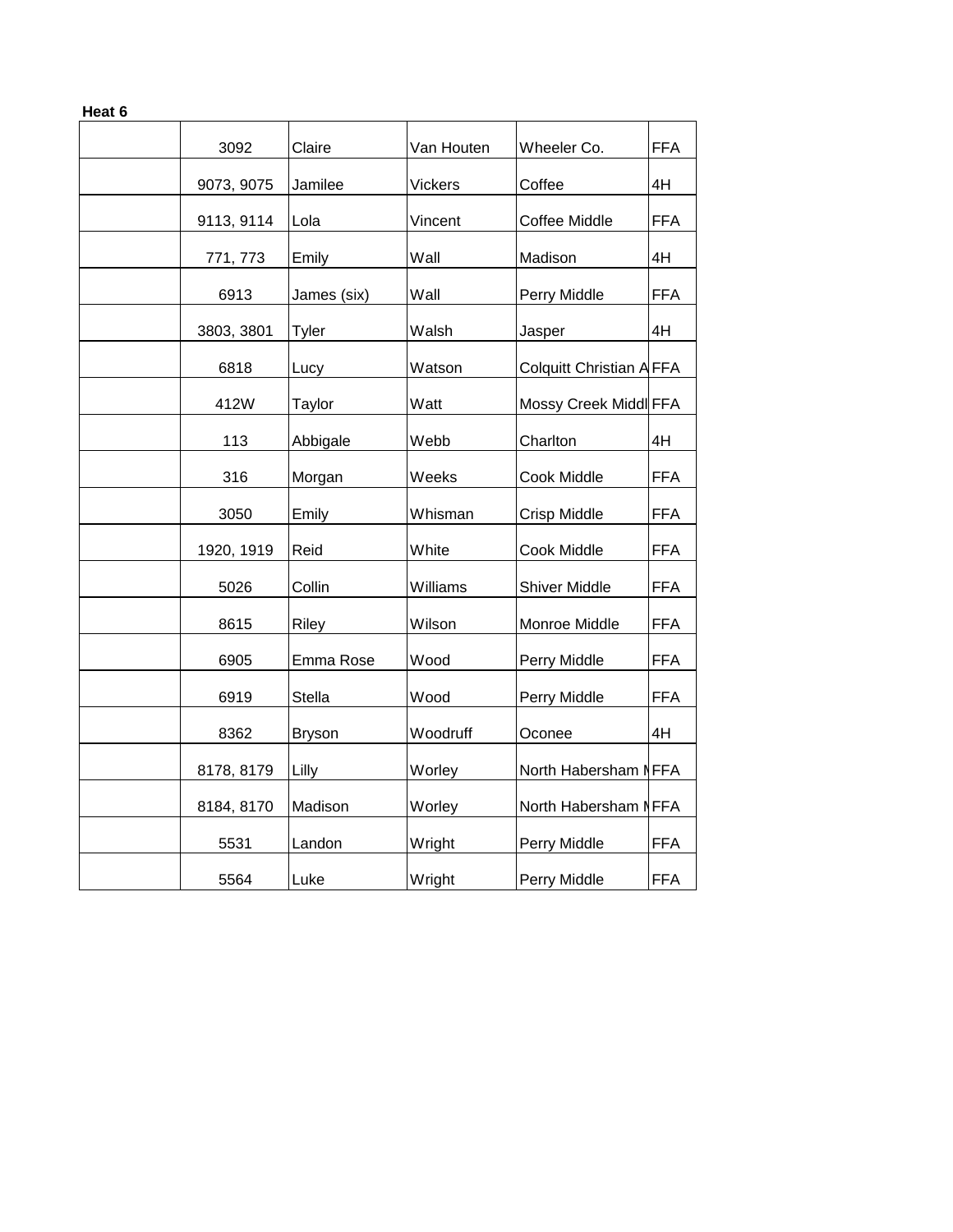| 7341       | Phoenix       | Addie           | <b>Clear Creek Middle FFA</b> |            |
|------------|---------------|-----------------|-------------------------------|------------|
| 680        | <b>Bryson</b> | Allen           | Pickens Junior HighFFA        |            |
| 1113       | Kyden         | Archuleta       | Malcom Bridge Mid FFA         |            |
| 9611, 9614 | Kinley        | Arnett          | Crisp Middle                  | <b>FFA</b> |
| 9614       | Kinley        | Arnett          | Crisp Middle                  | <b>FFA</b> |
| 608, 609   | Karson        | Arnold          | Wayne                         | 4H         |
| 415        | Mckenzie      | <b>Baker</b>    | Mossy Creek Middl FFA         |            |
| 8710       | <b>Bryce</b>  | <b>Baldree</b>  | Cook                          | 4H         |
| 8618       | Rebekah       | <b>Banres</b>   | Monroe Middle                 | <b>FFA</b> |
| 406        | <b>Bailey</b> | <b>Barnes</b>   | Mossy Creek Middl FFA         |            |
| 6527       | Holly         | Batchelor       | Upson-Lee Middle FFA          |            |
| 628, 626   | Emily         | <b>Beasley</b>  | Wayne                         | 4H         |
| 626        | Emily         | <b>Beasley</b>  | Wayne                         | 4H         |
| 1288, 1289 | Gage          | <b>Bland</b>    | Franklin Co. Middle FFA       |            |
| 5544       | Walker        | <b>Bland</b>    | Perry Middle                  | <b>FFA</b> |
| 5880, 5878 | Skye          | <b>Blitch</b>   | Northside Middle              | <b>FFA</b> |
| 336        | Donovan       | <b>Blount</b>   | St. Marys Middle              | <b>FFA</b> |
| 602        | Silas         | <b>Brantley</b> | Wayne                         | 4H         |
| 686        | Eli           | <b>Breen</b>    | Pickens Junior HighFFA        |            |
| 3579, 3571 | <b>Bailee</b> | <b>Brock</b>    | Decatur                       | 4H         |
| 9871, 9866 | Luke          | <b>Burns</b>    | Montgomery Co.                | <b>FFA</b> |
| 563        | James         | <b>Burr</b>     | <b>Thomson Middle</b>         | <b>FFA</b> |
| 9689, 9620 | Spencer       | Cannon          | Terrell                       | 4H         |
| 6532       | Lila          | Chastain        | Upson-Lee Middle   FFA        |            |
|            |               |                 |                               |            |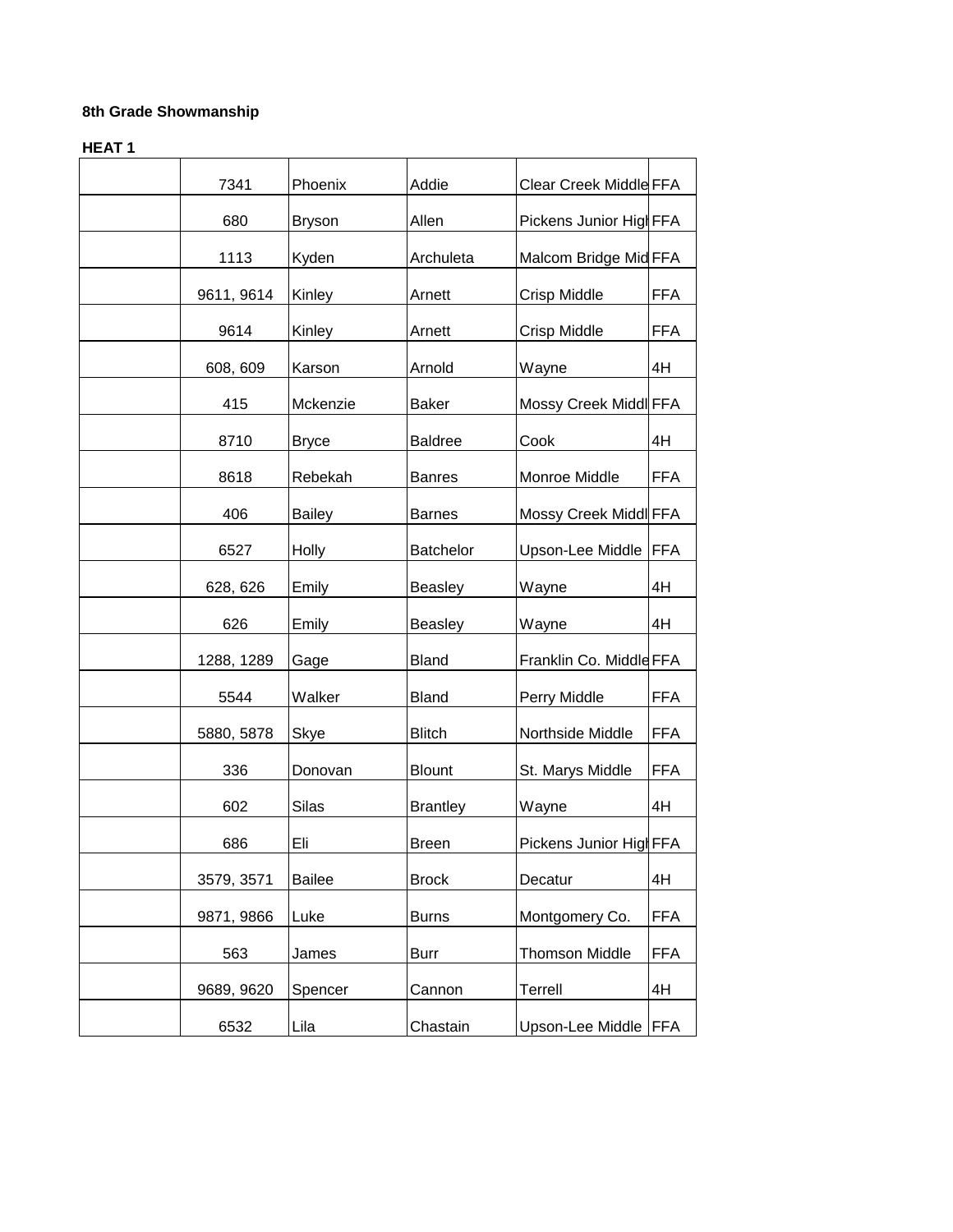| 687        | Harleigh  | Chitwood    | Pickens Junior HighFFA        |            |
|------------|-----------|-------------|-------------------------------|------------|
| 7509, 7510 | Jada      | Coachman    | Seminole Co.                  | <b>FFA</b> |
| 4649, 4648 | Will      | Collins     | Shiver Middle                 | <b>FFA</b> |
| 6478       | Katy      | Conley      | Northside Middle              | <b>FFA</b> |
| 5549       | Abbie     | Coody       | Perry Middle                  | <b>FFA</b> |
| 740, 739   | Mason     | Cooper      | Malcom Bridge Mid FFA         |            |
| 163Y       | Noah      | Cooper      | <b>Shiver Middle</b>          | <b>FFA</b> |
| 5559, 5558 | Aly       | Corzine     | Perry Middle                  | <b>FFA</b> |
| 158Y, 157Y | Josh      | Daughtry    | <b>Shiver Middle</b>          | <b>FFA</b> |
| 9053, 9054 | Peyton    | Davis       | Coffee Middle                 | <b>FFA</b> |
| 9054       | Peyton    | Davis       | Coffee Middle                 | <b>FFA</b> |
| 446W       | Walker    | Davis       | Pike Co. High                 | <b>FFA</b> |
| 7340       | Xander    | De La Torre | <b>Clear Creek Middle FFA</b> |            |
| 6424       | Gunner    | Douglas     | <b>Irwin Middle</b>           | <b>FFA</b> |
| 610, 611   | Reagan    | Drury       | Wayne                         | 4H         |
| 405        | Sarah     | Dunford     |                               |            |
|            |           |             | Mossy Creek Middl FFA         |            |
| 429, 430   | Miley     | Dysart      | Pike Co. High                 | <b>FFA</b> |
| 6426, 67   | Ethan     | Edwards     | Irwin                         | 4H         |
| 6528, 6523 | Logan     | Ellington   | Upson-Lee Middle              | FFA        |
| 7339       | Will      | Elliot-dean | <b>Clear Creek Middle FFA</b> |            |
| 9836, 9838 | Anna Beth | Ethredge    | Wheeler Co.                   | <b>FFA</b> |
| 8613       | Larkin    | Fletcher    | Monroe Middle                 | <b>FFA</b> |
| 4532       | Raleigh   | Foy         | Morgan Co.                    | <b>FFA</b> |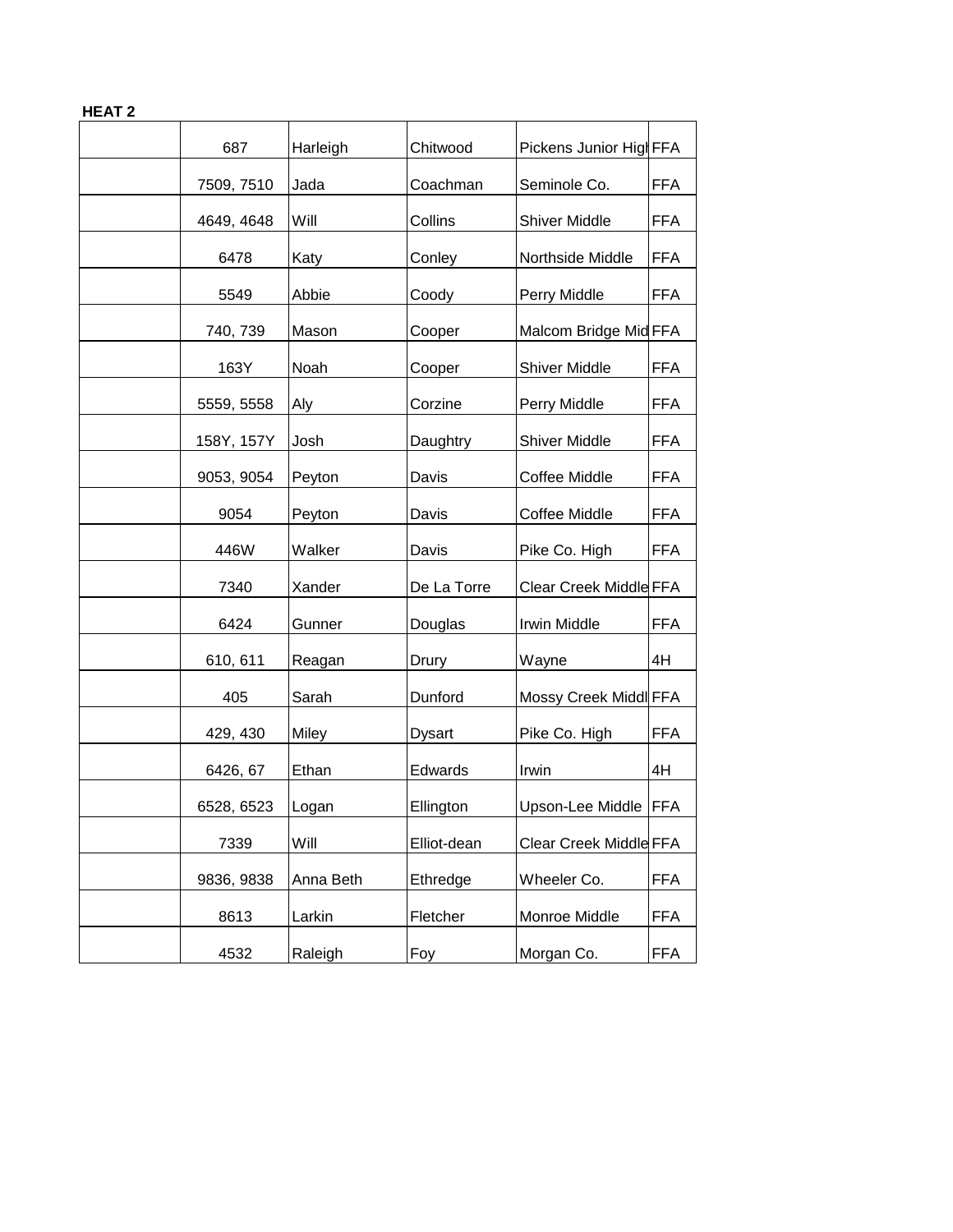| 426        | Тy             | Garner          | Pike Co. High                  | <b>FFA</b> |
|------------|----------------|-----------------|--------------------------------|------------|
| 5875, 5876 | Lilah          | Green           | Northside Middle               | <b>FFA</b> |
| 9703       | Roy            | Green           | Fannin Middle                  | <b>FFA</b> |
| 490        | Robert         | Greninger       | LaFayette Middle               | <b>FFA</b> |
| 7856, 7852 | Kaden          | Griffin         | Ben Hill Middle                | <b>FFA</b> |
| 9098, 9099 | Marlee         | Griffin         | <b>Citizens Christian AFFA</b> |            |
| 7533       | Julian         | Harrison        | Seminole                       | 4H         |
| 6908       | Hayden         | Heard           | Perry Middle                   | <b>FFA</b> |
| 6909       | Peyton         | Heard           | Perry Middle                   | <b>FFA</b> |
| 6822       | Roxanne        | Herndon         | Colquitt                       | 4H         |
| 5543       | Ryder          | <b>Hibbitts</b> | Perry Middle                   | <b>FFA</b> |
| 6016       | Peyton         | <b>Hicks</b>    | Rabun Co.                      | <b>FFA</b> |
|            | Emma-flynn     | Hill            |                                | <b>FFA</b> |
| 6533       |                |                 | Upson-Lee Middle               |            |
| 6416       | Chloe          | Hood            | Irwin Middle                   | <b>FFA</b> |
| 9873, 9782 | Patricia       | Horne           | Montgomery Co.                 | <b>FFA</b> |
| 9872       | Patricia       | Horne           | Montgomery Co.                 | <b>FFA</b> |
| 5561       | Cheyenne       | Howard          | Perry Middle                   | <b>FFA</b> |
| 531        | Harlee         | Huff            | Wilcox Co.                     | <b>FFA</b> |
| 9877, 9879 | Luke           | Hylton          | Brooks Co.                     | <b>FFA</b> |
| 5557       | Halle          | Jackson         | Perry Middle                   | <b>FFA</b> |
| 9507, 9508 | Kaleb          | Jackson         | Crawford Co.                   | <b>FFA</b> |
| 8205       | Kaitlynn       | Janes           | Union Co Middle                | <b>FFA</b> |
| 2400       | <b>Braylee</b> | Johnson         | Bacon Co.                      | <b>FFA</b> |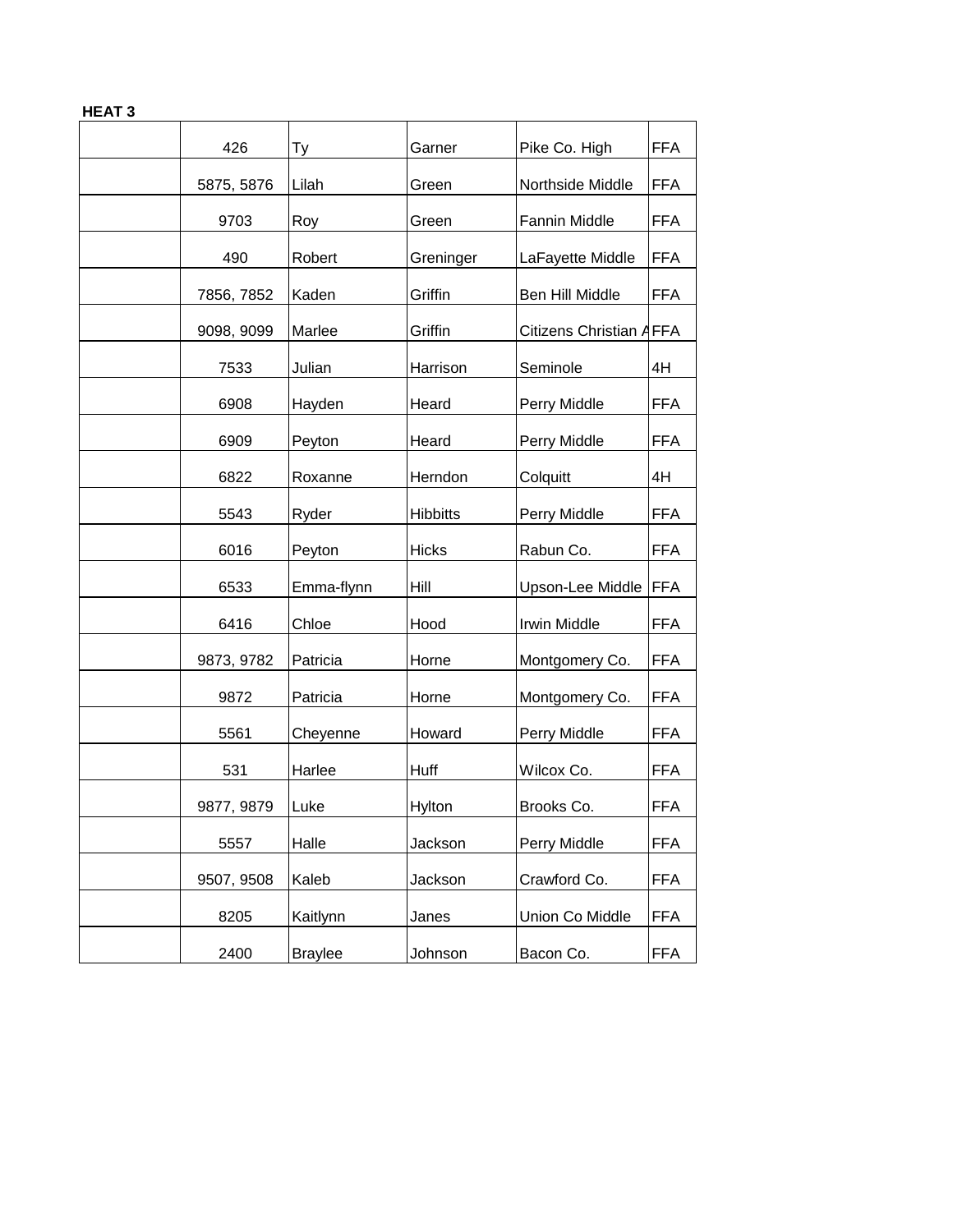|--|--|

| 1009, 1008 | Dallas         | Jones    | Candler                 | 4H         |
|------------|----------------|----------|-------------------------|------------|
| 9518, 9524 | Clayton        | Kelley   | Crawford Co.            | <b>FFA</b> |
| 6747       | Karter         | Kight    | Colquitt Co.            | <b>FFA</b> |
| 232, 231   | Laynee         | King     | <b>Brantley Middle</b>  | <b>FFA</b> |
| 6422, 6423 | Montario       | King     | Irwin Middle            | <b>FFA</b> |
| 1260, 1263 | Meghan         | Langley  | Franklin Co. Middle FFA |            |
| 1151, 6256 | Tanner         | Lathan   | Franklin Co. Middle FFA |            |
| 7266, 7267 | Ellie          | Marchant | Jeff Davis              | 4H         |
| 8300       | Ashley         | Marino   | Union Co Middle         | <b>FFA</b> |
| 6926       | Autumn         | Martin   | Perry Middle            | <b>FFA</b> |
| 1099, 580  | <b>Brody</b>   | Mason    | <b>Bonaire Middle</b>   | <b>FFA</b> |
| 578        | Kenzie         | Mathis   | <b>Thomson Middle</b>   | <b>FFA</b> |
| 7547, 7546 | Meg            | Mathis   | Seminole Co.            | <b>FFA</b> |
| 8092       | Micah          | Matthews | Warner Robbins MIFFA    |            |
| 9931       | Mack           | May      | Washington              | 4H         |
| 1184, 1195 | Olivia         | McBath   | Franklin Co. Middle FFA |            |
| 534        | Lola           | Mcbryant | Wilcox Co.              | <b>FFA</b> |
| 7161       | <b>Brayden</b> | Mcelroy  | Bacon Co.               | <b>FFA</b> |
| 6510, 6520 | Micah          | Mcfarlin | Stephens Co. Midd FFA   |            |
| 6509       | Grant          | Mcgee    | Stephens Co. Midd FFA   |            |
| 6529       | <b>Brie</b>    | Montano  | Upson-Lee Middle FFA    |            |
|            |                |          |                         |            |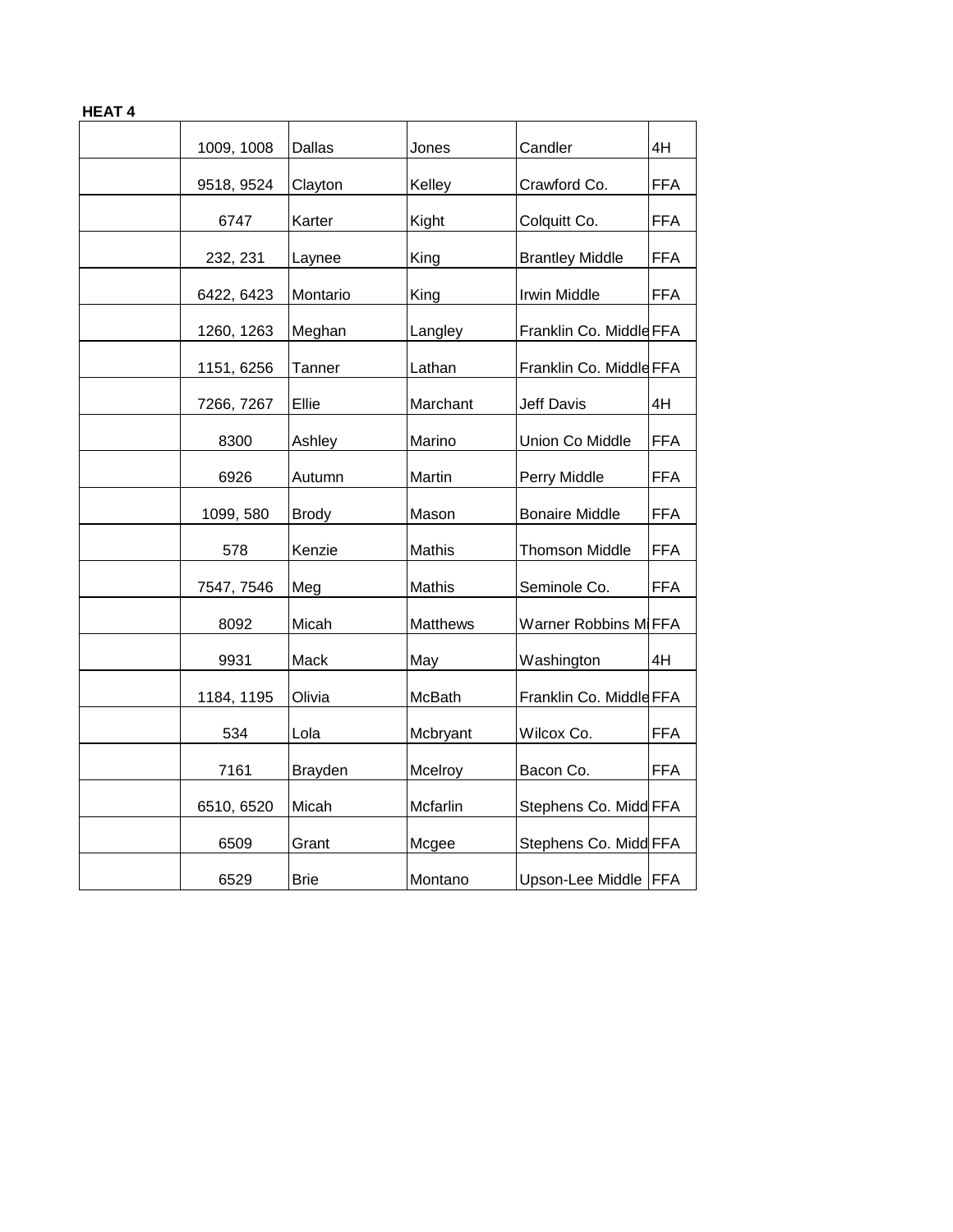| 5550       | Madison      | Moore           | Perry Middle                | <b>FFA</b> |
|------------|--------------|-----------------|-----------------------------|------------|
| 9067, 9068 | Ava          | Morgan          | Coffee Middle               | <b>FFA</b> |
| 6499       | Harley       | Morgan          | <b>Huntington Middle</b>    | <b>FFA</b> |
| 7612, 7614 | Kate Anna    | Newman          | Southeast Bulloch           | <b>FFA</b> |
| 286        | Keifer       | Pankey          | Dawson                      | 4H         |
| 8151       | Adam         | Parks           | <b>Warner Robbins MIFFA</b> |            |
| 1468       | Landen       | Partin          | White Co. High              | <b>FFA</b> |
| 9807, 9810 | Keaton       | Pickle          | Wheeler Co.                 | <b>FFA</b> |
| 449        | Makenzie     | Prince          | Pike Co. High               | <b>FFA</b> |
| 9545, 9546 | Adalynn      | Puckett         | Crawford Co.                | <b>FFA</b> |
| 6411       | Gene         | Reeves          | <b>Irwin Middle</b>         | <b>FFA</b> |
| 8395       | Mia          | Robinson        | White Co. High              | <b>FFA</b> |
| 734, 735   | Gavin        | Ruark           | Malcom Bridge Mid FFA       |            |
| 8070, 8089 | Alyssa       | Rumph           | <b>Warner Robbins MIFFA</b> |            |
| 8626       | Keenan       | Sanders         | Feagin Middle               | <b>FFA</b> |
| 7506, 7507 | Mindy        | <b>Shattles</b> | Seminole Co.                | <b>FFA</b> |
| 8096       | Liliana      | Shifflett       | Warner Robbins MIFFA        |            |
| 579        | AJ           | Short           | <b>Baconton Charter</b>     | <b>FFA</b> |
| 230        | Kirsten      | Smith           | <b>Brantley Middle</b>      | <b>FFA</b> |
| 670        | <b>Brice</b> | Stocklein       | Pickens Junior HighFFA      |            |
| 8813, 8815 | Reagan       | Thien           | Appling                     | 4H         |
|            |              |                 |                             |            |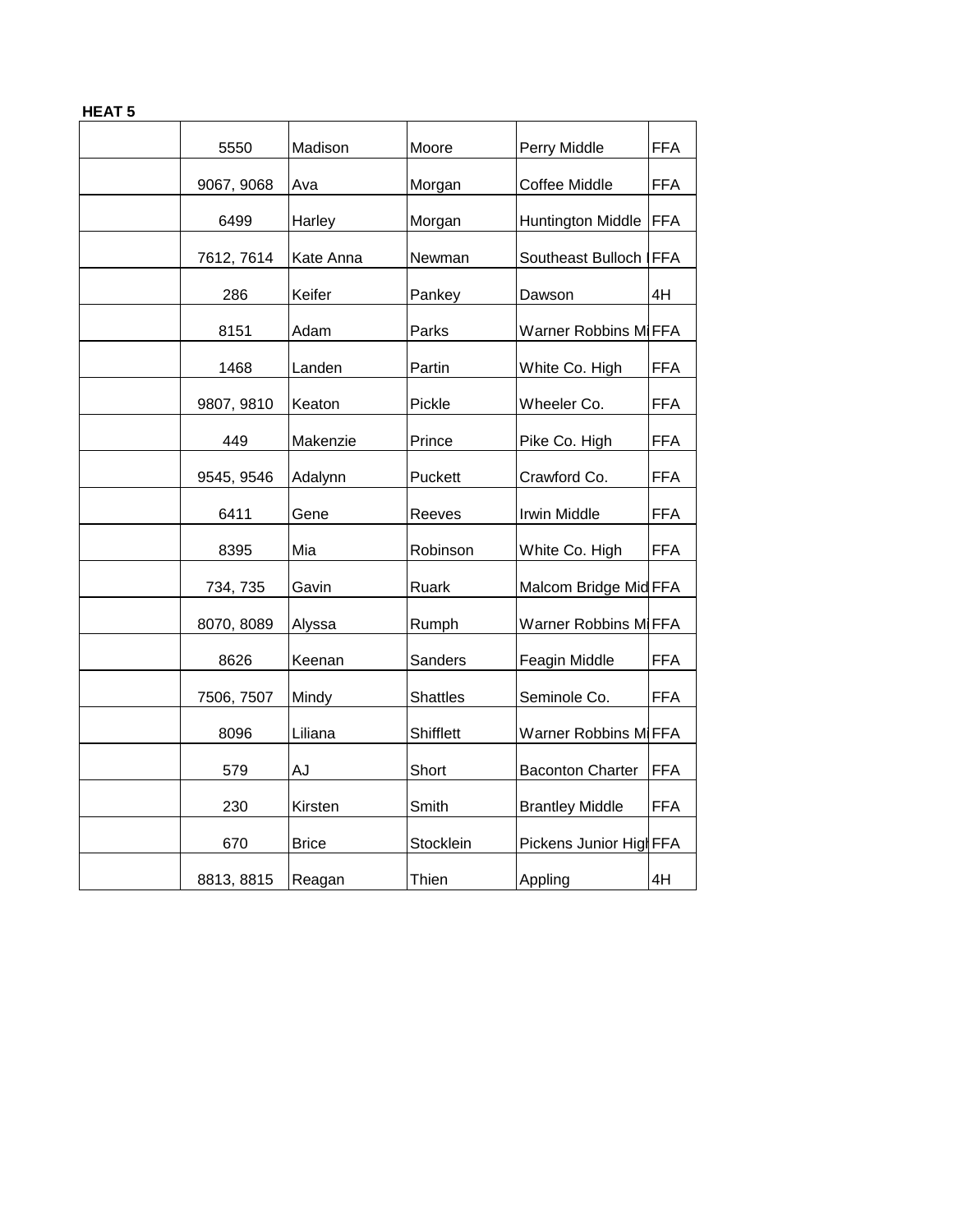| 8631       | Madison | Thomas         | Feagin Middle               | <b>FFA</b> |
|------------|---------|----------------|-----------------------------|------------|
| 7666       | Emerson | <b>Toews</b>   | Tift Co.                    | <b>FFA</b> |
| 759, 760   | Will    | <b>Tolbert</b> | Madison Co.                 | <b>FFA</b> |
| 8609       | Leah    | Trice          | Monroe Middle               | <b>FFA</b> |
| 6845, 6838 | Ret     | Turner         | Colquitt Co.                | <b>FFA</b> |
| 9826, 9825 | Zoey    | Vann           | Wheeler Co.                 | <b>FFA</b> |
| 8624, 8625 | William | Vinson         | Monroe Middle               | <b>FFA</b> |
| 1206, 1199 | Callie  | Walker         | Franklin Co. Middle FFA     |            |
| 5546       | Dallas  | Walker         | Perry Middle                | <b>FFA</b> |
| 8623       | Maggie  | Walker         | Monroe Middle               | <b>FFA</b> |
| 4241       | Reese   | Walker         | Pierce County Midd FFA      |            |
| 8095, 8093 | Cami    | Watkins        | <b>Warner Robbins MIFFA</b> |            |
| 8637       | Logan   | West           | Feagin Middle               | <b>FFA</b> |
| 6924       | Chloe   | Wheeler        | Perry Middle                | <b>FFA</b> |
| 6910, 6927 | Katelyn | White          | Perry Middle                | <b>FFA</b> |
| 8554       | Will    | White          | White Co. High              | <b>FFA</b> |
| 6513       | Jake    | Whitfield      | Stephens Co. Midd FFA       |            |
| 8097       | Alyssa  | Wilkes         | <b>Warner Robbins MIFFA</b> |            |
| 1484       | Hilton  | Williams       | Montgomery Co.              | <b>FFA</b> |
| 5882       | Slade   | Wilson         | Northside Middle            | <b>FFA</b> |
| 653, 654   | Addy    | WInchester     | Pulaski                     | 4H         |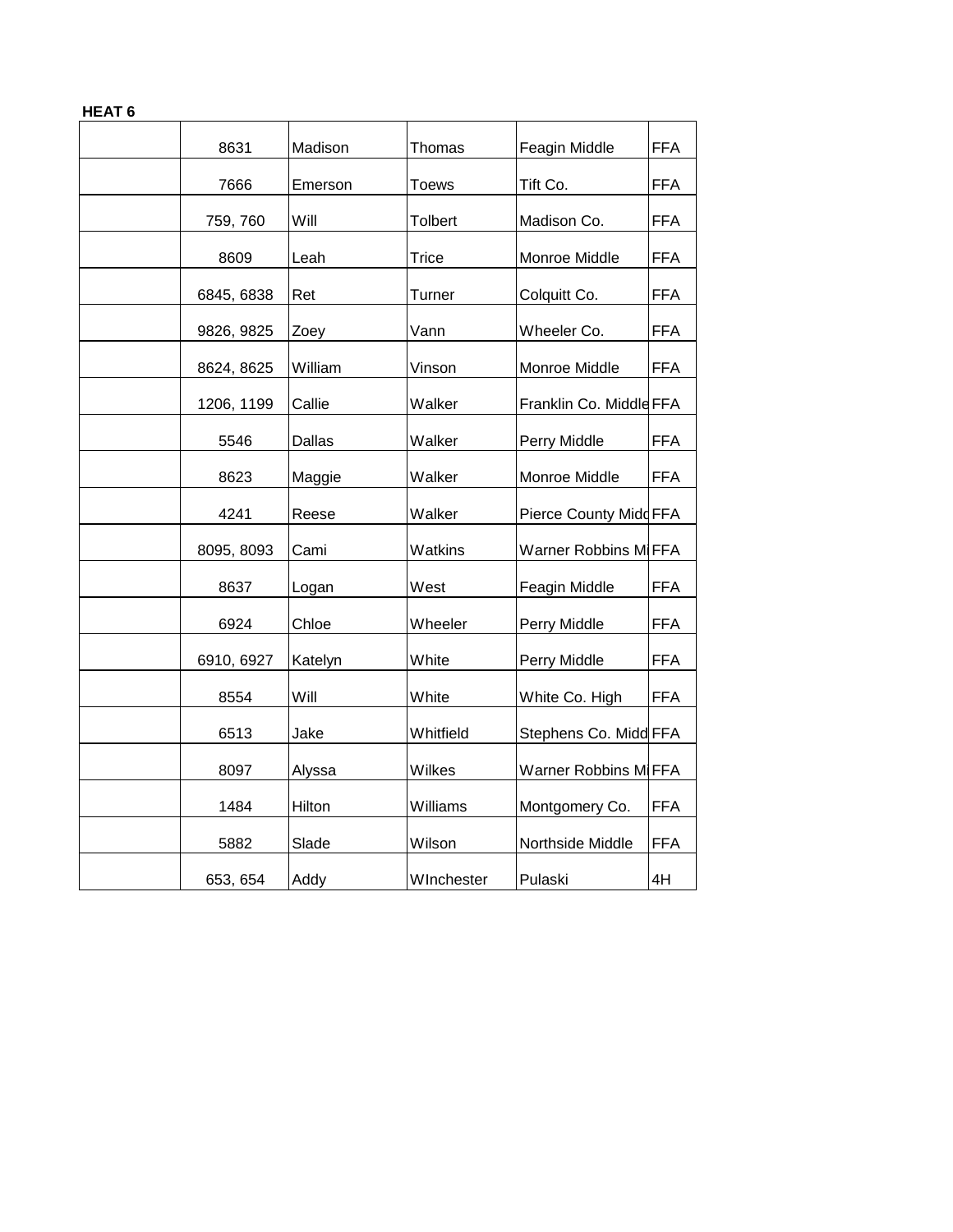| 6497, 6498 | Kaelyn                                                                                                                                                   | Adriance                                                                                                                                               | <b>Warner Robins</b>                                                                                                                                                                                                                | <b>FFA</b>                                                                                                                                                                                                                                                       |
|------------|----------------------------------------------------------------------------------------------------------------------------------------------------------|--------------------------------------------------------------------------------------------------------------------------------------------------------|-------------------------------------------------------------------------------------------------------------------------------------------------------------------------------------------------------------------------------------|------------------------------------------------------------------------------------------------------------------------------------------------------------------------------------------------------------------------------------------------------------------|
| 4388Y      | Isack                                                                                                                                                    | Anderson                                                                                                                                               | Lumpkin Co.                                                                                                                                                                                                                         | <b>FFA</b>                                                                                                                                                                                                                                                       |
| 460        | Hallie                                                                                                                                                   | Arellano                                                                                                                                               | Jasper Co.                                                                                                                                                                                                                          | <b>FFA</b>                                                                                                                                                                                                                                                       |
| 76         |                                                                                                                                                          |                                                                                                                                                        |                                                                                                                                                                                                                                     | <b>FFA</b>                                                                                                                                                                                                                                                       |
|            |                                                                                                                                                          |                                                                                                                                                        |                                                                                                                                                                                                                                     | <b>FFA</b>                                                                                                                                                                                                                                                       |
|            |                                                                                                                                                          |                                                                                                                                                        |                                                                                                                                                                                                                                     | FFA                                                                                                                                                                                                                                                              |
|            |                                                                                                                                                          |                                                                                                                                                        |                                                                                                                                                                                                                                     | <b>FFA</b>                                                                                                                                                                                                                                                       |
|            |                                                                                                                                                          |                                                                                                                                                        |                                                                                                                                                                                                                                     | FFA                                                                                                                                                                                                                                                              |
|            |                                                                                                                                                          |                                                                                                                                                        |                                                                                                                                                                                                                                     |                                                                                                                                                                                                                                                                  |
|            |                                                                                                                                                          |                                                                                                                                                        |                                                                                                                                                                                                                                     | <b>FFA</b>                                                                                                                                                                                                                                                       |
|            |                                                                                                                                                          |                                                                                                                                                        |                                                                                                                                                                                                                                     | <b>FFA</b>                                                                                                                                                                                                                                                       |
|            |                                                                                                                                                          |                                                                                                                                                        |                                                                                                                                                                                                                                     |                                                                                                                                                                                                                                                                  |
|            |                                                                                                                                                          |                                                                                                                                                        |                                                                                                                                                                                                                                     | <b>FFA</b>                                                                                                                                                                                                                                                       |
|            |                                                                                                                                                          |                                                                                                                                                        |                                                                                                                                                                                                                                     | <b>FFA</b>                                                                                                                                                                                                                                                       |
|            |                                                                                                                                                          |                                                                                                                                                        |                                                                                                                                                                                                                                     | <b>FFA</b>                                                                                                                                                                                                                                                       |
|            |                                                                                                                                                          |                                                                                                                                                        |                                                                                                                                                                                                                                     | <b>FFA</b>                                                                                                                                                                                                                                                       |
|            |                                                                                                                                                          |                                                                                                                                                        |                                                                                                                                                                                                                                     | <b>FFA</b>                                                                                                                                                                                                                                                       |
|            |                                                                                                                                                          |                                                                                                                                                        |                                                                                                                                                                                                                                     | 4H                                                                                                                                                                                                                                                               |
|            |                                                                                                                                                          |                                                                                                                                                        |                                                                                                                                                                                                                                     |                                                                                                                                                                                                                                                                  |
| 1111, 552  | Devin                                                                                                                                                    | <b>Busby</b>                                                                                                                                           | North Oconee High FFA                                                                                                                                                                                                               |                                                                                                                                                                                                                                                                  |
| 1193, 1191 | Zoe                                                                                                                                                      | Cantrell                                                                                                                                               | Franklin Co. High                                                                                                                                                                                                                   | <b>FFA</b>                                                                                                                                                                                                                                                       |
| 9362       | Delaney                                                                                                                                                  | Carroll                                                                                                                                                | Perry High                                                                                                                                                                                                                          | <b>FFA</b>                                                                                                                                                                                                                                                       |
| 9360       | Macayla                                                                                                                                                  | Castleberry                                                                                                                                            | Perry High                                                                                                                                                                                                                          | FFA                                                                                                                                                                                                                                                              |
|            | 447<br>632, 618<br>1177, 1179<br>5828, 5829<br>9971, 9968<br>452<br>380, 383<br>3622<br>6485<br>791, 792<br>1216<br>7336, 7335<br>276, 277<br>6768, 6767 | Bethany<br>Isabel<br><b>Bella</b><br>Claire<br>Gabrielle<br>Dawson<br>Katanna<br>Henry<br>Traven<br>Emmakate<br>Audrey<br>Lexie<br>Cate<br>Lilla<br>PJ | Austin<br><b>Bailey</b><br>Beasley<br><b>Bennett</b><br><b>Bennett</b><br><b>Blake</b><br>Bowyer<br>Bracewell<br><b>Brawner</b><br><b>Broome</b><br><b>Brown</b><br><b>Bruce</b><br><b>Bryant</b><br><b>Burch</b><br><b>Burkett</b> | Apalachee<br>Pike Co. High<br>Wayne Co.<br>Franklin Co. High<br>Effingham College<br>Fullington Academy FFA<br>Rabun Co.<br><b>West Laurens</b><br>Stephens Co. High FFA<br>Northside<br>Madison Co.<br>Franklin Co. High<br>Gilmer Co.<br>Burke Co.<br>Colquitt |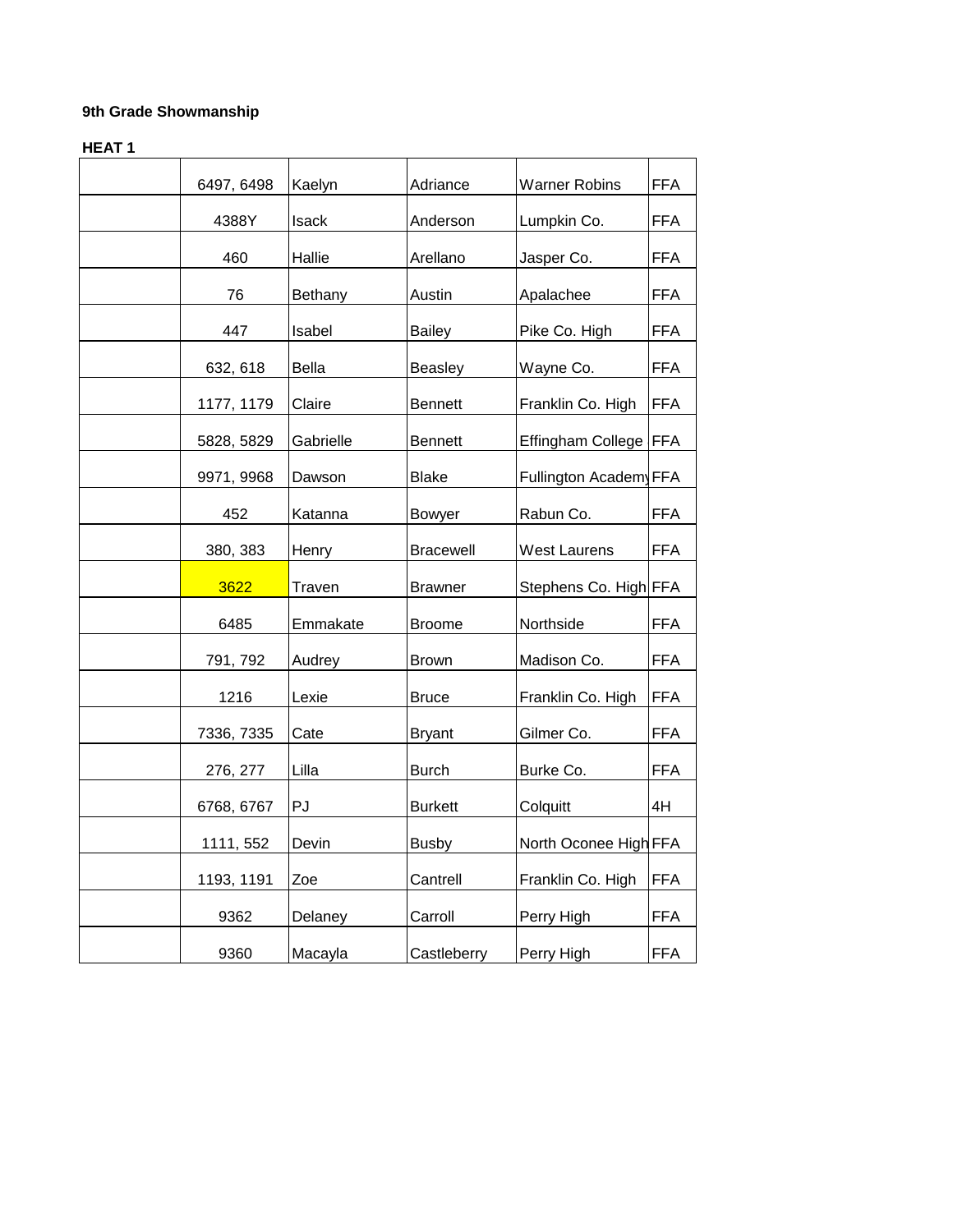|--|--|--|--|--|

| 607, 204   | <b>Blake</b> | Chadwick     | Wayne Co.            | <b>FFA</b> |
|------------|--------------|--------------|----------------------|------------|
| 176        | Eli          | Cooper       | Grady                | 4H         |
| 7485, 7487 | Julia        | Copeland     | Houston              | 4H         |
| 8172, 8173 | Carson       | Cowart       | Habersham Centra FFA |            |
| 9389       | Gracie       | Dean         | Perry High           | <b>FFA</b> |
| 583, 584   | Jada         | Dent         | Wayne                | 4H         |
| 9811, 9808 | Jaxson       | Derriso      | Wheeler              | 4H         |
| 8964, 8972 | Abby         | Dockery      | Coffee Co.           | <b>FFA</b> |
| 234        | Kyndall      | Dorsey       | Brantley Co.         | <b>FFA</b> |
| 8377, 8382 | Presley      | Douglas      | Candler              | 4H         |
| 3335       | Raevan       | Edwards      | Mitchell             | 4H         |
| 6783       | Gage         | Emory        | Colquitt Co.         | <b>FFA</b> |
| 3051       | Ryleigh      | Farmer       | Crisp Co. High       | <b>FFA</b> |
| 9363       | Jacob        | Ginger       | Perry High           | <b>FFA</b> |
| 9661, 9662 | Anna Grace   | Ginn         | Calhoun              | 4H         |
| 515, 528   | Jake         | Grantham     | Coffee               | 4H         |
| 7175, 7174 | Eli          | Griffin      | Bacon Co.            | <b>FFA</b> |
| 143        | Lainey Kate  | Harris       | Charlton Co.         | <b>FFA</b> |
| 471        | Lucas        | Helton       | Jasper Co.           | <b>FFA</b> |
| 9716       | Julie        | Hermann      | Pickens Co.          | <b>FFA</b> |
| 8053       | Kailyn       | Hinson       | East Laurens         | <b>FFA</b> |
| 473        | Meah         | <b>Hobbs</b> | LaFayette            | <b>FFA</b> |
|            |              |              |                      |            |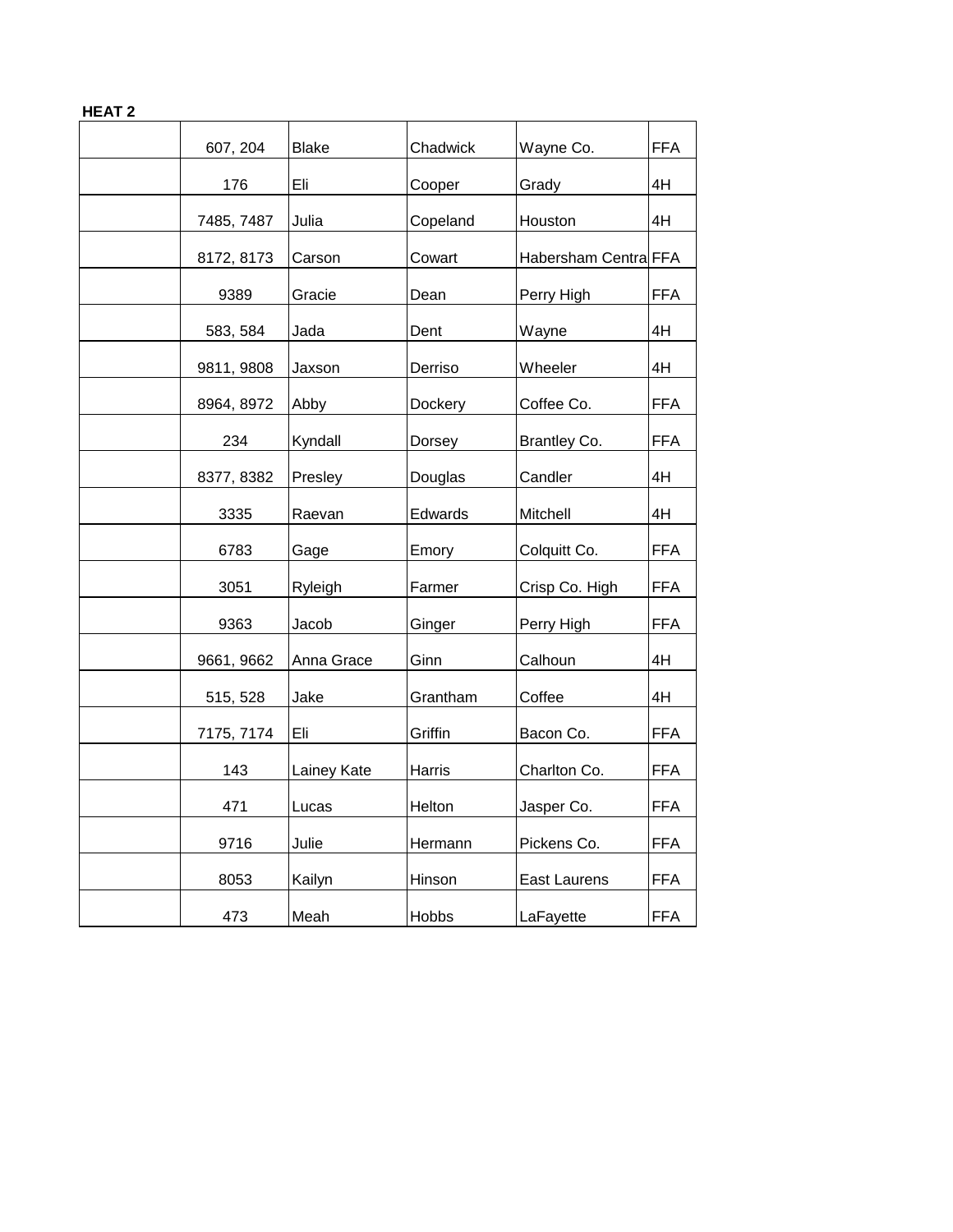| 9988, 9992  | Collin        | Howard    | Randolph              | 4H         |
|-------------|---------------|-----------|-----------------------|------------|
| 390, 386    | Makayla       | Hughes    | <b>West Laurens</b>   | <b>FFA</b> |
| 8930, 1124Y | Caroline      | Jenkins   | Gordon                | 4H         |
| 8390, 8398  | Annagrace     | Jones     | White Co. High        | <b>FFA</b> |
| 9408, 9409  | Kalaya        | Jones     | Perry High            | <b>FFA</b> |
| 233         | Landon        | Justice   | Brantley Co.          | <b>FFA</b> |
| 8871, 8873  | Macy          | Kennedy   | Tattnall              | 4H         |
| 8049, 8050  | Colby         | Kinchen   | East Laurens          | <b>FFA</b> |
| 1064        | Ethan         | Kinser    | Veterans High         | <b>FFA</b> |
|             |               |           |                       |            |
| 81, 82      | <b>Bradan</b> | Knowles   | Charlton Co.          | <b>FFA</b> |
| 441         | Lorelei       | Komplein  | Pike Co. High         | <b>FFA</b> |
| 1096        | Gracie        | Lamb      | Veterans High         | <b>FFA</b> |
| 876, 883    | Jacob         | Lodge     | Brooks Co.            | <b>FFA</b> |
| 7821, 7823  | Abbigale      | Luke      | Fitzgerald            | <b>FFA</b> |
| 7364        | Jakob         | Lunsford  | Stephens Co. High FFA |            |
| 1122        | Isaac         | McClure   | Gilmer Co.            | <b>FFA</b> |
| 802, 9517   | McKenzie      | McInvale  | Taylor                | 4H         |
| 8468        | Tori          | Millirons | Lowndes               | 4H         |
| 1170, 1171  | Isabella      | Moon      | Franklin Co. High     | <b>FFA</b> |
| 7167        | Collin        | Moore     | Bacon Co.             | <b>FFA</b> |
| 237         | Lauren        | Moore     | Brantley Co.          | <b>FFA</b> |
| 9375        | Evalee        | Nash      | Perry High            | <b>FFA</b> |
|             |               |           |                       |            |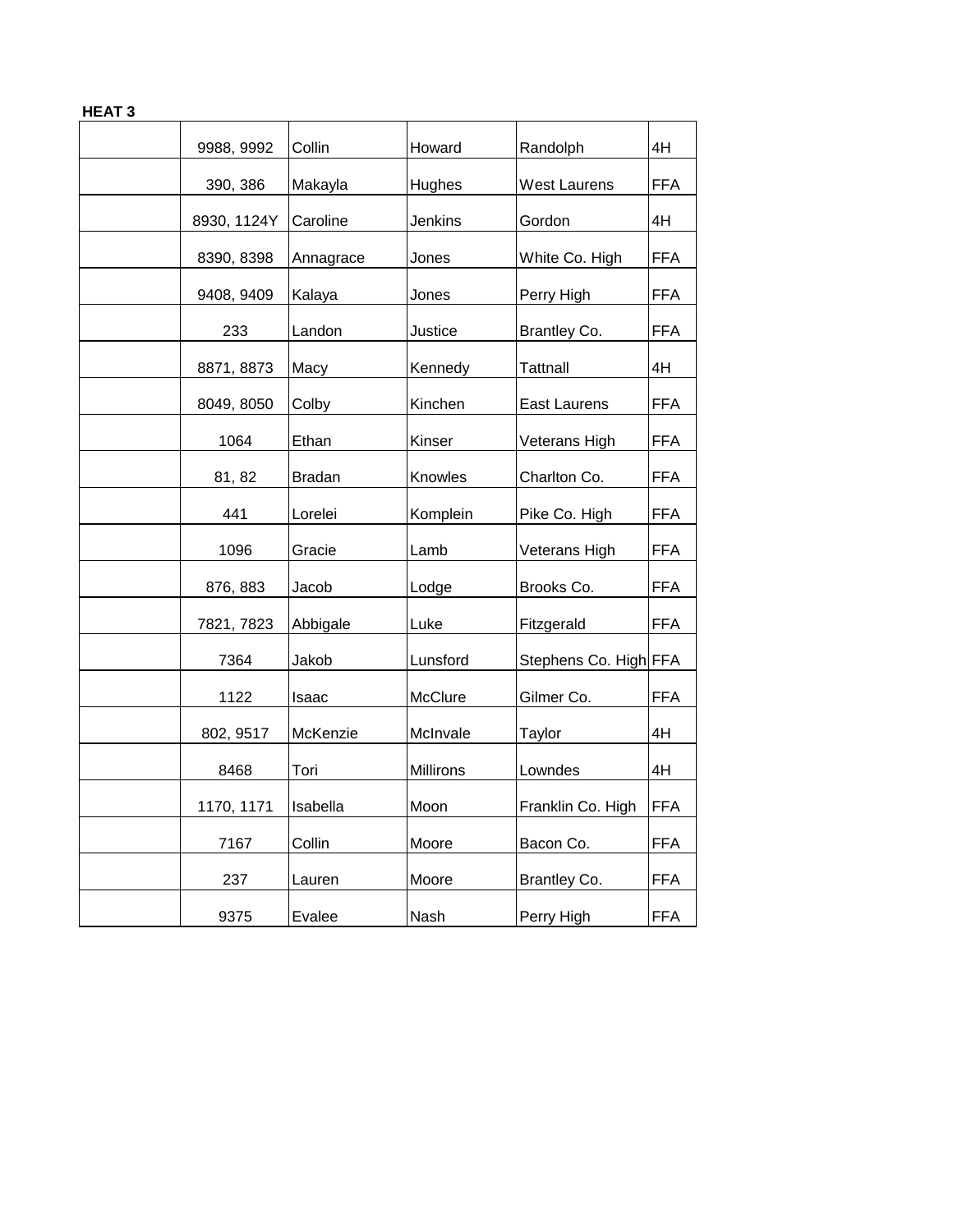|--|--|

| 135, 131   | Nathan       | <b>Nettles</b> | Charlton               | 4H         |
|------------|--------------|----------------|------------------------|------------|
| 7337, 7338 | Charles      | Norman         | Gilmer Co.             | <b>FFA</b> |
| 1154, 1207 | Noah         | Palmer         | Franklin Co. High      | <b>FFA</b> |
| 9713       | Danielle     | Parrot         | Camden Co.             | <b>FFA</b> |
| 9354, 7479 | Kate         | Peacock        | Perry High             | <b>FFA</b> |
| 1046       | Jaylnn       | Pendrey        | Rabun Co.              | <b>FFA</b> |
| 162Y       | Danyelle     | Pollock        | Grady                  | 4H         |
| 6260, 6254 | Raegan       | Poulnott       | Oglethorpe             | 4H         |
| 1224       | Aleigh       | Prince         | Franklin Co. High      | <b>FFA</b> |
| 8607, 8606 | Landon       | Prince         | Mary Persons           | <b>FFA</b> |
| 1072, 1073 | Avery        | Radcliff       | Veterans High          | <b>FFA</b> |
| 9387, 9386 | Chance       | Randall        | Perry High             | <b>FFA</b> |
| 1422       | JJ           | Ray            | Tattnall Co.           | <b>FFA</b> |
| 4264, 4265 | Miley        | Ray            | <b>Berrien High</b>    | <b>FFA</b> |
| 1457, 1458 | Amelia       | Richter        | Toombs Co.             | <b>FFA</b> |
| 640, 642   | Remington    | Rozier         | Wayne Co.              | <b>FFA</b> |
| 4382       | Walker       | Scott          | Lumpkin Co.            | <b>FFA</b> |
| 1392       | Elizabeth    | Shoemake       | Callaway               | <b>FFA</b> |
|            |              |                |                        |            |
| 6524, 1042 | Logan        | Slaughter      | Upson-Lee High         | <b>FFA</b> |
| 9093, 9094 | Abby Lane    | Smith          | Coffee Co.             | <b>FFA</b> |
| 1098       | <b>Bella</b> | Smith          | Veterans High          | <b>FFA</b> |
| 9974, 9975 | Jackson      | Smith          | Fullington Academy FFA |            |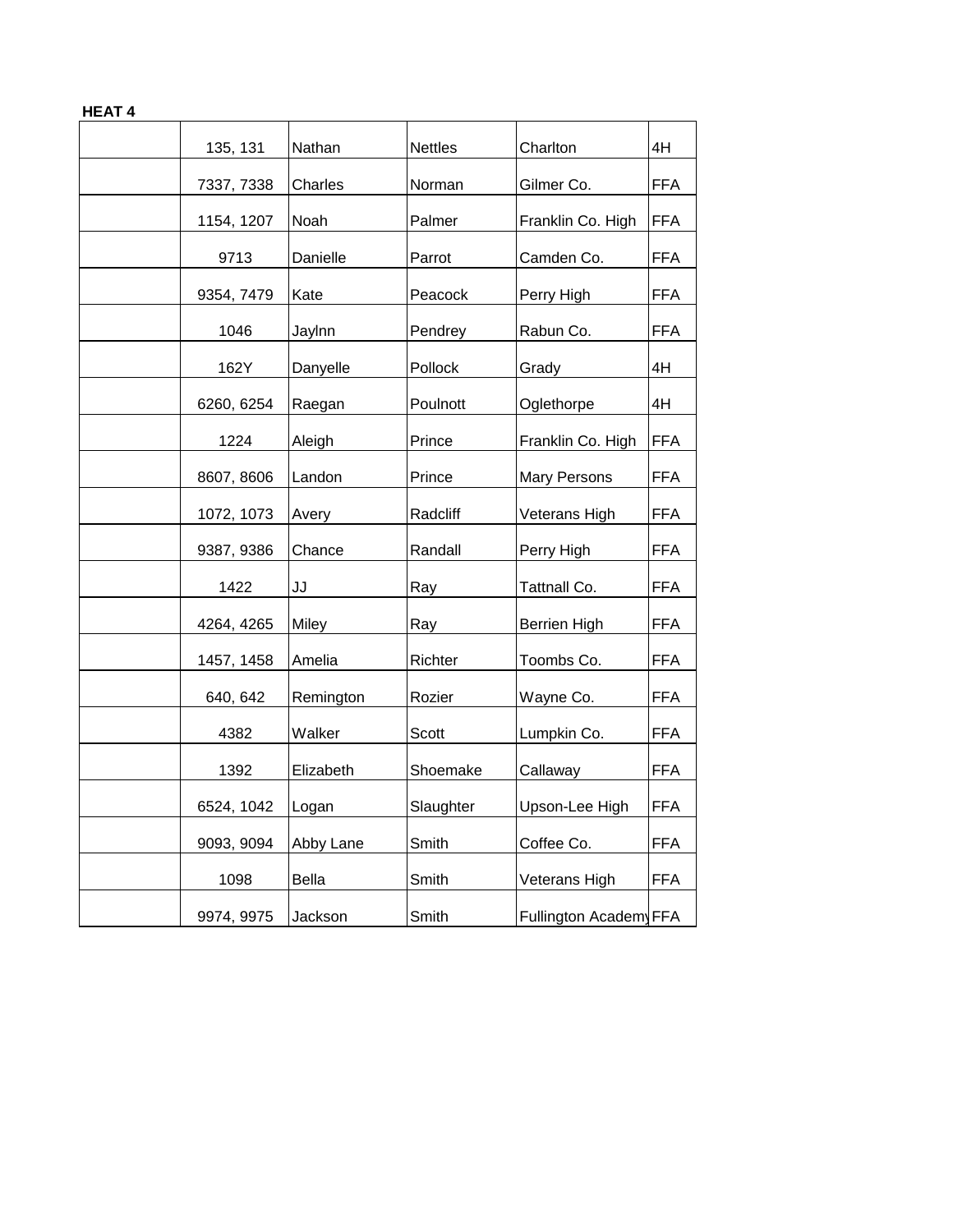| 729        | Joe           | Stanley        | North Oconee High FFA          |            |
|------------|---------------|----------------|--------------------------------|------------|
| 3054       | Tanner        | <b>Stevens</b> | Crisp Co. High                 | <b>FFA</b> |
| 8500, 8498 | <b>Brooke</b> | Stone          | Lowndes Co.                    | <b>FFA</b> |
| 4377       | Gatlin        | Sugerman       | Lumpkin Co.                    | <b>FFA</b> |
| 9392, 9394 | Savannah      | Sutton         | Perry High                     | <b>FFA</b> |
| 9512, 9515 | Scout         | Taylor         | Crawford                       | 4H         |
| 7608       | Mason         | Terrell        | Newton Co.                     | <b>FFA</b> |
| 7514, 7513 | Aspen         | Thompson       | Seminole Co.                   | <b>FFA</b> |
| 7513       | Aspen         | Thompson       | Seminole Co.                   | <b>FFA</b> |
| 7548, 7549 | Kade          | Touchton       | Seminole Co.                   | <b>FFA</b> |
| 7815, 7816 | <b>JT</b>     | <b>Tucker</b>  | Fitzgerald                     | <b>FFA</b> |
| 8991, 8992 | Isabella      | Vickers        | Citizens Christian AFFA        |            |
| 1097       | Gracie        | Ware           | Veterans High                  | <b>FFA</b> |
| 6817       | Lily          | Watson         | <b>Colquitt Christian AFFA</b> |            |
| 112        | Morgan        | Webb           | Charlton Co.                   | <b>FFA</b> |
| 9720       | Jeremy        | Westbrook      | Pickens Co.                    | <b>FFA</b> |
| 9383       | Gracie        | Wilkes         | Perry High                     | <b>FFA</b> |
| 9384, 9385 | Lauren        | Williams       | Perry High                     | <b>FFA</b> |
| 190, 191   | Gavin         | Williford      | Thomas Co Centra FFA           |            |
| 7664       | Anna          | Windmoller     | Tift Co.                       | <b>FFA</b> |
| 9519       | Jorja         | Wood           | Crawford Co.                   | <b>FFA</b> |
| 2673, 2674 | Colby         | Yarbrough      | Jeff Davis High                | <b>FFA</b> |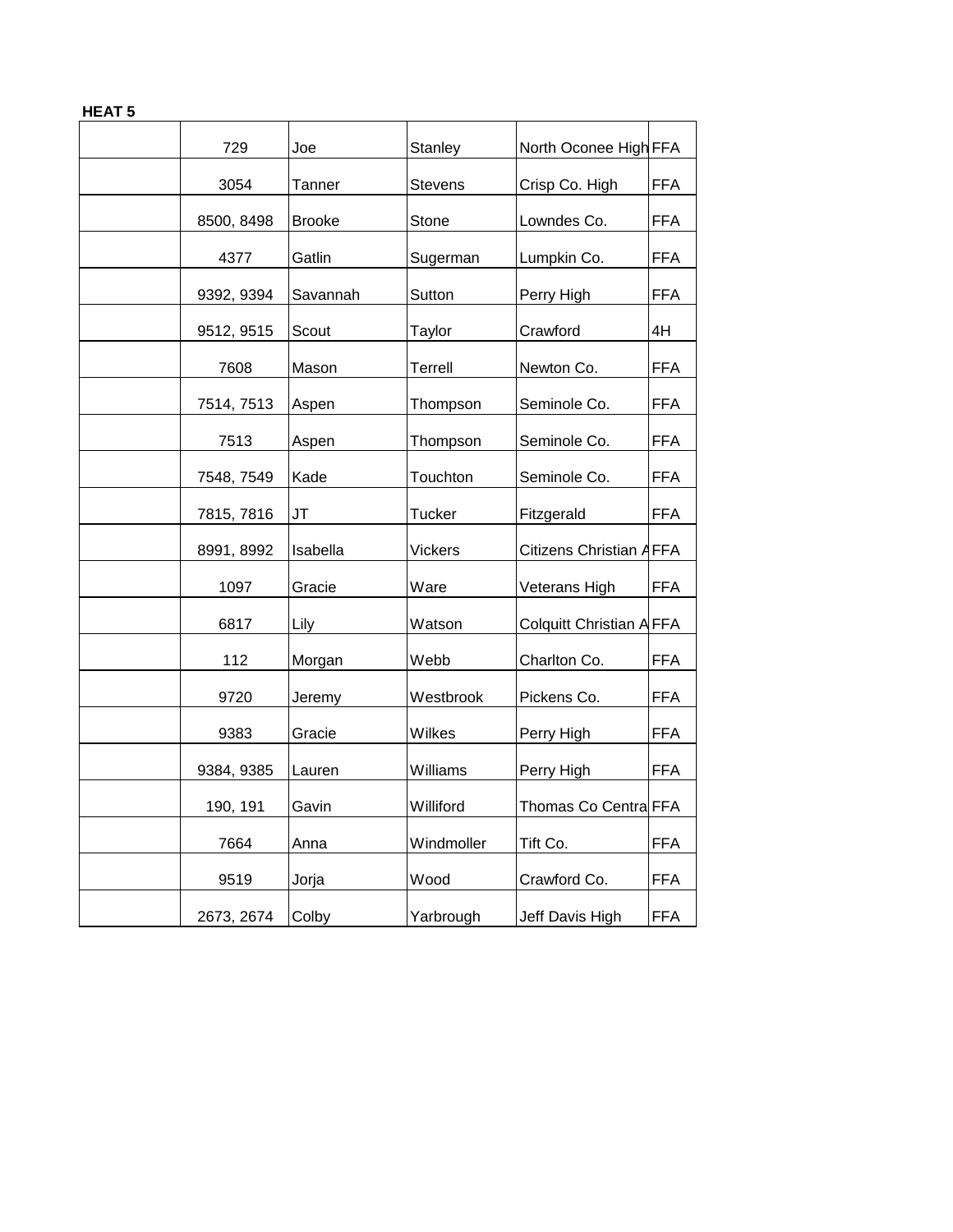| 1266Y, 1265Y Abbi |         | Allen                | Pickens Co.         | <b>FFA</b> |
|-------------------|---------|----------------------|---------------------|------------|
| 7326              | Adriana | Allen                | Gilmer Co.          | <b>FFA</b> |
| 8392, 8393        | Emma    | Allison              | White Co. High      | <b>FFA</b> |
| 1292              | Connor  | Anderson             | Franklin Co. High   | <b>FFA</b> |
| 7578, 7572        | Ethan   | Ausley               | Seminole            | 4H         |
| 9381              | Jack    | Aydelott             | Perry High          | <b>FFA</b> |
| 9522, 9521        | Abby    | <b>Bailey</b>        | Crawford Co.        | <b>FFA</b> |
| 8299              | Haley   | <b>Baxter</b>        | Union Co.           | <b>FFA</b> |
| 8019              | Nathan  | <b>Bennett</b>       | Ware Co.            | <b>FFA</b> |
| 3447              | Sy'niah | <b>Benton Stokes</b> | Newton CCA          | <b>FFA</b> |
| 461               | Haley   | Beverly              | Jasper Co.          | <b>FFA</b> |
| 7386, 7387        | Carson  | <b>Black</b>         | Jackson-Empower FFA |            |
| 8890, 8900        | Morgan  | <b>Blalock</b>       | <b>Tattnall</b>     | 4H         |
| 8900              | Morgan  | <b>Blalock</b>       | Tattnall            | 4H         |
| 8730              | Chloe   | Boatright            | Appling             | 4H         |
| 7377, 7373        | Chloe   | <b>Boling</b>        | Banks High          | <b>FFA</b> |
| 291, 287          | Carson  | Branson              | Dawson Co.          | <b>FFA</b> |
| 9820, 9821        | Molly   | <b>Bridges</b>       | Wheeler Co.         | <b>FFA</b> |
| 7606              | Richard | <b>Brock</b>         | Newton CCA          | <b>FFA</b> |
| 168, 169          | Levi    | Cantrell             | Gilmer              | 4H         |
| 9350, 9401        | Andrew  | Carnley              | Perry High          | <b>FFA</b> |
| 9402, 9404        | Ellie   | Clymer               | Perry High          | <b>FFA</b> |
| 9382              | Payton  | Collier              | Perry High          | <b>FFA</b> |
| 455, 456          | Faith   | Cook                 | Jasper Co.          | <b>FFA</b> |
|                   |         |                      |                     |            |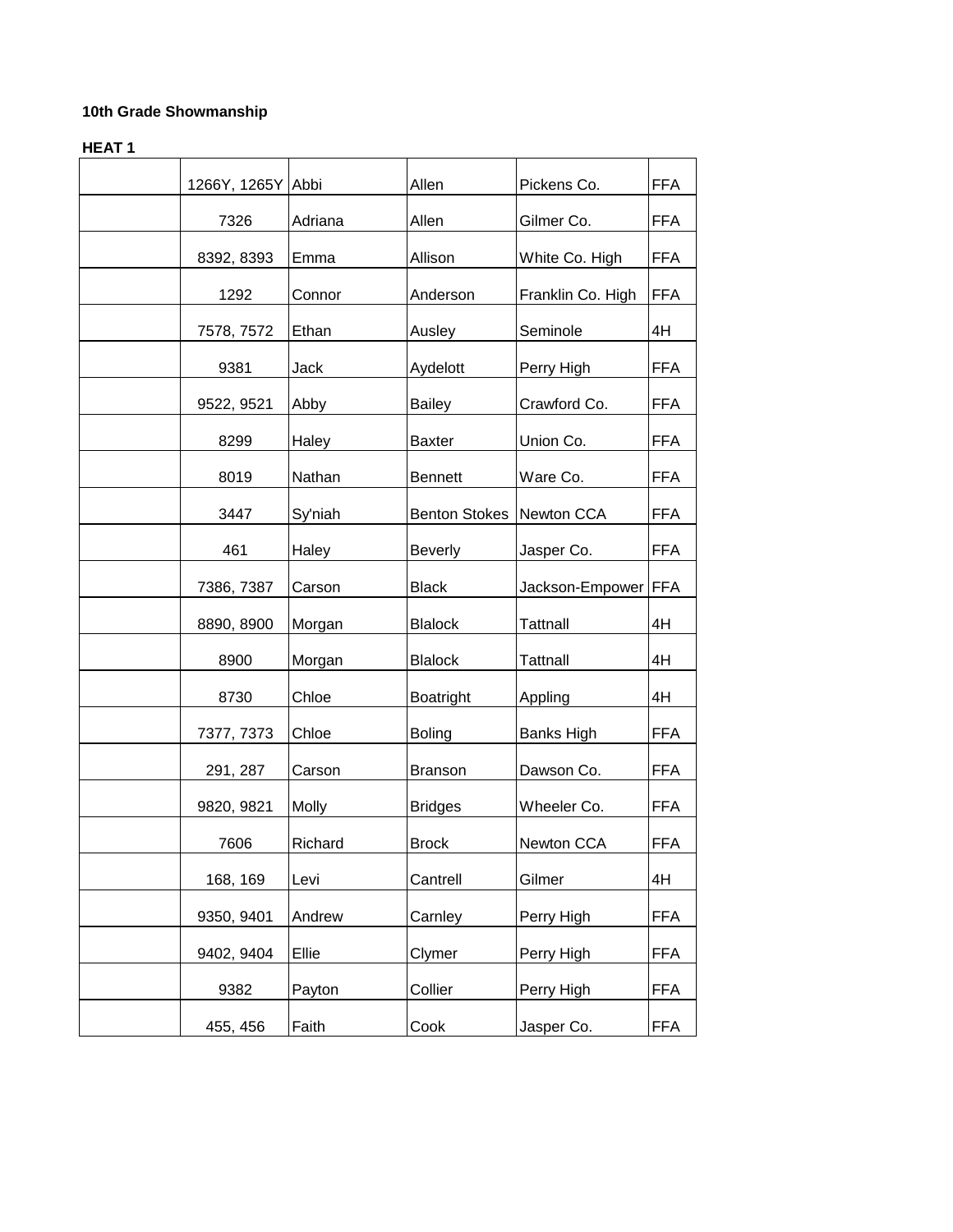| 8538, 8534 | Kenna                | Corbett      | Echols Co.              | <b>FFA</b> |
|------------|----------------------|--------------|-------------------------|------------|
| 8796       | Elijah               | Couch        | Southeast Whitfield FFA |            |
| 2247, 2248 | Jada                 | Cox          | Miller Co. High         | <b>FFA</b> |
| 7570, 7568 | Emma Claire          | Creel        | Seminole                | 4H         |
| 6765, 6766 | Ja'Nas               | Daniels      | Colquitt                | 4H         |
| 2659       | Averi                | Davis        | Camden Co.              | <b>FFA</b> |
| 1041       | Kinsleigh            | Day          | Upson-Lee High          | <b>FFA</b> |
| 9064       | Kramer               | Day          | Coffee Co.              | <b>FFA</b> |
| 9673, 9666 | Jackson (Rooks) Duke |              | Calhoun                 | 4H         |
| 9584       | Kathleen             | <b>Dykes</b> | Clarke Central High FFA |            |
| 633, 634   | Sadie                | Evans        | Wayne Co.               | <b>FFA</b> |
| 634        | Sadie                | Evans        | Wayne Co.               | <b>FFA</b> |
| 1115, 1116 | Tildan               | Ford         | North Oconee High FFA   |            |
| 9958       | <b>Trinity</b>       | Frison       | Portal High             | FFA        |
| 425        | Lanie                | Garner       | Pike Co. High           | FFA        |
| 458, 459   | Hayden               | Gay          | Heard Co.               | <b>FFA</b> |
| 9526       | Summer               | Gibson       | Crawford Co.            | FFA        |
| 7169, 7168 | <b>Bryce</b>         | Griffin      | Bacon Co.               | <b>FFA</b> |
| 9708       | Presley              | Hall         | Camden Co.              | <b>FFA</b> |
| 242        | Maggie               | Harris       | Brantley Co.            | <b>FFA</b> |
| 9527       | Rose                 | Harris       | Crawford Co.            | <b>FFA</b> |
| 1077       | Samantha             | Hilliard     | Veterans High           | <b>FFA</b> |
| 9368       | Alana                | Hodges       | Perry High              | <b>FFA</b> |
| 8386, 8551 | Zoie                 | Holland      | White Co. High          | <b>FFA</b> |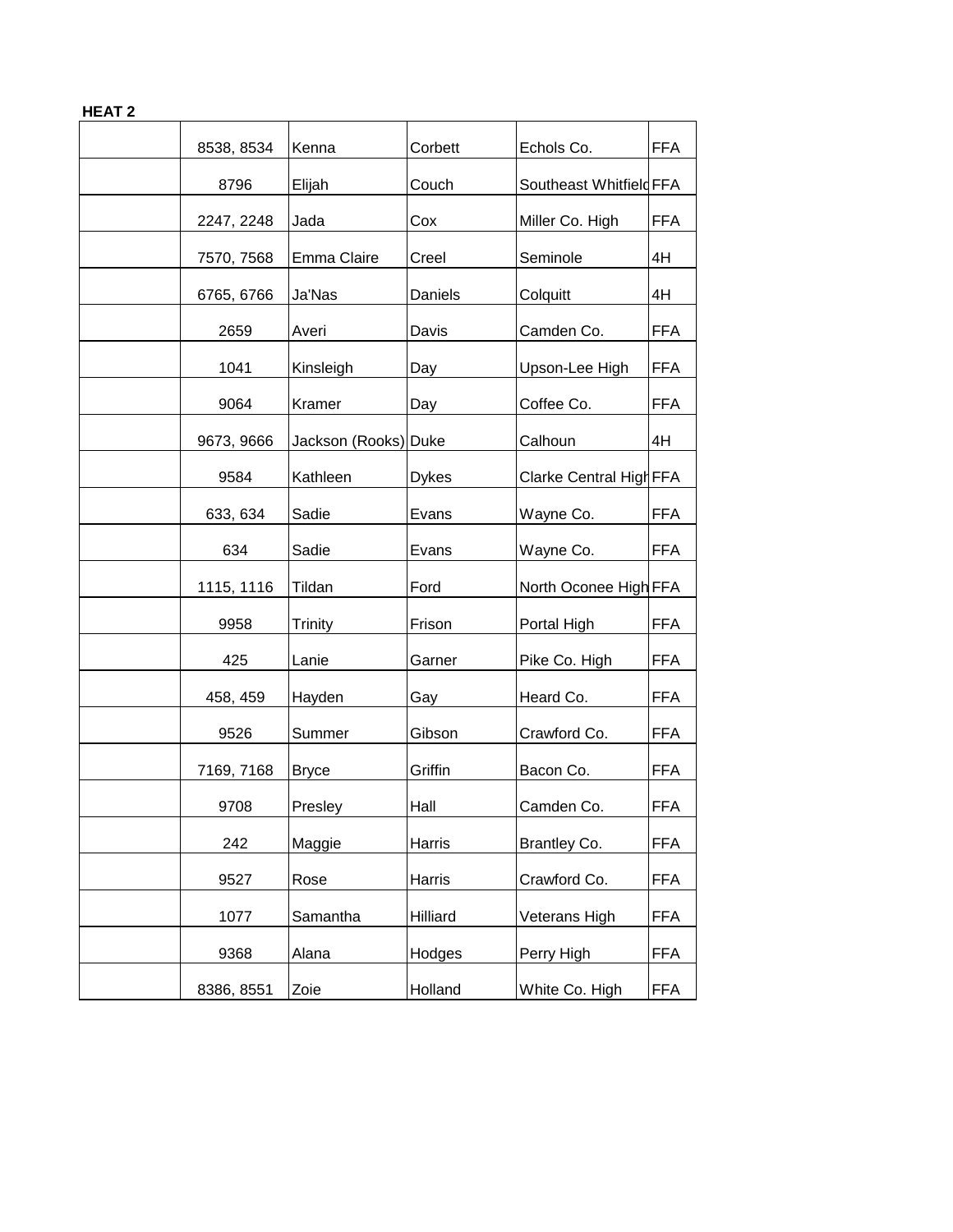| 3053       | Dallas             | Howell   | Crisp Co. High       | <b>FFA</b> |
|------------|--------------------|----------|----------------------|------------|
| 3049       | Dalton             | Howell   | Crisp Co. High       | <b>FFA</b> |
| 6495, 6496 | <b>Brianna</b>     | Isaacs   | <b>Warner Robins</b> | <b>FFA</b> |
| 9509, 9510 | Kasen              | Jackson  | Crawford             | 4H         |
| 1071       | Will               | Jackson  | Veterans High        | <b>FFA</b> |
| 657, 656   | Megan              | Jacobs   | Jefferson City       | <b>FFA</b> |
| 656        | Megan              | Jacobs   | Jefferson City       | <b>FFA</b> |
| 665Y, 682  | Nathan             | Johnson  | Pickens Co.          | <b>FFA</b> |
| 530        | <b>Brandon</b>     | Jones    | Wilcox Co.           | <b>FFA</b> |
| 1431       | Cole               | Jones    | Tattnall Co.         | <b>FFA</b> |
| 1291, 1290 | Caden              | Jordan   | Franklin Co. High    | <b>FFA</b> |
| 240, 239   | Ashland            | Justice  | Brantley Co.         | <b>FFA</b> |
| 9495       | Smith              | Kasey    | Atkinson Co.         | <b>FFA</b> |
| 1125, 1126 | John               | Keener   | Gilmer Co.           | <b>FFA</b> |
| 412Y, 411Y | Laddie             | Kennedy  | Tattnall Co.         | <b>FFA</b> |
| 9376, 9377 | Fraser             | Knapek   | Perry High           | <b>FFA</b> |
| 9377       | Fraser             | Knapek   | Perry High           | <b>FFA</b> |
| 9594       | Emaley             | Landrum  | Dublin City          | <b>FFA</b> |
| 8256, 8257 | Hayden             | Lane     | Winder-Barrow        | <b>FFA</b> |
| 879        | Lauralyn           | Lodge    | Brooks Co.           | FFA        |
| 1090       | Anna               | Long     | Veterans High        | <b>FFA</b> |
| 6978, 6982 | Carson             | Lynn     | Bainbridge           | <b>FFA</b> |
| 1407, 1409 | Nicole             | Martin   | Murray Co.           | <b>FFA</b> |
| 9937, 399  | <b>Maddy Grace</b> | May      | Washington Co.       | <b>FFA</b> |
| 513, 511   | M.j.               | McKinnon | Atkinson Co.         | <b>FFA</b> |
|            |                    |          |                      |            |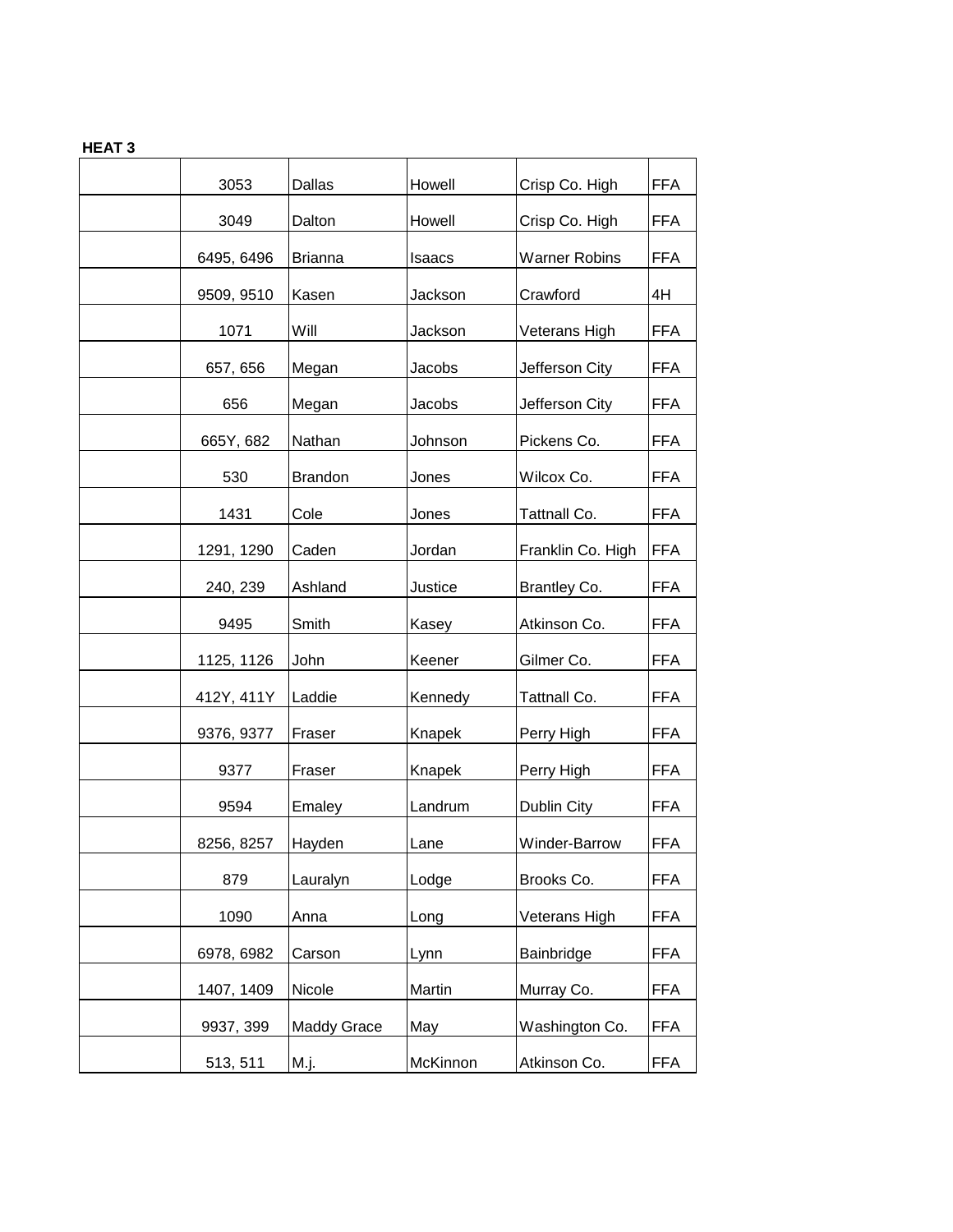| 446Y       | Nolan          | Mcmichael | Jasper Co.              | <b>FFA</b> |
|------------|----------------|-----------|-------------------------|------------|
| 141, 142   | Emma           | Mcmillan  | Charlton Co.            | <b>FFA</b> |
| 8867, 8888 | Macy           | Meeks     | <b>Tattnall</b>         | 4H         |
| 8175       | Laney          | Minish    | Habersham Central FFA   |            |
| 192, 193   | Ally           | Moore     | Thomas Co Centra FFA    |            |
| 4595, 4598 | Everett        | Morrell   | Newton                  | 4H         |
| 121, 123   | Jon Erik       | Murray    | Charlton Co.            | <b>FFA</b> |
| 9959       | Madison        | Nesmith   | Portal High             | <b>FFA</b> |
| 9752, 9751 | Hannah         | Newton    | Pickens Co.             | <b>FFA</b> |
| 5665       | Charlie        | Nicholson | Union Co.               | <b>FFA</b> |
| 745        | Kaylee         | Nold      | North Oconee High FFA   |            |
| 2508       | <b>Brayden</b> | Papp      | Effingham Co. High FFA  |            |
| 6490       | Keenan         | Parker    | Northside               | <b>FFA</b> |
| 8389, 8388 | Sarah          | Partin    | White Co. High          | <b>FFA</b> |
| 728        | Jasmine        | Pickens   | Veterans High           | <b>FFA</b> |
| 9804, 9806 | Weston         | Pickle    | Wheeler Co.             | <b>FFA</b> |
| 8979, 8980 | Riley Jo       | Polk      | Citizens Christian AFFA |            |
| 8611       | Coleman        | Prince    |                         | FFA        |
|            |                | Ramey     | <b>Mary Persons</b>     | <b>FFA</b> |
| 8555, 1471 | <b>Brianna</b> |           | White Co. High          |            |
| 9651       | <b>Tyler</b>   | Reddick   | Calhoun Co.             | <b>FFA</b> |
| 6687, 6648 | Savannah       | Reynolds  | Fitzgerald              | <b>FFA</b> |
| 8043       | Zulma          | Rios      | East Laurens            | <b>FFA</b> |
| 3007       | Chandler       | Roberts   | Effingham Co. High FFA  |            |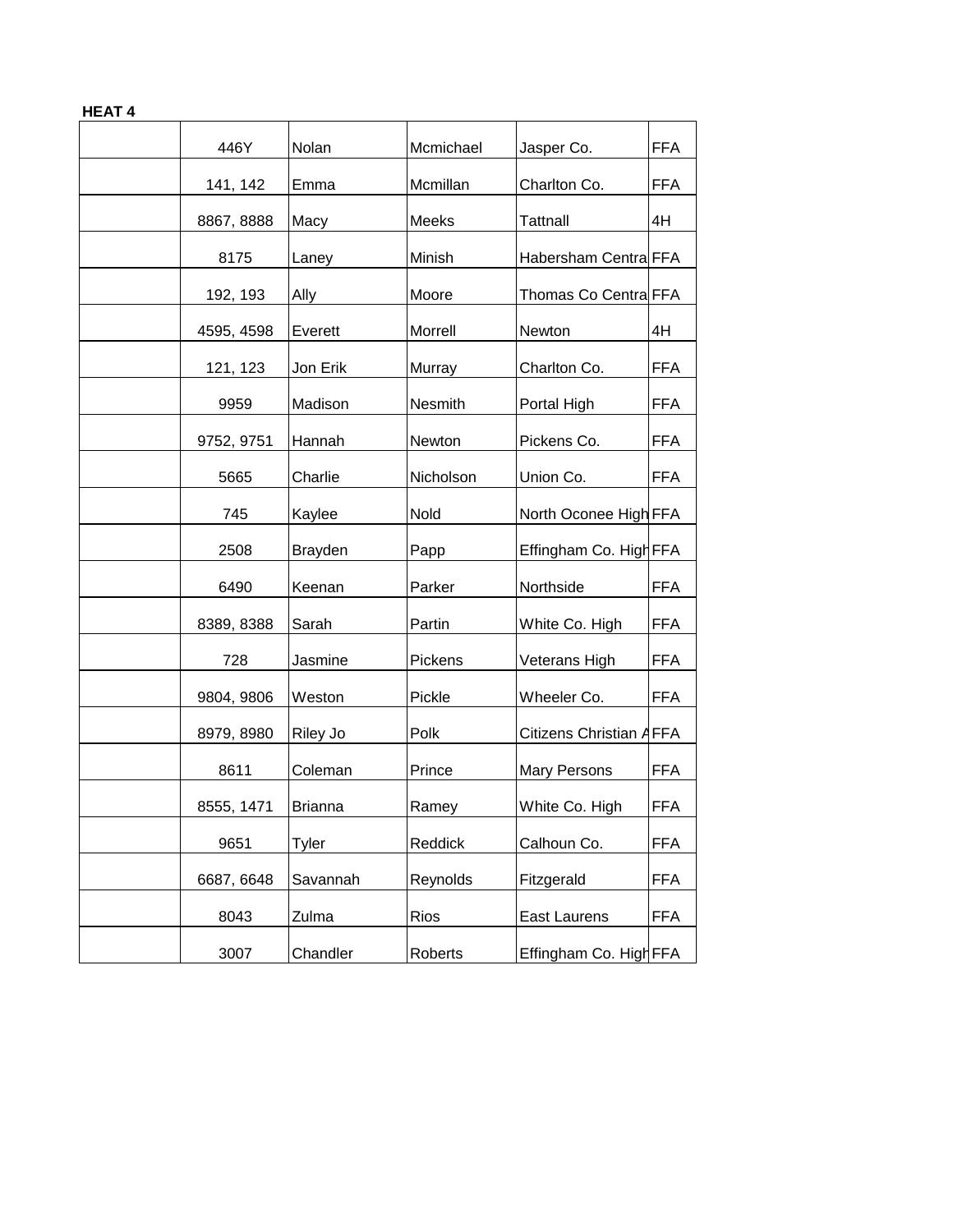| 8787, 8786 | Caitlyn         | Robertson  | Southeast Whitfield FFA |            |
|------------|-----------------|------------|-------------------------|------------|
| 7550       | <b>Brittney</b> | Robinson   | Seminole                | 4H         |
| 747        | Peyton          | Royster    | North Oconee High FFA   |            |
| 736, 733   | <b>Brooks</b>   | Ruark      | North Oconee High FFA   |            |
| 9359       | <b>Brianna</b>  | Sailor     | Perry High              | <b>FFA</b> |
| 9361       | Camille         | Sandefur   | Perry High              | <b>FFA</b> |
| 1078       | Rachel          | Schoonover | Veterans High           | <b>FFA</b> |
| 7808, 7818 | Deanna          | Smith      | Fitzgerald              | <b>FFA</b> |
| 9654       | Journee         | Smith      | Calhoun Co.             | <b>FFA</b> |
| 1034, 1040 | Mallory         | South      | Upson-Lee High          | <b>FFA</b> |
| 90         | Abby            | Spires     | Telfair Co.             | <b>FFA</b> |
| 9378       | Katie           | Spivey     | Perry High              | <b>FFA</b> |
| 696, 690   | Cole            | Stephens   | Pickens Co.             | <b>FFA</b> |
| 8400, 8387 | <b>Breanna</b>  | Tench      | White Co. High          | <b>FFA</b> |
| 7484, 7483 | Elle            | Tucker     | Houston                 | 4H         |
| 6839, 6852 | Carolyne        | Turner     | Colquitt Co.            | <b>FFA</b> |
| 9388       | Kade            | Walker     | Perry High              | <b>FFA</b> |
| 761, 763   | <b>Blake</b>    | Wall       | Madison                 | 4H         |
| 1391       | Samuel          | Washington | Callaway                | <b>FFA</b> |
| 9491       | Jessica         | Whitley    | Atkinson Co.            | <b>FFA</b> |
| 5824       | Ayden           | Wilharm    | Effingham Co. High FFA  |            |
| 1208       | Grace           | Williams   | Franklin Co. High       | <b>FFA</b> |
| 7660       | Colin           | Williamson | Tift                    | 4H         |
|            |                 |            |                         |            |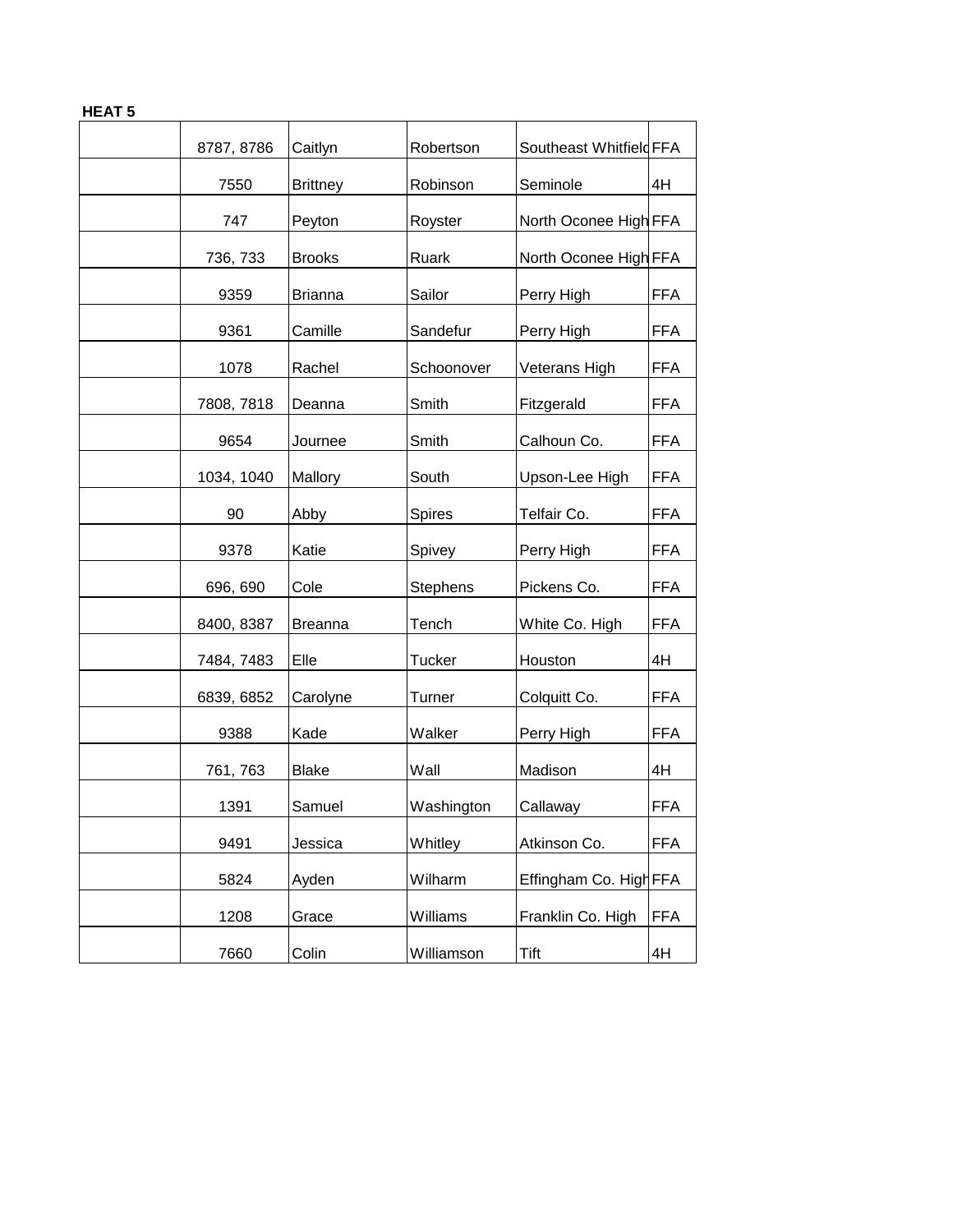| 8994, 8993 | Darcy                                                                                                                              | Adams                                                                                                  | Coffee Co.                                                                                                                                     | <b>FFA</b>                                                                                                                                                                                |
|------------|------------------------------------------------------------------------------------------------------------------------------------|--------------------------------------------------------------------------------------------------------|------------------------------------------------------------------------------------------------------------------------------------------------|-------------------------------------------------------------------------------------------------------------------------------------------------------------------------------------------|
| 7658       | Abby-kate                                                                                                                          | Adamson                                                                                                | Tift Co.                                                                                                                                       | <b>FFA</b>                                                                                                                                                                                |
| 616, 617   | Kayle                                                                                                                              | Arnold                                                                                                 | Wayne Co.                                                                                                                                      | <b>FFA</b>                                                                                                                                                                                |
|            |                                                                                                                                    | Arnold                                                                                                 |                                                                                                                                                | <b>FFA</b>                                                                                                                                                                                |
|            |                                                                                                                                    |                                                                                                        |                                                                                                                                                | <b>FFA</b>                                                                                                                                                                                |
| 6494       |                                                                                                                                    |                                                                                                        |                                                                                                                                                | <b>FFA</b>                                                                                                                                                                                |
|            |                                                                                                                                    |                                                                                                        |                                                                                                                                                | <b>FFA</b>                                                                                                                                                                                |
|            |                                                                                                                                    |                                                                                                        |                                                                                                                                                | <b>FFA</b>                                                                                                                                                                                |
|            |                                                                                                                                    |                                                                                                        |                                                                                                                                                | <b>FFA</b>                                                                                                                                                                                |
|            |                                                                                                                                    |                                                                                                        |                                                                                                                                                | <b>FFA</b>                                                                                                                                                                                |
|            |                                                                                                                                    |                                                                                                        |                                                                                                                                                | <b>FFA</b>                                                                                                                                                                                |
|            |                                                                                                                                    |                                                                                                        |                                                                                                                                                | <b>FFA</b>                                                                                                                                                                                |
|            |                                                                                                                                    |                                                                                                        |                                                                                                                                                | <b>FFA</b>                                                                                                                                                                                |
|            |                                                                                                                                    |                                                                                                        |                                                                                                                                                |                                                                                                                                                                                           |
|            |                                                                                                                                    |                                                                                                        |                                                                                                                                                | <b>FFA</b>                                                                                                                                                                                |
|            | Ansleigh                                                                                                                           |                                                                                                        |                                                                                                                                                | 4H                                                                                                                                                                                        |
| 1250, 1248 | Thomas                                                                                                                             | <b>Bradley</b>                                                                                         | Franklin Co. High                                                                                                                              | <b>FFA</b>                                                                                                                                                                                |
| 9734       | Annslee                                                                                                                            | <b>Bridges</b>                                                                                         | Pickens Co.                                                                                                                                    | <b>FFA</b>                                                                                                                                                                                |
| 5554, 5555 | Justin                                                                                                                             | <b>Bridges</b>                                                                                         | Houston                                                                                                                                        | 4H                                                                                                                                                                                        |
| 1067, 1066 | Clayton                                                                                                                            | <b>Brock</b>                                                                                           | Veterans High                                                                                                                                  | <b>FFA</b>                                                                                                                                                                                |
| 249        | Travis                                                                                                                             | <b>Brooks</b>                                                                                          | Brantley Co.                                                                                                                                   | <b>FFA</b>                                                                                                                                                                                |
| 6531       | Sierra                                                                                                                             | <b>Burke</b>                                                                                           | Upson-Lee High                                                                                                                                 | <b>FFA</b>                                                                                                                                                                                |
| 4913       | Lindsay                                                                                                                            | <b>Burns</b>                                                                                           | Camden Co.                                                                                                                                     | <b>FFA</b>                                                                                                                                                                                |
| 6493       | Lilly                                                                                                                              | <b>Burress</b>                                                                                         | <b>Warner Robins</b>                                                                                                                           | <b>FFA</b>                                                                                                                                                                                |
|            | 1059, 1060<br>1182, 1183<br>9351, 9352<br>7610<br>5874, 5873<br>9324, 9323<br>1043<br>7325<br>247, 246<br>2337, 2331<br>1283, 1268 | Rigsby<br>Alyson<br>Emmalee<br>Merrick<br>Anna<br>Gracie<br>Lily<br>Hannah<br>Jacob<br>Leanna<br>Piper | Atha<br>Attaway<br>Avery<br><b>Bailey</b><br>Bananto<br><b>Barfield</b><br>Batchelor<br>Bertolini<br>Beverley<br><b>Bond</b><br><b>Bradley</b> | Veterans High<br>Franklin Co. High<br><b>Warner Robins</b><br>Perry High<br>Newton CCA<br>Northside<br>Perry High<br>Upson-Lee High<br>Gilmer Co.<br>Brantley Co.<br>Hart Co.<br>Franklin |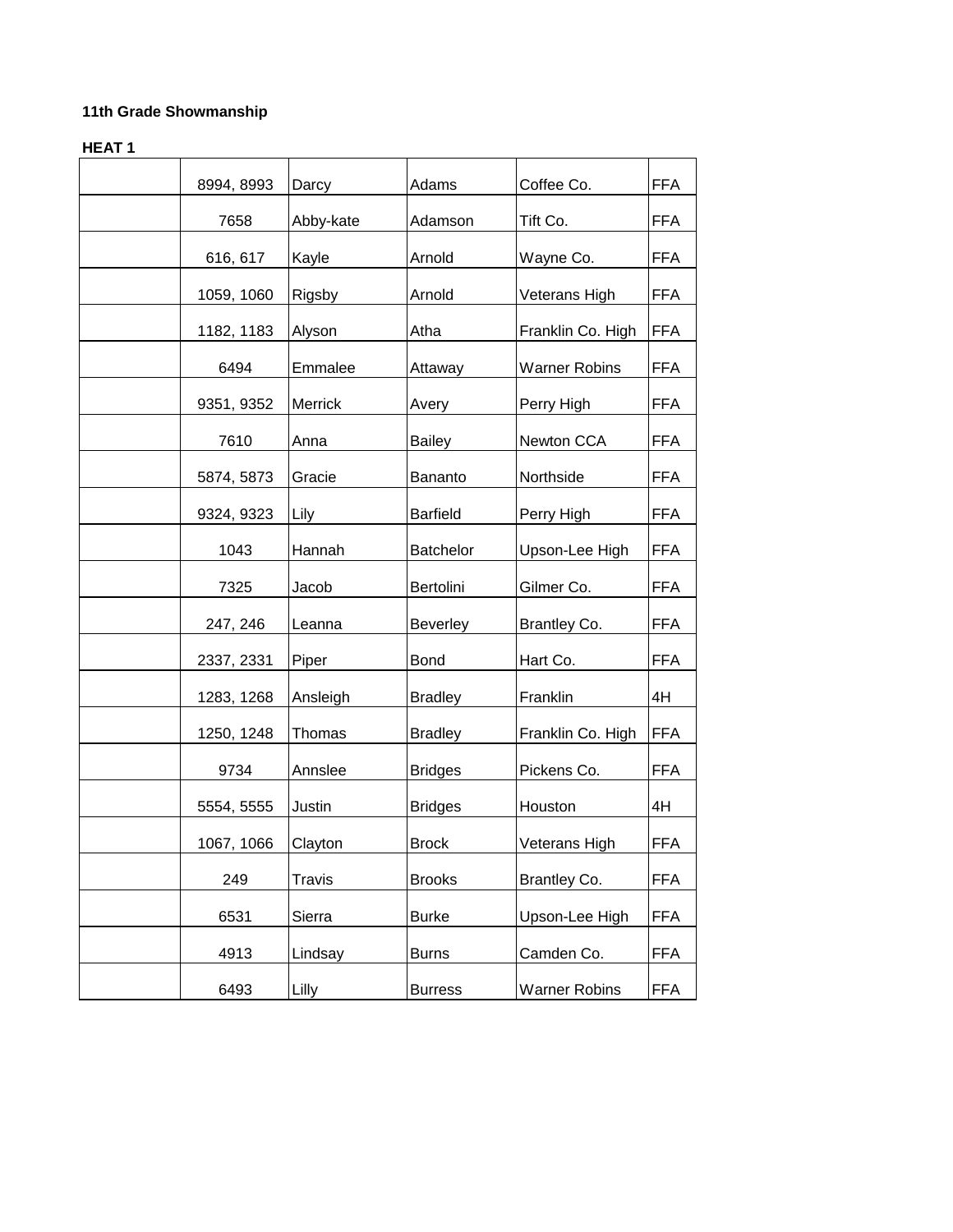| 6481       | Morgan   | Card      | Northside               | <b>FFA</b> |
|------------|----------|-----------|-------------------------|------------|
| 6484       | Samantha | Carr      | Northside               | <b>FFA</b> |
| 1404       | Marley   | Carrell   | Murray Co.              | <b>FFA</b> |
| 8066, 8067 | Nate     | Cesario   | <b>West Laurens</b>     | <b>FFA</b> |
| 7334       | Matthew  | Chastain  | Gilmer Co.              | <b>FFA</b> |
| 9862, 9863 | Mason    | Connell   | Montgomery Co.          | <b>FFA</b> |
| 738, 737   | Peyton   | Cooper    | North Oconee High FFA   |            |
| 8298       | Kel      | Crawford  | Union Co.               | <b>FFA</b> |
| 837        | John     | Culpepper | Brooks Co.              | <b>FFA</b> |
| 1403       | Trae     | Davenport | Murray Co.              | <b>FFA</b> |
| 9069, 9070 | Ella     | Day       | Coffee Co.              | <b>FFA</b> |
| 9705       | Mariann  | Dayment   | Camden Co.              | <b>FFA</b> |
| 2537, 2536 | Kyleigh  | Donnelly  | Newton                  | 4H         |
| 8788       | Gracey   | Ensley    | Southeast Whitfield FFA |            |
| 7353       | Slade    | Epperson  | Fannin Co.              | <b>FFA</b> |
| 4253       | Landon   | Exum      | <b>Berrien High</b>     | <b>FFA</b> |
| 9899, 9892 | Mathew   | Ferrell   | Brooks Co.              | <b>FFA</b> |
| 9712       | Rylee    | Flanagan  | Camden Co.              | <b>FFA</b> |
| 9719       | Charlie  | Fleming   | Pickens Co.             | <b>FFA</b> |
| 1402       | Aaron    | Flood     | Murray Co.              | <b>FFA</b> |
| 6518       | Sarah    | Folsom    | Stephens Co. High FFA   |            |
| 8047       | Lily     | Fountain  | East Laurens            | <b>FFA</b> |
| 7493, 7491 | Thomas   | Fowler    | Perry High              | <b>FFA</b> |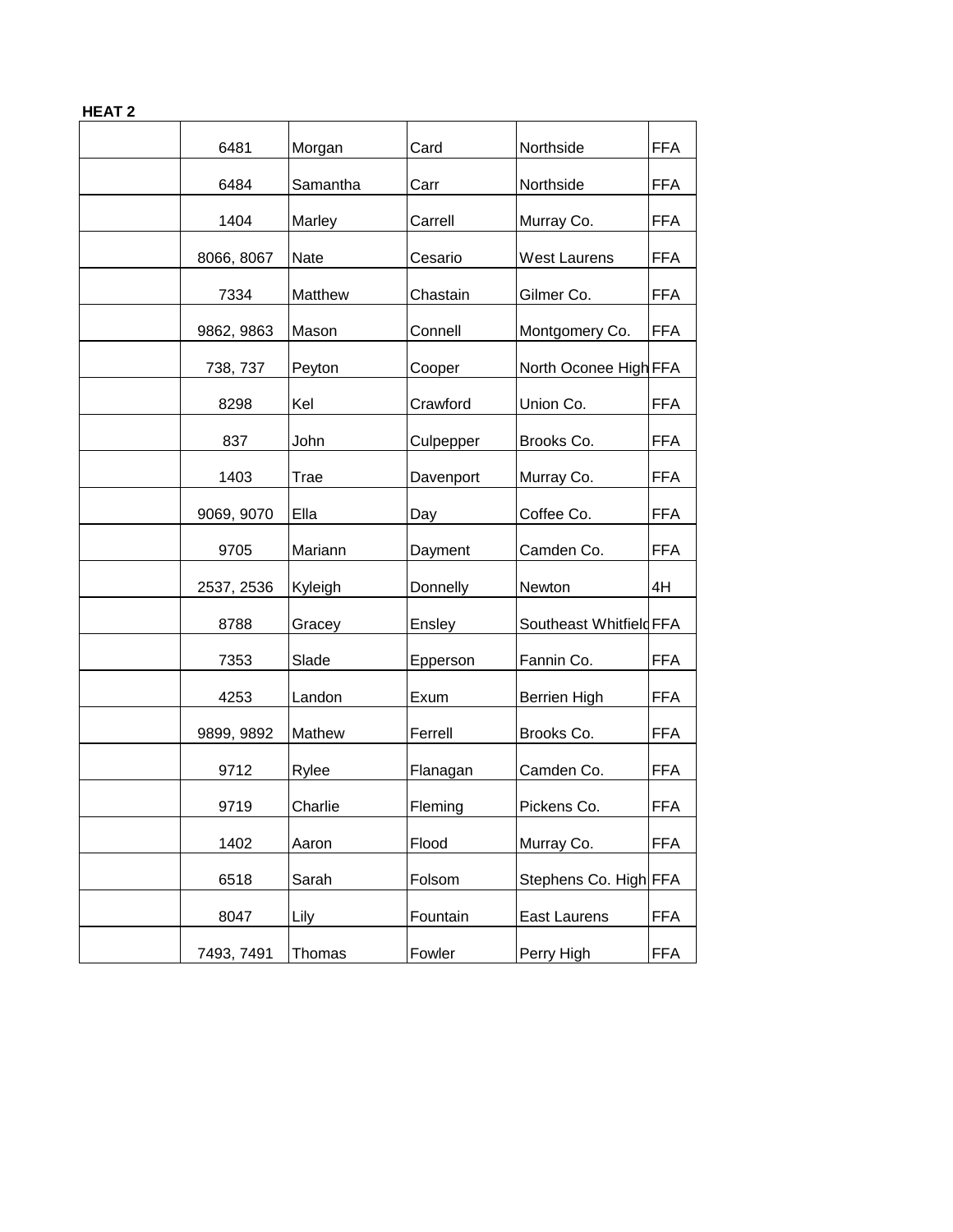| 9656       | <b>Bobby</b>   | Gainer   | Calhoun Co.           | <b>FFA</b> |
|------------|----------------|----------|-----------------------|------------|
| 8556, 8396 | Hannah         | Garrett  | White Co. High        | <b>FFA</b> |
| 649, 650   | Jaxson         | Haire    | Mitchell              | 4H         |
| 1284, 1285 | Josie          | Hallford | Franklin Co. High     | <b>FFA</b> |
| 295W       | Matthew        | Hannah   | Dawson Co.            | <b>FFA</b> |
| 7532, 7531 | Hattie         | Harrison | Seminole              | 4H         |
| 752, 751   | lan            | Heath    | Madison Co.           | <b>FFA</b> |
| 1433, 1437 | <b>Britten</b> | Herndon  | Toombs                | 4H         |
| 1069       | Toby           | Himes    | Veterans High         | <b>FFA</b> |
| 660, 665W  | Hannah         | Hodges   | Jefferson City        | <b>FFA</b> |
| 3338, 3339 | Bo             | Holton   | Mitchell              | 4H         |
| 6483, 6482 | Dallas         | Holton   | Northside             | <b>FFA</b> |
| 3626       | Mackenzie      | Howell   | Stephens Co. High FFA |            |
| 1076, 1070 | Morgan         | Hubbard  | Veterans High         | <b>FFA</b> |
| 9710       | Annagrace      | Johnson  | Camden Co.            | <b>FFA</b> |
| 1589       | <b>Brooke</b>  | Johnson  | LaFayette             | <b>FFA</b> |
| 741        | Kylee          | Jones    | North Oconee High FFA |            |
| 982        | Mayah          | Jones    | Heard Co.             | <b>FFA</b> |
| 7151, 7152 | Abby           | Joyner   | Burke Co.             | <b>FFA</b> |
| 6779, 6780 | Konnor         | Kelley   | Colquitt Co.          | <b>FFA</b> |
| 8892, 8893 | Kate           | Kennedy  | <b>Tattnall</b>       | 4H         |
| 4383, 701  | Alivia         | Kentnor  | Oconee Co.            | <b>FFA</b> |
| 701        | Alivia         | Kentnor  | Oconee Co.            | <b>FFA</b> |
| 2990       | Lily Grace     | Kinsey   | Echols Co.            | <b>FFA</b> |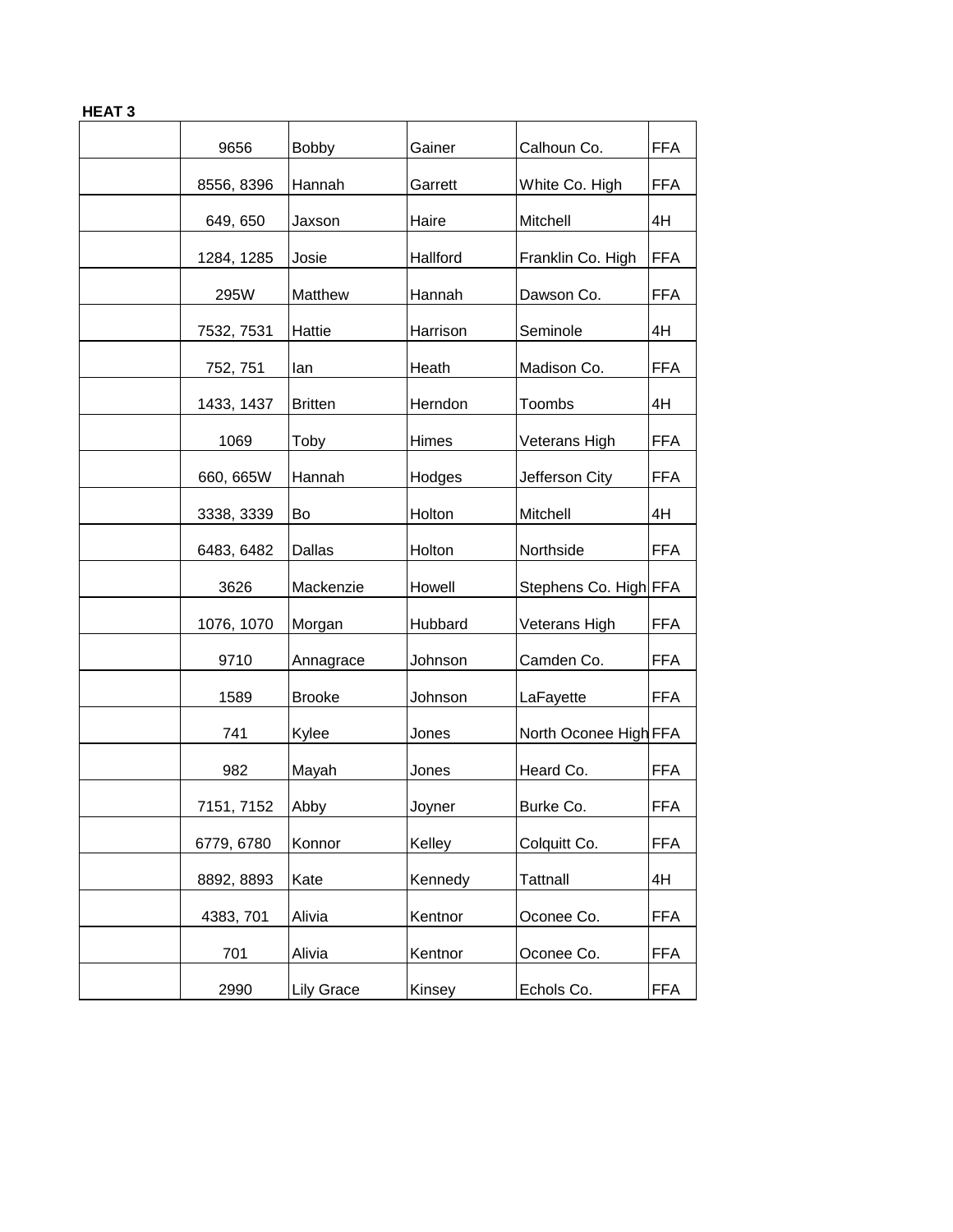| 472        | Victoria     | Kite      | Jasper Co.                     | <b>FFA</b> |
|------------|--------------|-----------|--------------------------------|------------|
| 1462, 1463 | Jeremy       | Kramer    | Toombs Co.                     | <b>FFA</b> |
| 7396, 7389 | Chandler     | Lamp      | Jackson-Empower FFA            |            |
| 1262, 1296 | Sarah        | Langley   | Franklin Co. High              | <b>FFA</b> |
| 9600       | Ryan         | Larson    | Fannin Co.                     | <b>FFA</b> |
| 451, 8643  | Ina          | Little    | Rabun Co.                      | <b>FFA</b> |
| 2829       | Caitlin      | Loy       | Lakeview Ft. Ogleth FFA        |            |
| 1451, 1453 | Emmie        | Lynn      | Toombs                         | 4H         |
| 1406       | Connor       | Marshall  | Murray Co.                     | <b>FFA</b> |
| 1196, 1197 | Zach         | Martin    | Franklin Co. High              | <b>FFA</b> |
| 6428       | Michael      | Maruca    | Burke Co.                      | <b>FFA</b> |
| 9721, 9722 | Chloe        | Mays      | Pickens Co.                    | <b>FFA</b> |
| 6018, 6017 | Ethan        | Mazarky   | Rabun Co.                      | <b>FFA</b> |
| 535        | Emma         | Mcbryant  | Wilcox Co.                     | <b>FFA</b> |
| 9655       | Jamariah     | Mcclendon | Calhoun Co.                    | <b>FFA</b> |
| 8295       | Tanner       | Mcgee     | Union Co.                      | <b>FFA</b> |
| 8828, 8829 | Jamin        | Miles     | Appling                        | 4H         |
| 7529, 7530 | Will         | Miller    | Seminole Co.                   | <b>FFA</b> |
| 7166       | Caleb        | Moore     | Bacon Co.                      | <b>FFA</b> |
| 9065, 9066 | Emma         | Morgan    | <b>Citizens Christian AFFA</b> |            |
| 9732, 9733 | Sarah        | Murphy    | Pickens Co.                    | <b>FFA</b> |
| 122        |              |           | Charlton Co.                   | <b>FFA</b> |
|            | Krista       | Murray    |                                |            |
| 9605, 9701 | <b>Blake</b> | Nicholson | Fannin Co.                     | <b>FFA</b> |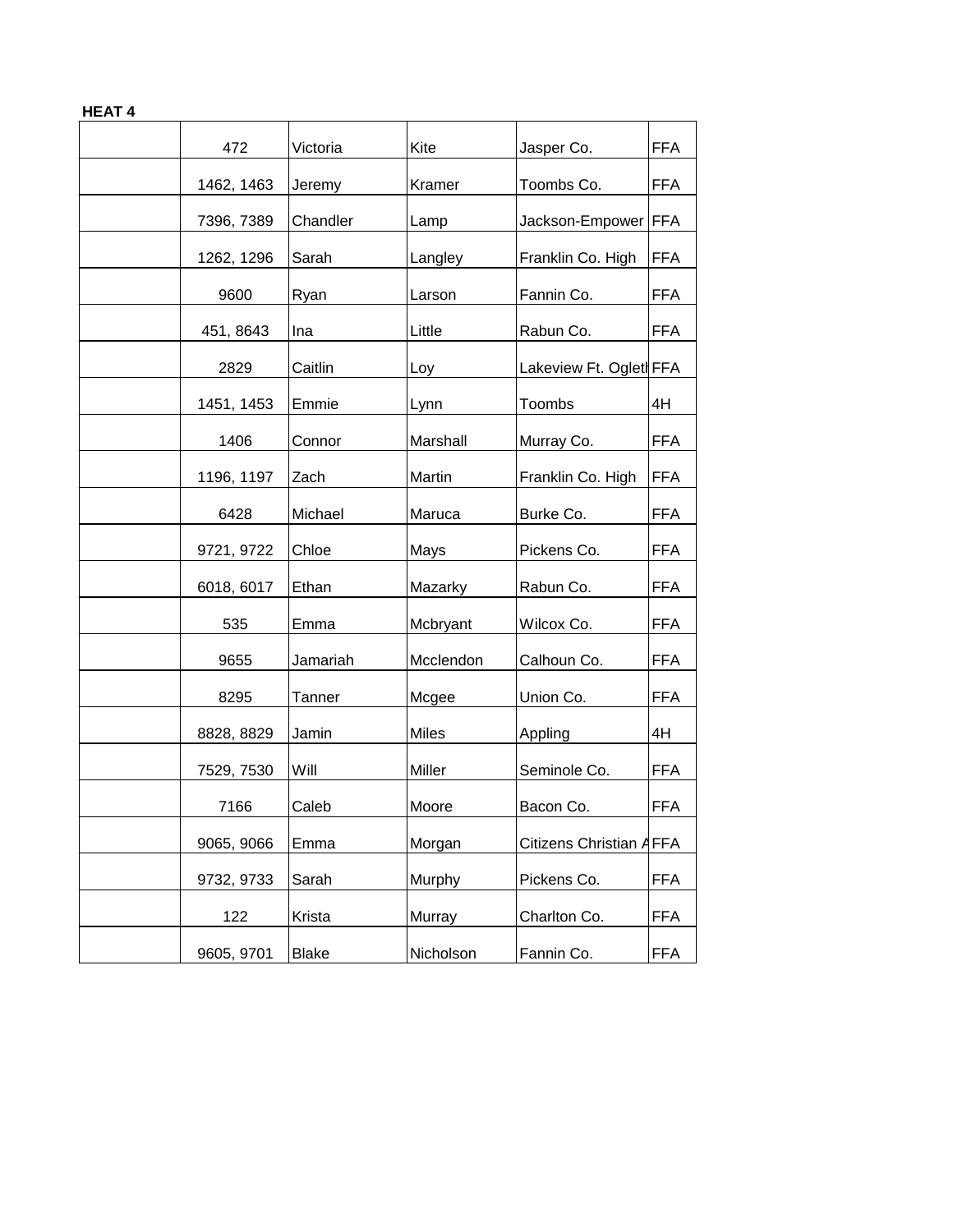| 1158, 1156 | Zoe            | Palmer         | Franklin Co. High | <b>FFA</b> |
|------------|----------------|----------------|-------------------|------------|
| 294W, 288  | Emmagrace      | Pankey         | Dawson Co.        | <b>FFA</b> |
| 6973, 6974 | <b>Brannon</b> | Parker         | Decatur           | 4H         |
| 9531       | Annie          | Patterson      | Crawford Co.      | <b>FFA</b> |
| 475        | <b>Blakely</b> | Perkins        | LaFayette         | <b>FFA</b> |
| 1456       | Ryleigh        | Phillips       | Toombs Co.        | <b>FFA</b> |
| 7603       | Cindy          | Ramos-Ayala    | Eastside          | <b>FFA</b> |
| 6427, 278W | Ashlyn         | Reddick        | Burke Co.         | <b>FFA</b> |
| 6734, 6733 | Lexi           | Roberts        | Colquitt Co.      | <b>FFA</b> |
| 1033       | Rylee          | Roberts        | Jackson-Empower   | <b>FFA</b> |
| 7604       | Payton         | Robinson       | Eastside          | <b>FFA</b> |
| 7542       | Colin          | Rogers         | Seminole Co.      | <b>FFA</b> |
| 7540       | Colin          | Rogers         | Seminole Co.      | <b>FFA</b> |
| 8931, 8933 | Roberto        | Romero         | Gordon            | 4H         |
| 7511, 7512 | Kaitlyn        | Ross           | Seminole Co.      | <b>FFA</b> |
| 469        | Natalie        | Roswech        | Heard Co.         | <b>FFA</b> |
| 7520, 7521 | Hugh           | Scarborough    | Seminole Co.      | <b>FFA</b> |
| 1065       | Josh           | <b>Schultz</b> | Veterans High     | <b>FFA</b> |
| 483        | Austin         | Sears          | LaFayette         | <b>FFA</b> |
| 8996, 9680 | Virgil         | Simmons        | Pataula Charter   | <b>FFA</b> |
| 9680       | Virgil         | Simmons        | Pataula Charter   | <b>FFA</b> |
| 7519, 7518 | Bethann        | Smith          | Seminole Co.      | <b>FFA</b> |
| 1414       | Hunter         | Smith          | Tattnall Co.      | <b>FFA</b> |
| 9380       | Payton         | Soderman       | Perry High        | <b>FFA</b> |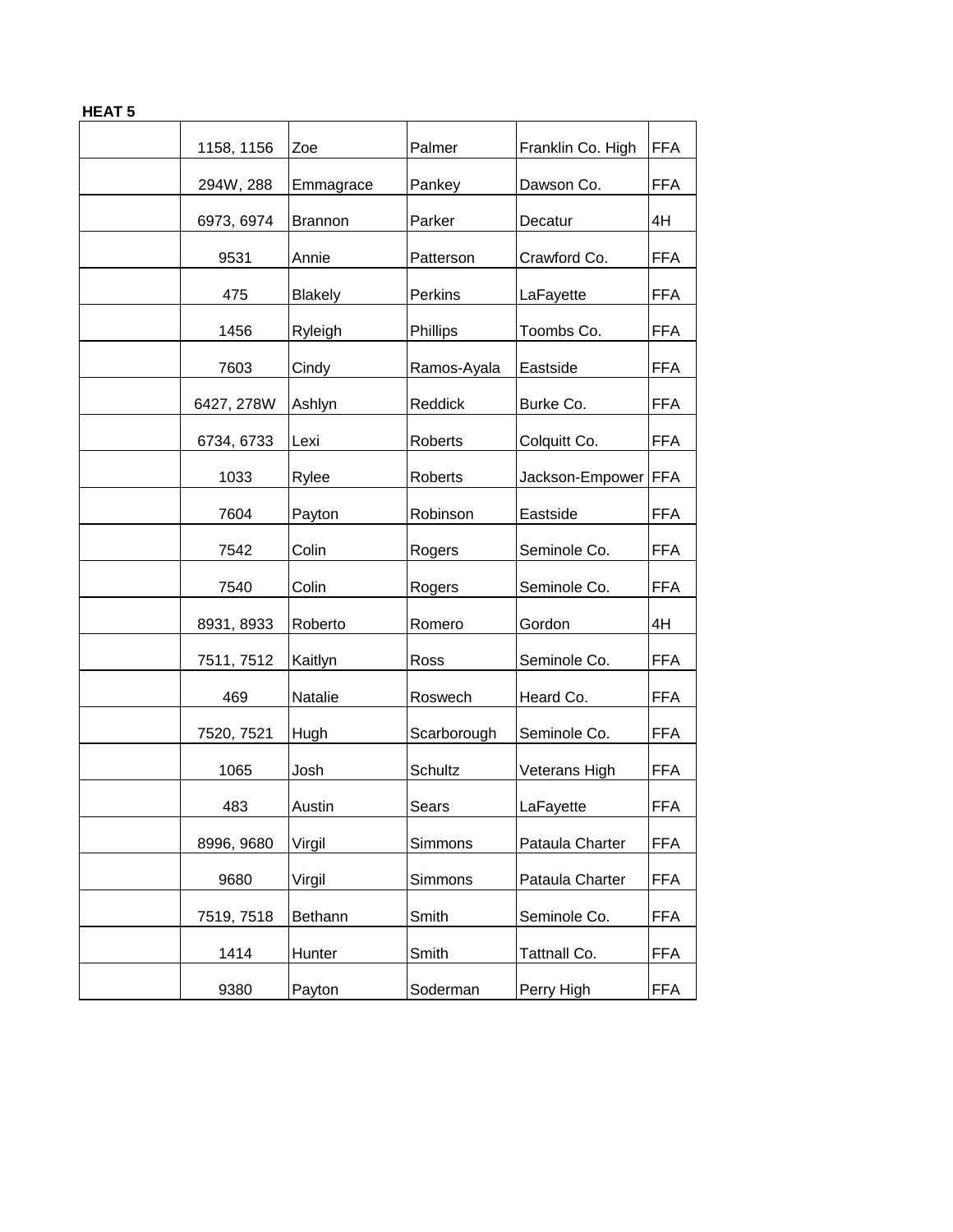| 243, 244   | Harley       | Spivey     | Brantley Co.           | <b>FFA</b> |
|------------|--------------|------------|------------------------|------------|
| 244        | Harley       | Spivey     | Brantley Co.           | <b>FFA</b> |
| 1117       | Daniel       | Stabnow    | North Oconee High FFA  |            |
| 457, 468   | Maegan       | Stanley    | Jasper Co.             | <b>FFA</b> |
| 439, 440   | Carter       | Steele     | Pike Co. High          | <b>FFA</b> |
| 8018       | Cash         | Stewart    | Ware                   | 4H         |
| 5830       | Kinsey       | Stone      | Effingham Co. High FFA |            |
| 9707       | Ryleigh      | Stone      | Camden Co.             | <b>FFA</b> |
| 9514       | Liam         | Taylor     | Crawford               | 4H         |
| 9599       | Emilee       | Thomas     | Fannin Co.             | <b>FFA</b> |
| 8608       | Landon       | Trice      | Mary Persons           | <b>FFA</b> |
| 8023       | <b>Blake</b> | Tyre       | Ware Co.               | <b>FFA</b> |
| 8026       | <b>Blake</b> | Tyre       | Ware Co.               | <b>FFA</b> |
| 9072, 9074 | Sara         | Vickers    | Coffee                 | 4H         |
| 5547, 5548 | Claire       | Walker     | Perry High             | <b>FFA</b> |
| 436        | Shelby       | Warren     | Pike Co. High          | <b>FFA</b> |
| 6488, 6489 | Lacey        | Weddington | Northside              | <b>FFA</b> |
| 9726       | Jake         | West       | Pickens Co.            | <b>FFA</b> |
| 6681       | Abigayle     | Whisman    | Crisp Co. High         | <b>FFA</b> |
| 9909       | Kaden        | Williamson | Screven Co.            | <b>FFA</b> |
| 7524       | Ashley       | Womack     | Seminole               | 4H         |
| 8553, 8552 | Kinsey       | Youngblood | White Co. High         | <b>FFA</b> |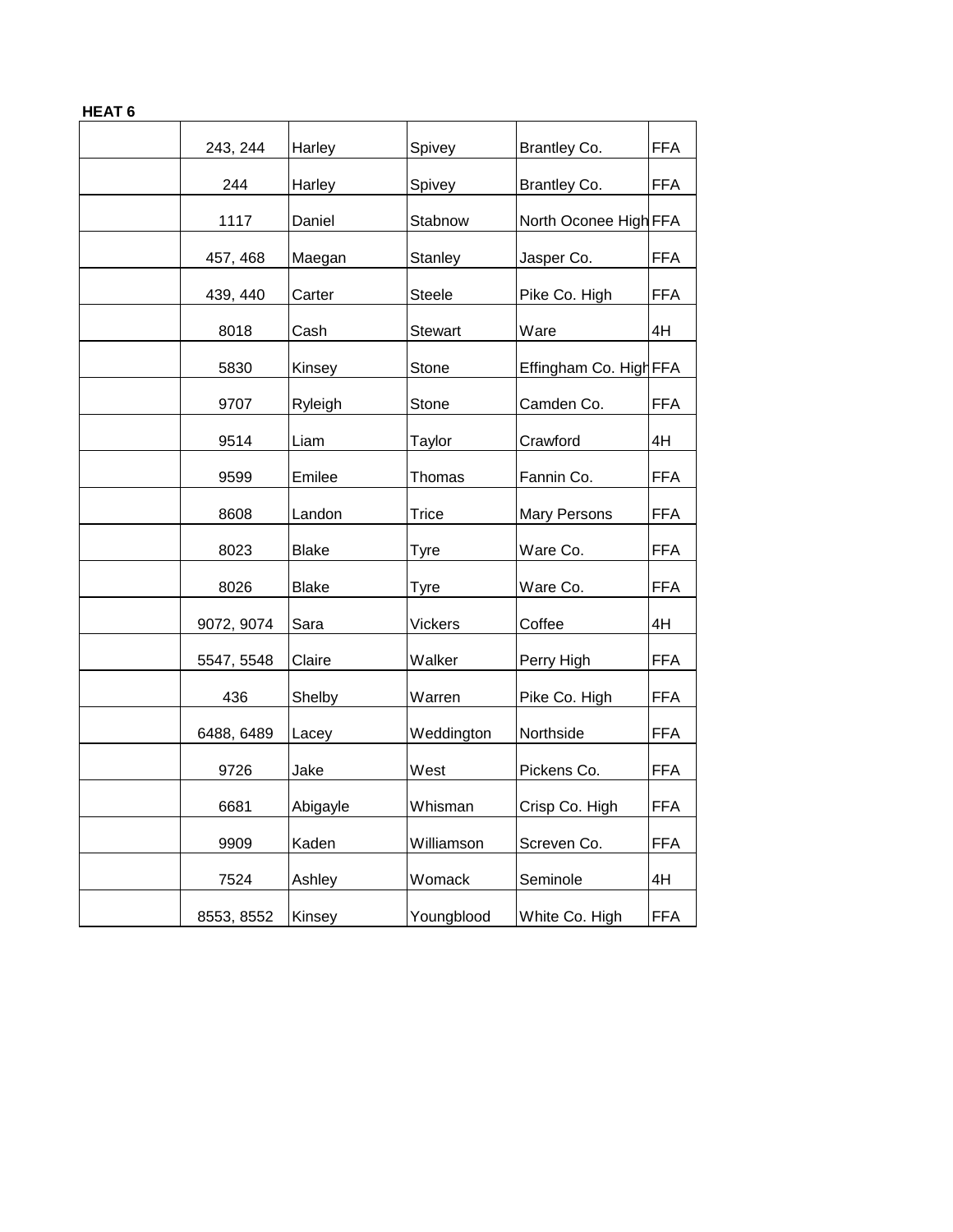| 8261       | Kimberly  | Adams            | Winder-Barrow           | <b>FFA</b> |
|------------|-----------|------------------|-------------------------|------------|
| 1181, 1173 | Sydney    | Allen            | Franklin Co. High       | <b>FFA</b> |
| 1190, 1188 | Gracie    | Amason           | Franklin Co. High       | <b>FFA</b> |
| 7577, 7579 | Elizabeth | Ausley           | Seminole                | 4H         |
| 8797, 8798 | Hunter    | <b>Bailey</b>    | Southeast Whitfield FFA |            |
| 8711, 8709 | Lily      | <b>Baldree</b>   | Cook                    | 4H         |
| 6836, 6835 | Mason     | <b>Bass</b>      | Colquitt Co.            | <b>FFA</b> |
| 1035       | Haley     | <b>Batchelor</b> | Upson-Lee High          | <b>FFA</b> |
| 1014       | Melanie   | <b>Beck</b>      | Rabun Co.               | <b>FFA</b> |
| 1068, 1056 | Faith     | <b>Bowers</b>    | Veterans High           | <b>FFA</b> |
| 8747, 8749 | Madie     | <b>Bragg</b>     | Appling                 | 4H         |
| 783, 784   | Drew      | <b>Brown</b>     | Madison Co.             | <b>FFA</b> |
| 9895, 9890 | Taylor    | <b>Bruce</b>     | Brooks Co.              | <b>FFA</b> |
| 6491       | Nikolas   | <b>Buckner</b>   | <b>Warner Robins</b>    | <b>FFA</b> |
| 4746       | Nikolas   | <b>Buckner</b>   | <b>Warner Robins</b>    | <b>FFA</b> |
| 448Y       | Courtney  | Cannon           | Heard Co.               | <b>FFA</b> |
| 8187, 8185 | Cassie    | Cantrell         | Habersham Central FFA   |            |
| 3055, 3056 | Jim       | Carden           | Crisp Co. High          | <b>FFA</b> |
| 9652       | Ar'ziyah  | Carr             | Calhoun Co.             | <b>FFA</b> |
| 8196       | Adam      | Caudell          | Habersham CentralFFA    |            |
| 502, 501   | Katie     | Chamlee          | LaFayette               | <b>FFA</b> |
| 7525, 7526 | Cleve     | Cofty            | Seminole Co.            | <b>FFA</b> |
| 9653       | Tomeshia  | Collins          | Calhoun Co.             | <b>FFA</b> |
|            |           |                  |                         |            |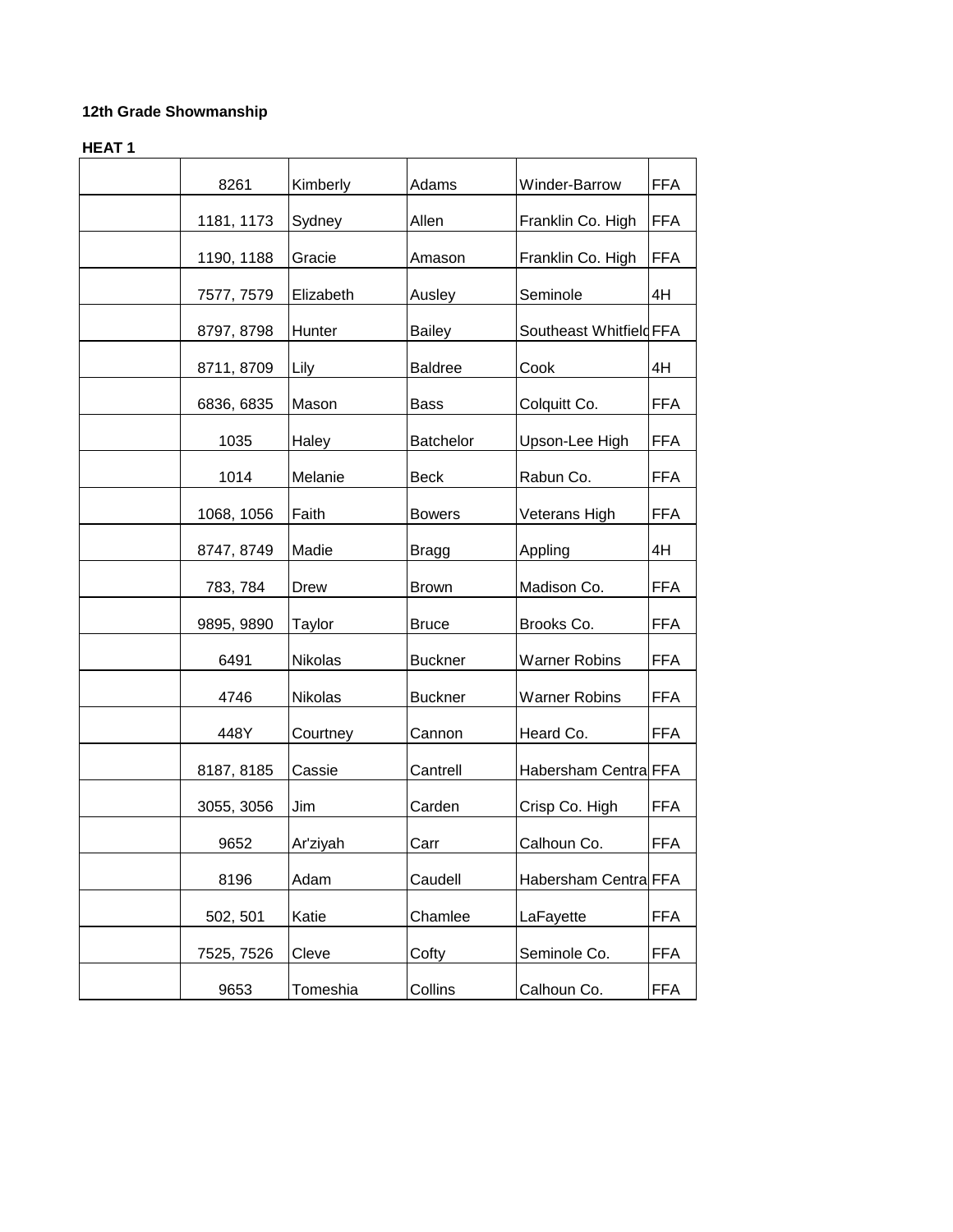| 503<br>Caitlin<br>Hawkinsville<br>Coody<br>Winder-Barrow<br>Kyle<br>8255, 8259<br>Dawson<br>Houston<br>7468<br>Evelyn<br>Day<br>Kate<br>Coffee Co.<br>8958<br>Day<br>8010, 8011<br>Hanna<br>Dorminey<br>Ware Co. | <b>FFA</b><br><b>FFA</b><br>4H<br><b>FFA</b><br><b>FFA</b> |
|------------------------------------------------------------------------------------------------------------------------------------------------------------------------------------------------------------------|------------------------------------------------------------|
|                                                                                                                                                                                                                  |                                                            |
|                                                                                                                                                                                                                  |                                                            |
|                                                                                                                                                                                                                  |                                                            |
|                                                                                                                                                                                                                  |                                                            |
|                                                                                                                                                                                                                  |                                                            |
| Talor<br>9372, 9374<br>Doty<br>Perry High                                                                                                                                                                        | <b>FFA</b>                                                 |
| 1002, 1003<br>Edenfield<br>Candler<br>Cason                                                                                                                                                                      | 4H                                                         |
| 9702<br>Fish<br>Fannin Co.<br>Evan                                                                                                                                                                               | <b>FFA</b>                                                 |
| <b>Banks High</b><br>7367, 7368<br>Tanner<br>Foster                                                                                                                                                              | FFA                                                        |
| Cody<br>Gerard<br>731, 732                                                                                                                                                                                       | North Oconee High FFA                                      |
| White Co. High<br>8399<br>Luke<br>Gravitt                                                                                                                                                                        | <b>FFA</b>                                                 |
| LaFayette<br>487<br>Reyghan<br>Green                                                                                                                                                                             | <b>FFA</b>                                                 |
| Kelsie<br>Hancock<br>Pickens Co.<br>9729                                                                                                                                                                         | <b>FFA</b>                                                 |
| Marissa<br>Hancock                                                                                                                                                                                               | <b>FFA</b>                                                 |
| Perry High<br>9420, 9358                                                                                                                                                                                         |                                                            |
| Harrell<br>Coffee Co.<br>9104, 9103<br>Jake                                                                                                                                                                      | <b>FFA</b>                                                 |
| Hannah<br>Harris<br>Taylor<br>805, 804                                                                                                                                                                           | 4H                                                         |
| Wyatt<br>Haygood<br>8781, 8782                                                                                                                                                                                   | Southeast Whitfield FFA                                    |
| Mac<br>Heuer<br>4328, 4329<br>Greene                                                                                                                                                                             | 4H                                                         |
| 983<br>Halle<br><b>Hicks</b><br>Heard Co.                                                                                                                                                                        | <b>FFA</b>                                                 |
| 536<br>Jaimon<br>Hilliard<br>Wilcox Co.                                                                                                                                                                          | <b>FFA</b>                                                 |
| Hinson<br>8052<br>Kyleigh<br>East Laurens                                                                                                                                                                        | <b>FFA</b>                                                 |
| Howard<br>9999, 10000<br>Abbey<br>Randolph                                                                                                                                                                       | 4H                                                         |
| Hughes<br><b>West Laurens</b><br>387, 385<br>Caidin                                                                                                                                                              | <b>FFA</b>                                                 |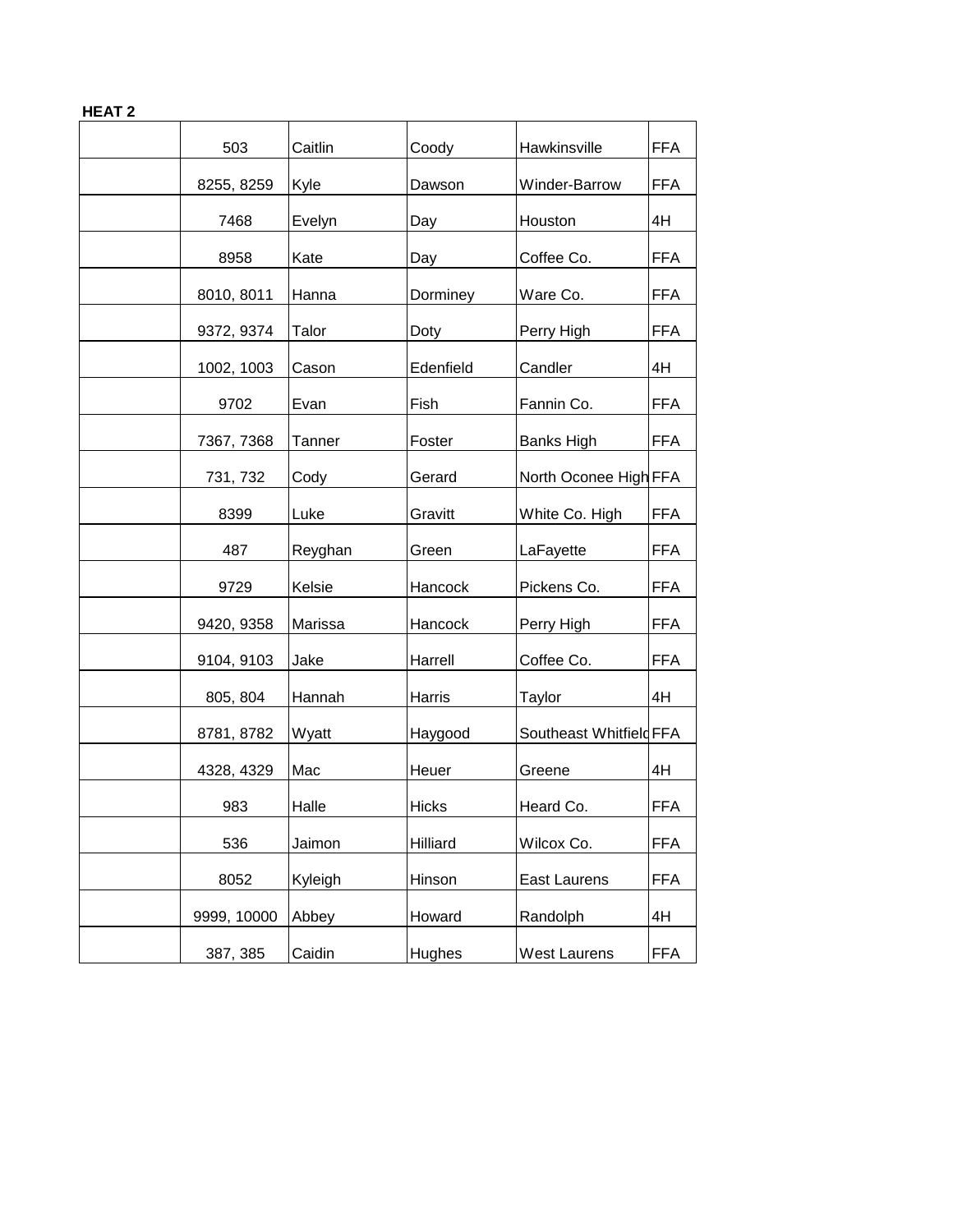| 9367, 9366 | Reagan               | Hughes        | Perry High        | <b>FFA</b>             |
|------------|----------------------|---------------|-------------------|------------------------|
| 7450       | Journi               | Hunter        | Newton CCA        | <b>FFA</b>             |
| 296W, 293W | Freddie              | Jenkins       | Dawson Co.        | <b>FFA</b>             |
| 300        | Abby                 | Johnson       | Dawson Co.        | <b>FFA</b>             |
| 1470, 1469 | Macayla              | Jones         | White Co. High    | <b>FFA</b>             |
| 1095, 1094 | Madison              | Jones         | Veterans High     | <b>FFA</b>             |
| 6748       | Maycey               | Kight         | Colquitt Co.      | <b>FFA</b>             |
| 292        | Kacy                 | Kimbral       | Dawson Co.        | <b>FFA</b>             |
|            | <b>Lindsay Grace</b> | Kirkland      | Coffee Co.        | <b>FFA</b>             |
| 3449       | Erin                 | Lewis         | Newton CCA        | <b>FFA</b>             |
| 9541, 9533 | Jacob                | Lewis         | Crawford Co.      | <b>FFA</b>             |
| 5825       | Taylor               | Lucas         |                   |                        |
| 4373       | Anna                 | Martin        | Lumpkin Co.       | <b>FFA</b>             |
| 5646       | Emma Grace           | McConnell     | Union Co.         | <b>FFA</b>             |
| 3402       | Andy                 | Melcher       | Crisp Co. High    | FFA                    |
| 9395, 9396 | Logan                | Miller        | Perry High        | <b>FFA</b>             |
| 1231, 1229 | Gracie               | Minyard       | Franklin Co. High | <b>FFA</b>             |
| 1272, 1274 | Ginger               | Mitchell      | Franklin          | 4H                     |
| 9908, 9920 | <b>BreAnna</b>       | Monte         | Screven Co.       | <b>FFA</b>             |
| 9414, 9415 | Ben                  | Moore         | Perry High        | <b>FFA</b>             |
| 9730, 9750 | Dacey                | Motes         | Pickens Co.       | <b>FFA</b>             |
| 8435, 8436 | Grace                | <b>Mullis</b> | Lanier Co.        | <b>FFA</b>             |
| 9411, 9413 | Luci                 | Neal          | Perry High        | FFA                    |
|            | 8998, 9111           |               |                   | Effingham Co. High FFA |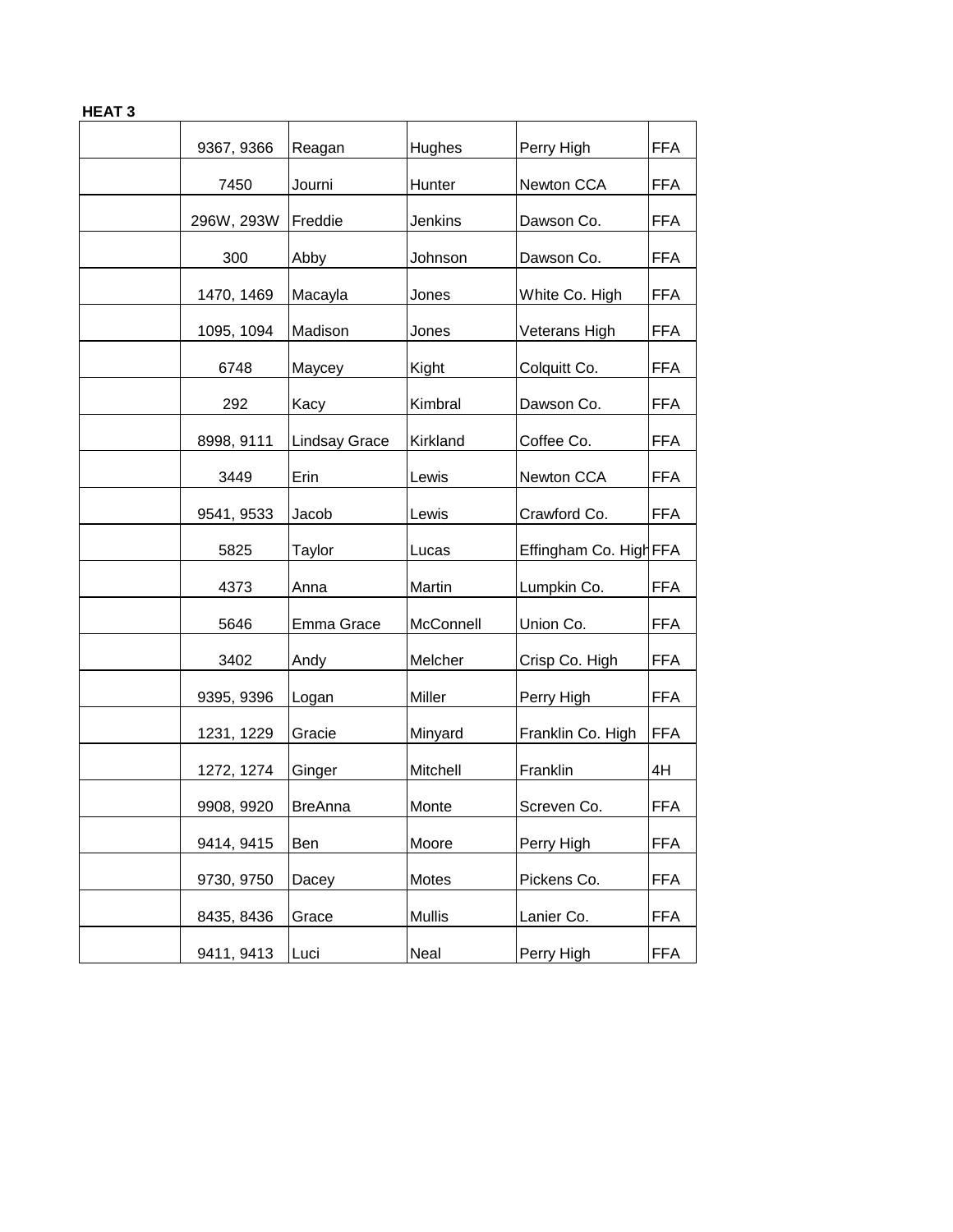| 8799       | Wyatt             | Neeley     | Southeast Whitfield FFA |            |
|------------|-------------------|------------|-------------------------|------------|
| 464, 466   | Luke              | Nelson     | Jasper Co.              | <b>FFA</b> |
| 4534       | Mayson            | <b>New</b> | Morgan Co.              | <b>FFA</b> |
| 8168, 8169 | Joshua            | Newsome    | Habersham Central FFA   |            |
| 1016, 1019 | Savannah          | Page       | Jackson-Empower FFA     |            |
| 6486       | Elizabeth         | Parsons    | Northside               | <b>FFA</b> |
| 6414, 65   | Chloe             | Paulk      | Irwin Co.               | <b>FFA</b> |
| 8497       | Mary              | Paulk      | Lowndes Co.             | <b>FFA</b> |
| 8258       | Addelynne         | Pierce     | Winder-Barrow           | <b>FFA</b> |
| 8789, 8790 | Kaidanze          | Ponders    | Southeast Whitfield FFA |            |
| 115        | Lane              | Potter     | Charlton Co.            | <b>FFA</b> |
| 9333, 9334 | Abbi              | Rainwater  | Perry High              | <b>FFA</b> |
| 8176 8177  | Dylan             | Rice       | Habersham Centra FFA    |            |
| 1245, 1247 | Charleigh         | Roach      | Franklin Co. High       | <b>FFA</b> |
| 532        | Emily             | Rodriguez  | Wilcox Co.              | <b>FFA</b> |
| 7503, 7502 | Amber             | Roland     | Seminole                | 4H         |
| 470        | Morgan            | Rowe       | Jasper Co.              | <b>FFA</b> |
| 7758, 7759 | AJ                | Royal      | Fitzgerald              | <b>FFA</b> |
| 6201, 6202 | Ragan             | Russ       | Pelham                  | <b>FFA</b> |
| 9406, 9341 | Georgia           | Schulten   | Perry High              | <b>FFA</b> |
| 7602, 7601 | Ryah              | Sewell     | Newton CCA              | <b>FFA</b> |
| 9711       | <b>B.</b> Stetson | Shepard    | Camden Co.              | <b>FFA</b> |
| 8785       | Matthew           | Shoemake   | Southeast Whitfield FFA |            |